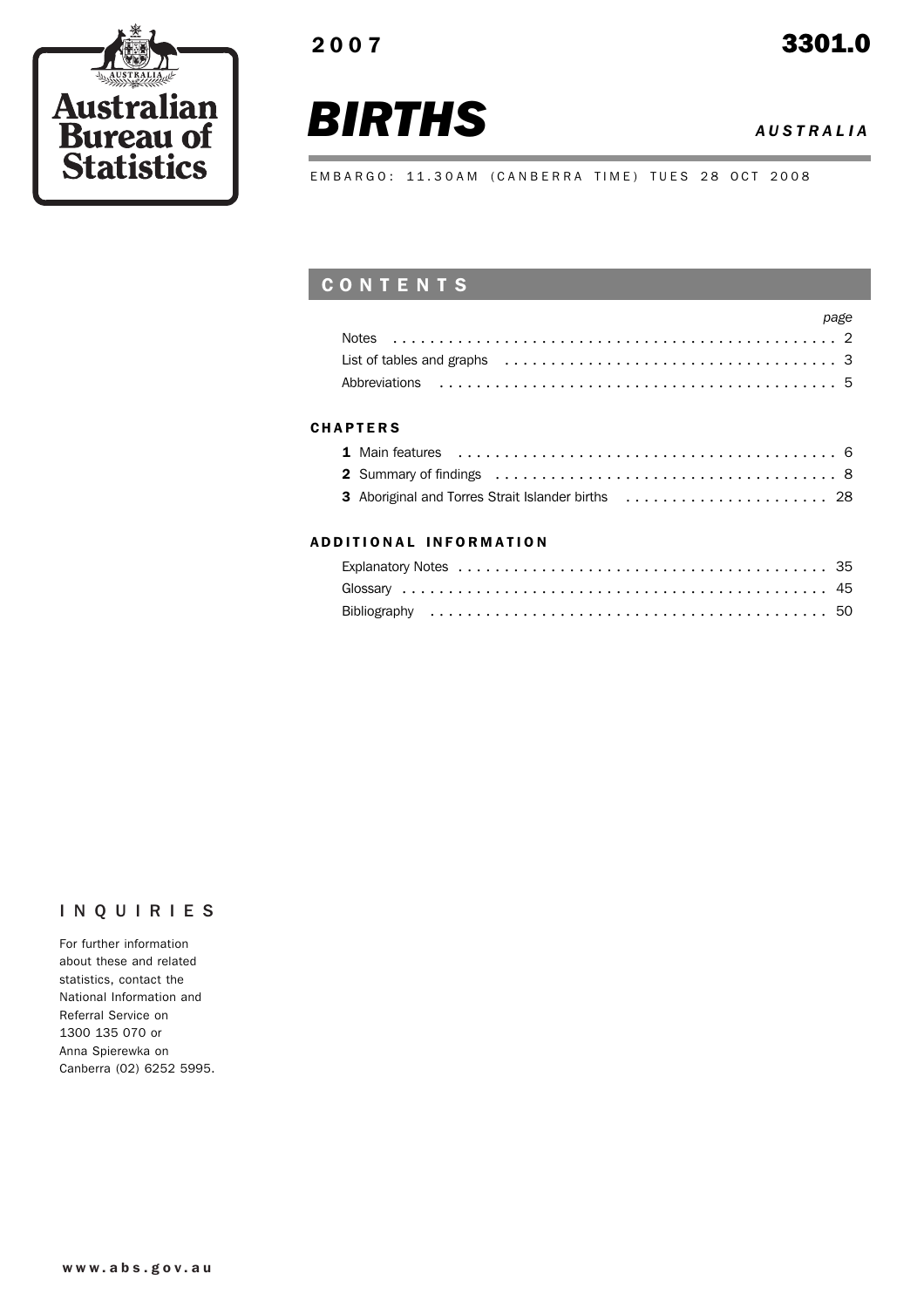# NOTES

| ABOUT THIS PUBLICATION | This publication brings together statistics for live births and fertility in Australia. Data<br>refer to births registered during the calendar year shown, unless otherwise stated.                                                                                                                                                                                                                                                                                                                               |  |  |
|------------------------|-------------------------------------------------------------------------------------------------------------------------------------------------------------------------------------------------------------------------------------------------------------------------------------------------------------------------------------------------------------------------------------------------------------------------------------------------------------------------------------------------------------------|--|--|
|                        | Populations used in the calculation of rates prior to 2006 are the final estimated resident<br>population by age and sex based on results of the 2006 Census of Population and<br>Housing (2006 Census) and earlier censuses. Fertility rates for 2007 use preliminary 30<br>June 2007 estimated resident population figures.                                                                                                                                                                                     |  |  |
|                        | State or territory relates to the state or territory of usual residence, unless otherwise<br>stated.                                                                                                                                                                                                                                                                                                                                                                                                              |  |  |
| CHANGES IN THIS ISSUE  | The content of this publication has been reviewed, with the aim of reducing duplication<br>of data. Tables previously presented in the printed publication (in Adobe PDF format)<br>have been removed and are now available in data cubes (in Microsoft Excel format) from<br>the ABS website. For more information on available data cubes, see paragraph 52 of the<br>Explanatory Notes.                                                                                                                        |  |  |
|                        | Fertility rates from 2002 to 2006 have been revised using final estimated resident<br>population data based on results of the 2006 Census.                                                                                                                                                                                                                                                                                                                                                                        |  |  |
|                        | Changes in ABS processing of data collected by state/territory Registrars of Births, Deaths<br>and Marriages for 2007 have resulted in the availability of improved information on<br>previous births to mothers. See paragraphs 41 to 44 of the Explanatory Notes for more<br>information.                                                                                                                                                                                                                       |  |  |
| DATA NOTE              | As indicated above, the data presented in this publication refer to births registered<br>during the calendar year. In 2007, changes in processing of birth registrations in some<br>states, particularly Queensland (see paragraph 29 of the Explanatory Notes), and<br>amendments to the A New Tax System (Family Assistance) Act 1999 requiring the<br>registration of, or application for registration of, the birth of a child as a condition for<br>applying for the Baby Bonus will have affected the data. |  |  |
| ROUNDING               | Calculations as shown in the commentary sections of this publication are based on<br>unrounded figures. Calculations using rounded figures may differ from those published.                                                                                                                                                                                                                                                                                                                                       |  |  |
|                        | It is recommended that when using information presented in this publication, the<br>relevant statistics be rounded. All data are affected by errors in reporting and processing.<br>Birth registration data are also affected by delays in registration.                                                                                                                                                                                                                                                          |  |  |
| CONFIDENTIALITY        | Where necessary, tables have had small values suppressed or randomised to protect<br>confidentiality. As a result, sums of components may not add exactly to totals.                                                                                                                                                                                                                                                                                                                                              |  |  |

Brian Pink Australian Statistician

. . . . . . . . . . . . . . . . . . .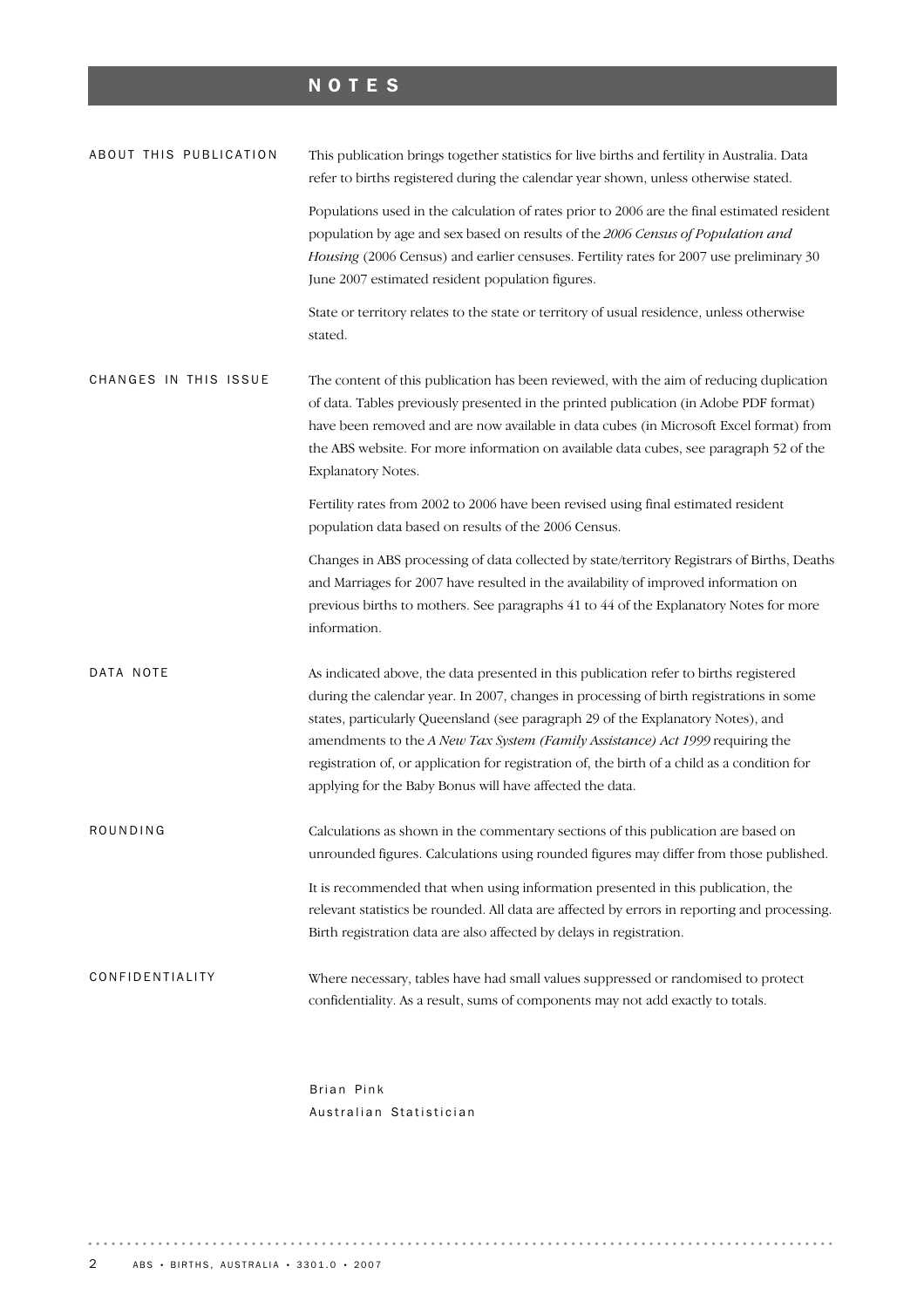#### CHAPTER 2-SUMMARY OF FINDINGS

| 2.1  |                                                                         |
|------|-------------------------------------------------------------------------|
| 2.2  | Age-specific fertility rates, Selected age groups, 1927-2007 (graph) 10 |
| 2.3  | Completed fertility, Year of birth of women  11                         |
| 2.4  |                                                                         |
| 2.5  | Exnuptial births, Proportion of all births, $1907-2007$ (graph) 12      |
| 2.6  | Paternity not acknowledged births, Proportion of all births,            |
|      |                                                                         |
| 2.7  |                                                                         |
| 2.8  | Confinements, Previous children of the mother, State or territory of    |
|      |                                                                         |
| 2.9  | Confinements, Previous children of the mother, Nuptiality, 2007         |
|      |                                                                         |
| 2.10 | Total fertility rate, States and territories, Selected years (graph) 16 |
| 2.11 | Births to teenage mothers, States and territories, 2006 and 2007 17     |
| 2.12 | Births registered, States and territories, 2006 and 2007 18             |
| 2.13 | Births registered in the year of occurrence, 1987-2007 (graph) 19       |
| 2.14 | Births, Average interval between occurrence and registration,           |
|      |                                                                         |
| 2.15 | Indigenous births, Average interval between occurrence and              |
|      |                                                                         |
| 2.16 | Components of population change, 1987–2007 22                           |
| 2.17 | Actual and projected births and deaths, 1956–2056 (graph) 22            |
| 2.18 |                                                                         |
| 2.19 |                                                                         |
| 2.20 |                                                                         |
|      |                                                                         |

#### CHAPTER 3-ABORIGINAL AND TORRES STRAIT ISLANDER BIRTHS

|     | <b>3.1</b> Total fertility rates, $1961-2007$ (graph) $\dots\dots\dots\dots\dots\dots\dots\dots$ 29      |  |
|-----|----------------------------------------------------------------------------------------------------------|--|
| 3.2 | Age-specific fertility rates, Indigenous women and all women, 2007                                       |  |
|     |                                                                                                          |  |
| 3.3 |                                                                                                          |  |
| 3.4 | Age-specific fertility rates, Indigenous women, Selected states and                                      |  |
|     | territories, 2007 (graph) $\ldots \ldots \ldots \ldots \ldots \ldots \ldots \ldots \ldots \ldots \ldots$ |  |
| 3.5 | Age-specific fertility rates, Indigenous women, Selected states and                                      |  |
|     | territories, 2007 (graph) $\ldots \ldots \ldots \ldots \ldots \ldots \ldots \ldots \ldots \ldots \ldots$ |  |
| 3.6 |                                                                                                          |  |
|     |                                                                                                          |  |

 $\alpha = \alpha - \alpha$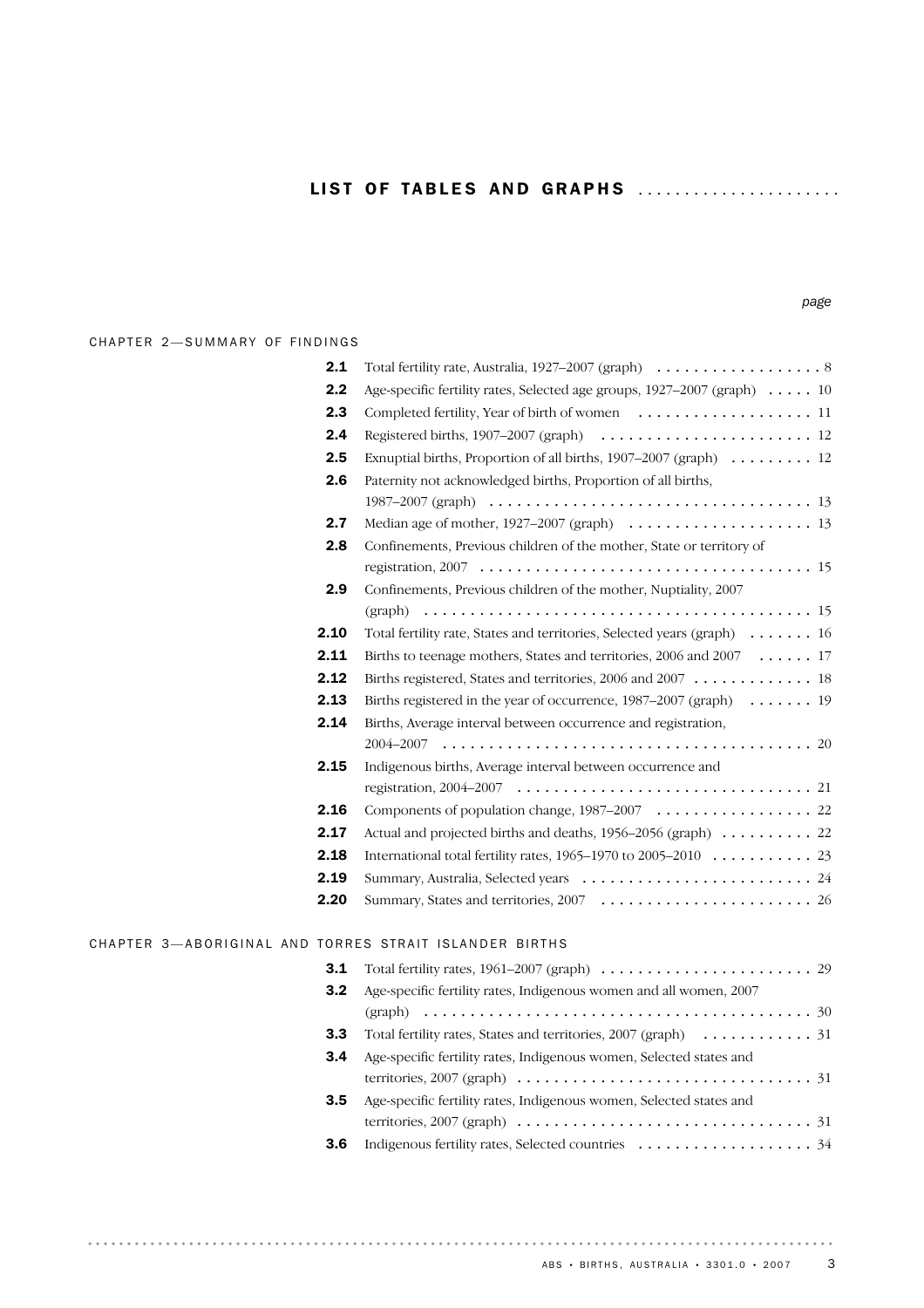|  |  |  |  | LIST OF TABLES AND GRAPHS |
|--|--|--|--|---------------------------|
|--|--|--|--|---------------------------|

#### *page*

#### EXPLANATORY NOTES

| Births, State or territory of usual residence of mother and state or territory of                                  |
|--------------------------------------------------------------------------------------------------------------------|
| registration, $2007 \ldots \ldots \ldots \ldots \ldots \ldots \ldots \ldots \ldots \ldots \ldots \ldots \ldots 38$ |
| Births, Babies born in Australia to non-resident mothers, 2001–2007 38                                             |
| Year of occurrence of births registered in $2007 \ldots \ldots \ldots \ldots \ldots \ldots \ldots 39$              |
| Births registered in Queensland, Year of registration by year of birth,                                            |
|                                                                                                                    |
| Previous children of the mother, Australia excluding Queensland and Victoria,                                      |
|                                                                                                                    |
| BIRTHS, AUSTRALIA (cat. no. 3301.0) DATA CUBES AVAILABLE FROM THE ABS WEBSITE                                      |
| Births, Summary, Australia, states and territories—1997 to $2007 \ldots \ldots \ldots$ . Table 1                   |
| Births, Summary, Statistical Divisions-2003 to 2007 Table 2                                                        |
| Births, Summary, Statistical Local Areas—2003 to $2007 \ldots \ldots \ldots \ldots$ . Table 3                      |
| Births, Summary, Local Government Areas—2003 to 2007 Table 4                                                       |
| Births, Year and month of occurrence—1997 to 2007 Table 5                                                          |
| Births, Nuptiality and age of parents, Australia— $2007 \dots \dots \dots \dots \dots$ . Table 6                   |
| Births, Summary, Country of birth of parents, Australia—2007 Table 7                                               |
| Multiple births, Australia, states and territories—2007 Table 8                                                    |
| Aboriginal and Torres Strait Islander births, Summary, Australia, states and                                       |
|                                                                                                                    |
| Age-specific fertility rates and total fertility rates, Single year of age of mother,                              |
|                                                                                                                    |

### RELATED DATA CUBES AVAILABLE FROM THE ABS WEBSITE

#### AUSTRALIAN HISTORICAL POPULATION STATISTICS

| (cat. no. 3105.0.65.001) |  |
|--------------------------|--|
|                          |  |
|                          |  |
|                          |  |

. . . . . . . . . . . . . . . . . . .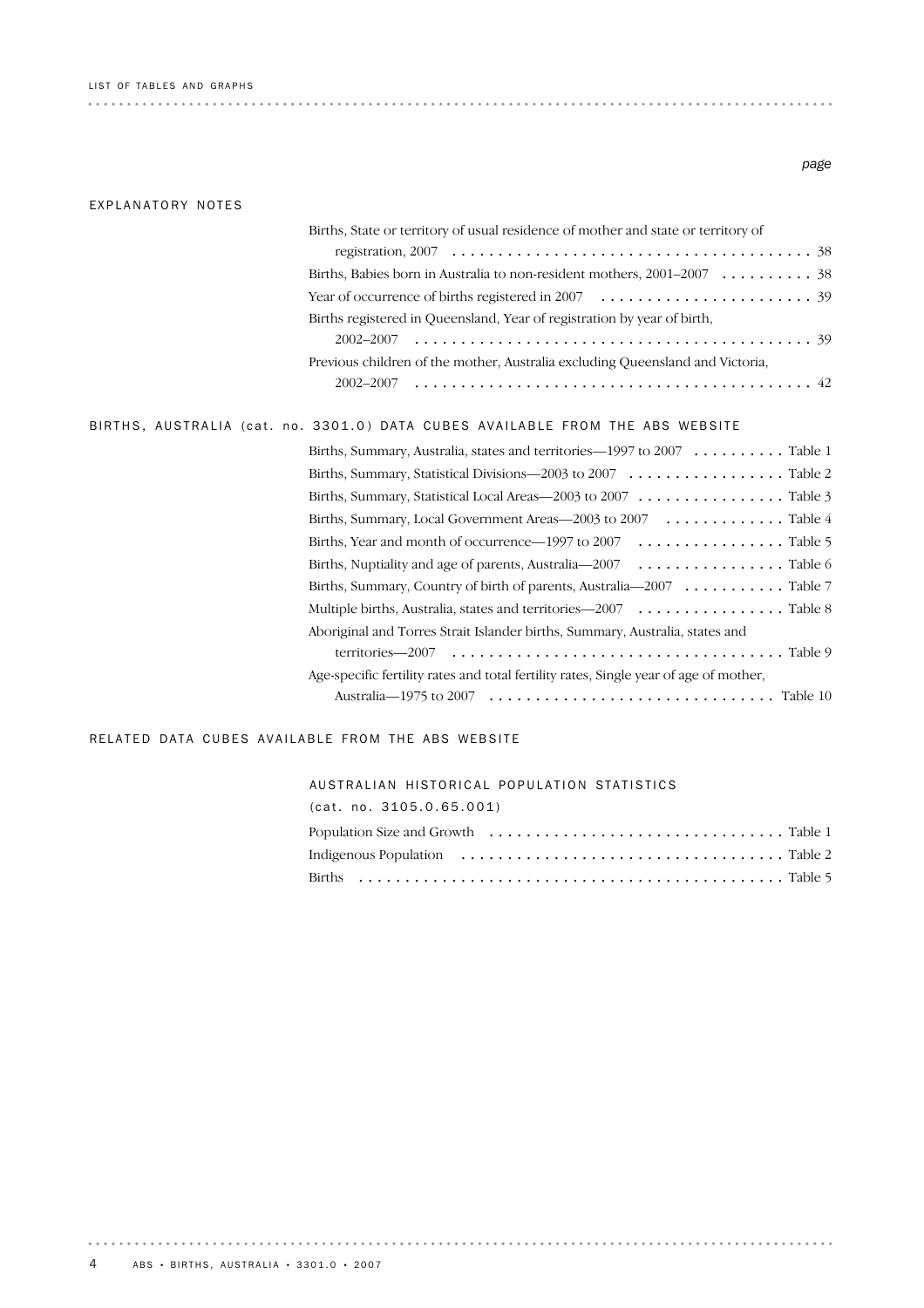### ABBREVIATIONS ..................................... .

| <b>ABS</b>  | Australian Bureau of Statistics                             |  |  |  |  |
|-------------|-------------------------------------------------------------|--|--|--|--|
| ACT         | Australian Capital Territory                                |  |  |  |  |
| <b>AIHW</b> | Australian Institute of Health and Welfare                  |  |  |  |  |
| ASFR        | age-specific fertility rate                                 |  |  |  |  |
| ASGC        | Australian Standard Geographical Classification             |  |  |  |  |
|             | Aust. Australia                                             |  |  |  |  |
| Bal         | Balance                                                     |  |  |  |  |
|             | ERP estimated resident population                           |  |  |  |  |
| LGA         | local government area                                       |  |  |  |  |
| no.         | number                                                      |  |  |  |  |
| <b>NMDS</b> | National Minimum Data Set                                   |  |  |  |  |
|             | <b>NPDC</b> National Perinatal Data Collection              |  |  |  |  |
| NSW –       | New South Wales                                             |  |  |  |  |
| NT          | Northern Territory                                          |  |  |  |  |
| Old         | Oueensland                                                  |  |  |  |  |
|             | <b>SA</b> South Australia                                   |  |  |  |  |
|             | <b>SACC</b> Standard Australian Classification of Countries |  |  |  |  |
|             | SD statistical division                                     |  |  |  |  |
| <b>SLA</b>  | statistical local area                                      |  |  |  |  |
| SSD         | statistical subdivision                                     |  |  |  |  |
| Tas.        | Tasmania                                                    |  |  |  |  |
| <b>TFR</b>  | total fertility rate                                        |  |  |  |  |
| UN –        | <b>United Nations</b>                                       |  |  |  |  |
|             | Vic. Victoria                                               |  |  |  |  |
|             | WA Western Australia                                        |  |  |  |  |
|             |                                                             |  |  |  |  |

 $\frac{1}{2}$ 

 $\cdots$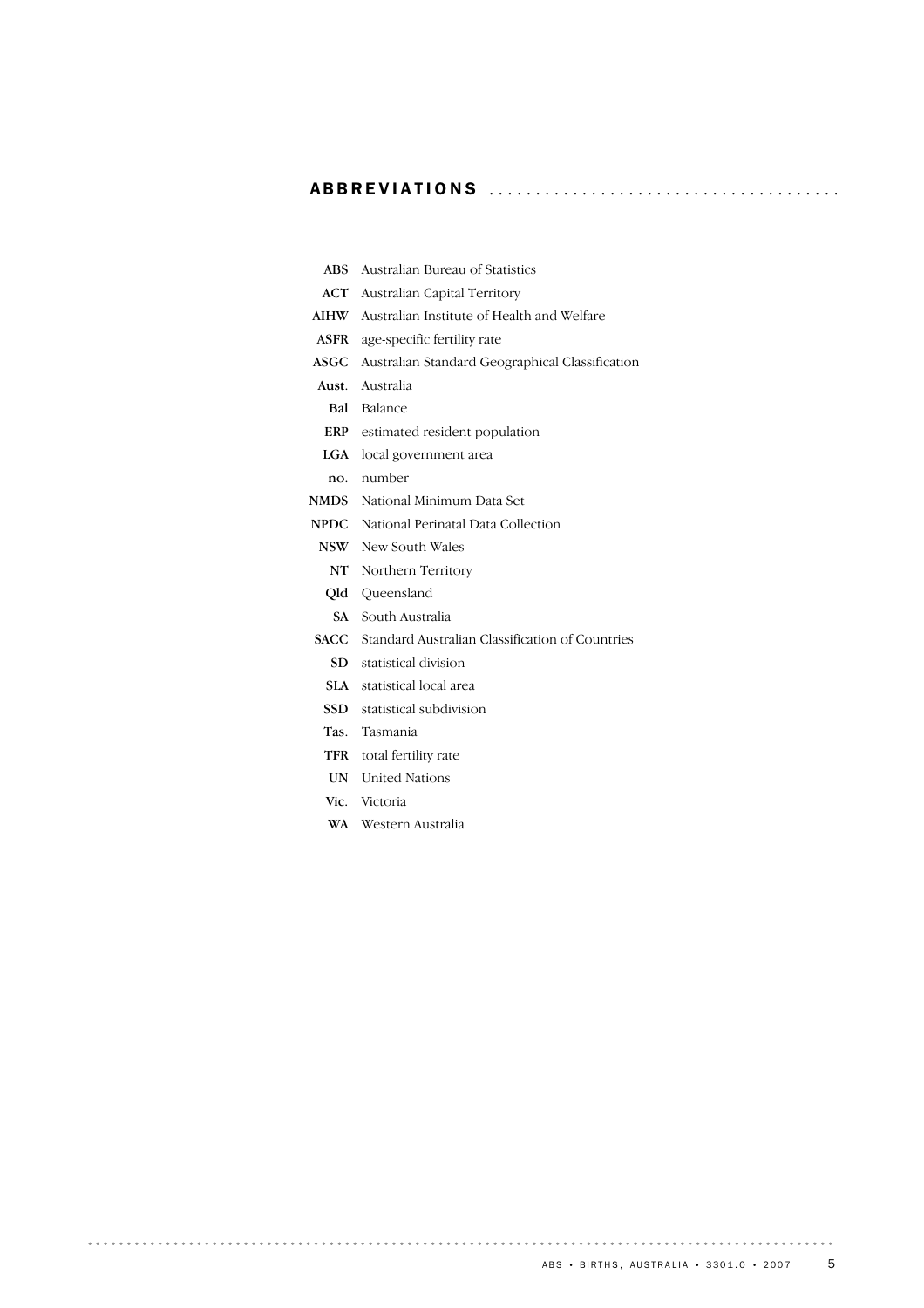# CHAP T E R 1 MA I N FE A T U R E S .................................... .

| INCREASE IN FERTILITY                         | Australia's total fertility rate (TFR) in 2007 was 1.93 babies per woman, the highest<br>since 1981 (1.94).<br>The increase in the TFR between 2006 and 2007 was largely due to births to women<br>٠<br>aged 25 to 34 years.<br>Fertility rates increased for all age groups of women between 2006 and 2007.<br>■ Women aged 30-34 years experienced the highest fertility of all age groups in 2007,<br>with 126.6 babies per 1,000 women. This was the highest rate recorded for women<br>aged 30-34 years since 1962.<br>■ Women aged 25–29 years continued to record the second highest fertility of all age<br>groups, with 106.5 babies per 1,000 women in 2007.<br>Fertility of women aged 35-39 years increased to 68.1 babies per 1,000 women. This<br>was the highest rate for women aged 35-39 years since 1950.<br>Fertility of women aged 20-24 years increased to 55.8 babies per 1,000 women in<br>2007. This was the first increase for women aged 20–24 years since 1990.<br>At the national level, teenage fertility was 16.0 babies per 1,000 women in 2007,<br>slightly higher than in 2006 (15.3 babies per 1,000 women). |
|-----------------------------------------------|------------------------------------------------------------------------------------------------------------------------------------------------------------------------------------------------------------------------------------------------------------------------------------------------------------------------------------------------------------------------------------------------------------------------------------------------------------------------------------------------------------------------------------------------------------------------------------------------------------------------------------------------------------------------------------------------------------------------------------------------------------------------------------------------------------------------------------------------------------------------------------------------------------------------------------------------------------------------------------------------------------------------------------------------------------------------------------------------------------------------------------------------|
| HIGHEST NUMBER OF<br><b>BIRTHS REGISTERED</b> | In 2007 there were 285,200 births registered in Australia, 19,300 (7.2%) more than in<br>2006. This was the highest number of births ever registered in Australia.                                                                                                                                                                                                                                                                                                                                                                                                                                                                                                                                                                                                                                                                                                                                                                                                                                                                                                                                                                             |
| MEDIAN AGE OF PARENTS                         | The median age of all mothers of births registered in 2007 was 30.7 years, while the<br>median age of all fathers was 33.1 years.                                                                                                                                                                                                                                                                                                                                                                                                                                                                                                                                                                                                                                                                                                                                                                                                                                                                                                                                                                                                              |
| NUPTIALITY                                    | In 2007, 67% of births were to parents in a registered marriage, compared to 82% in<br>1987.<br>The proportion of births to parents outside registered marriages has increased<br>steadily since 1975. In 2007, 33% of all births registered were to parents who were<br>not in a registered marriage.<br>The proportion of births where the father has not acknowledged the birth (by not<br>٠<br>signing the birth registration form) has decreased from 5% in 1987 to 3% in 2007.                                                                                                                                                                                                                                                                                                                                                                                                                                                                                                                                                                                                                                                           |
| STATES AND TERRITORIES                        | Total fertility rates for all states and territories increased in 2007.<br>П<br>The Northern Territory (2.27 babies per woman) recorded the highest TFR in 2007,<br>п<br>followed by Tasmania (2.19) and Queensland (2.09).<br>Tasmania's TFR of 2.19 babies per woman was the highest since 1975.<br>п<br>Queensland's TFR of 2.09 babies per woman was the highest since 1977.<br>ш<br>Victoria's TFR of 1.87 babies per woman was the highest since 1978.<br>ш<br>Women aged 30-34 years recorded the highest fertility of all age groups in all states<br>and territories in 2007, with the exception of Tasmania and the Northern Territory,<br>where women aged 25-29 years recorded the highest levels of fertility.                                                                                                                                                                                                                                                                                                                                                                                                                    |

 $\cdots$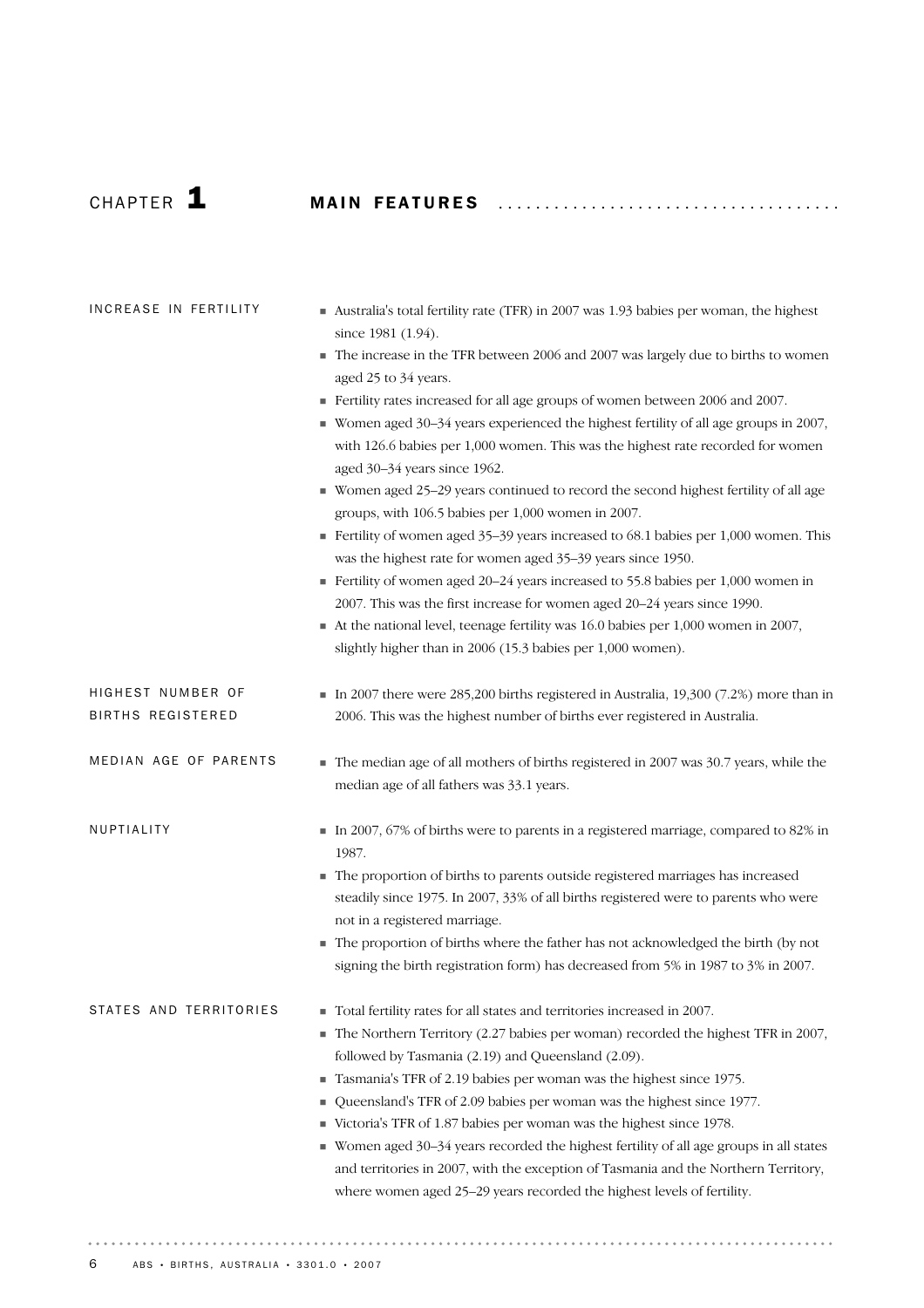## ! Changes in ABS processing of data collected by state/territory Registrars of Births, Deaths and Marriages for 2007 have resulted in the availability of improved information on previous births to mothers. Prior to 2007, ABS published information on previous births of the mother from the *current* relationship only, for all states and territories. From 2007, data on previous births for *all* relationships (both current and previous, if any) of the mother are collected for all states and territories, excluding Victoria and Queensland. ! Of the states and territories that collect data on all children born to a mother, the Australian Capital Territory recorded the highest proportion (45%) of first births of the mother (that is, no previous children), followed by Western Australia (44%). PREVIOUS CHILDREN OF THE MOTHER ! There were 14,200 births registered in Australia during 2007 (5% of all births) where at least one parent identified themselves as being of Indigenous origin on the birth registration statement. In 2007 the TFR for Indigenous women increased to 2.4 babies per woman, from 2.1 babies per woman in 2006. ! Higher fertility at younger ages contributes to the relatively high fertility of Indigenous women. In 2007, women under 30 years of age accounted for 70% of the total fertility rate for Indigenous women, compared to 46% of the total fertility rate for all women in Australia. INDIGENOUS BIRTHS AND FERTILITY

increases.

STATES AND TERRITORIES

*continued*

. . . . . . . . . .

! For mothers who registered a birth in 2007, the Australian Capital Territory and South Australia recorded the highest proportions (both 34%) of mothers who had one child previously.

! The number of births registered in 2007 was higher than in 2006 for all states and territories, with Queensland, Victoria and New South Wales recording the largest

! Around one-third (30%) of mothers who registered a birth in the Northern Territory in 2007 had two or more previous children.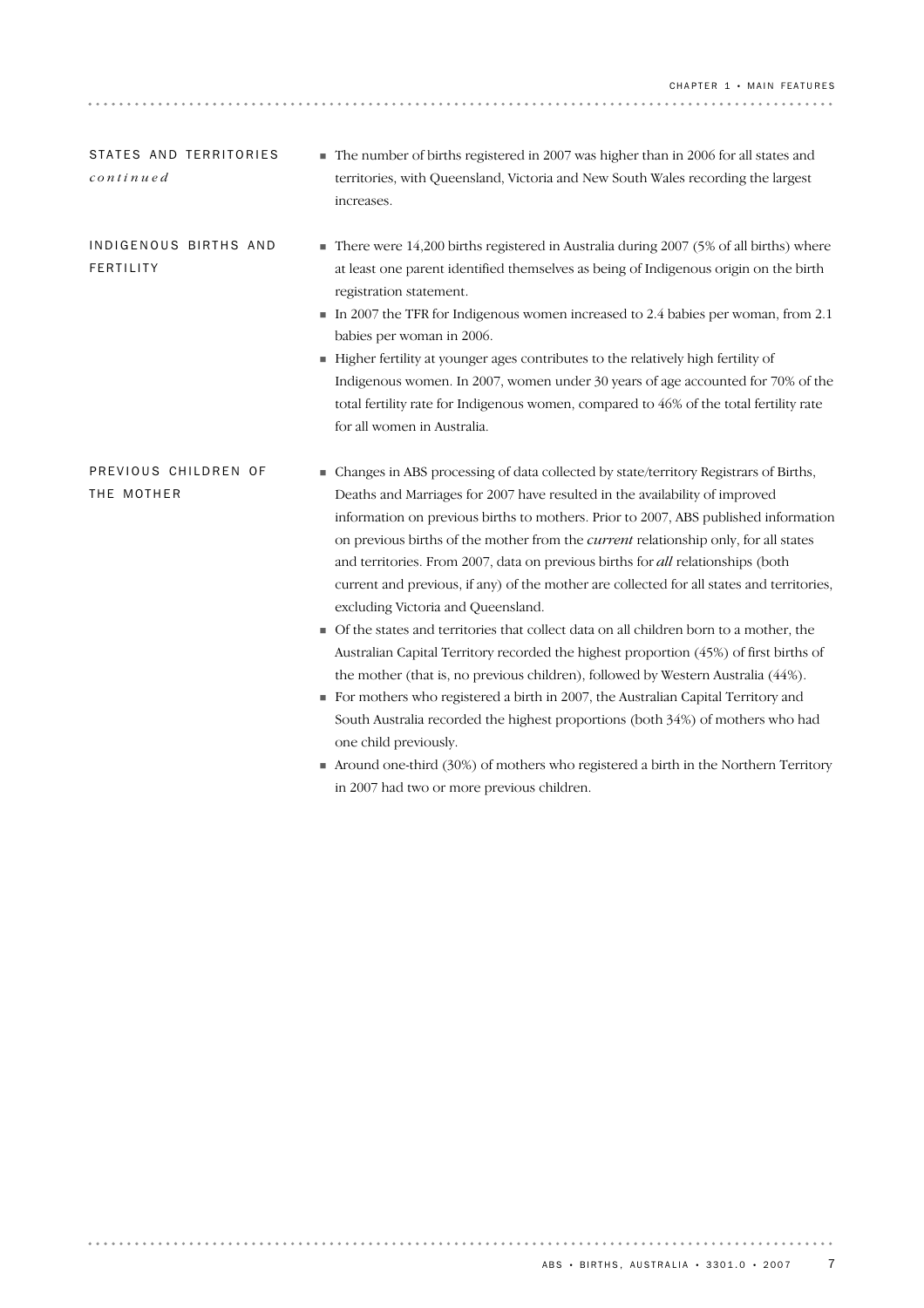# CHAP T E R 2 SU M M A R Y OF FI N D I N G S ............................ .

#### INTRODUCTION

During 2007 there were 285,200 births registered in Australia, born to 280,800 mothers. This was 19,300 (7.2%) more births than the number registered during 2006 and the highest ever recorded, exceeding the 276,400 births registered in 1971. All states and territories recorded an increase in the number of births registered in 2007, with Queensland recording the largest increase (see Data Note on page 2 and paragraph 29 of the Explanatory Notes).

# TRENDS IN NATIONAL FERTILITY

The total fertility rate (TFR) represents the average number of babies that a woman could expect to bear during her reproductive lifetime, assuming current age-specific fertility rates apply. In 2007 Australia's TFR was 1.93 babies per woman, the highest since 1981 (1.94).

Having reached a TFR of 3.1 during the early 1920s, Australian fertility was relatively low during the Great Depression of the 1930s, falling to 2.1 babies per woman in 1934. In 1961, at the height of the 'baby boom', it peaked at 3.5 babies per woman. Since then fertility has declined, falling sharply during the early 1960s as the oral contraceptive pill became available, before levelling at around 2.9 babies per woman in the years 1966–1971. The reinterpretation of abortion law in New South Wales in late 1971 had a substantial impact on women's ability to control their fertility (Carmichael, 1998). Subsequently, a fall in births to young women contributed to a further decrease in the TFR and an increase in the median age of mothers. The TFR fell to replacement level (2.1) in 1976, and continued to fall as increasing numbers of women chose to delay or forego having children. The TFR then stabilised somewhat during the 1980s, before resuming a more gradual decline during the 1990s. The TFR reached a low of 1.73 babies per woman in 2001 and has increased since then, to 1.93 babies per woman in 2007.



2.1 TOTAL FERTILITY RATE(a), Australia

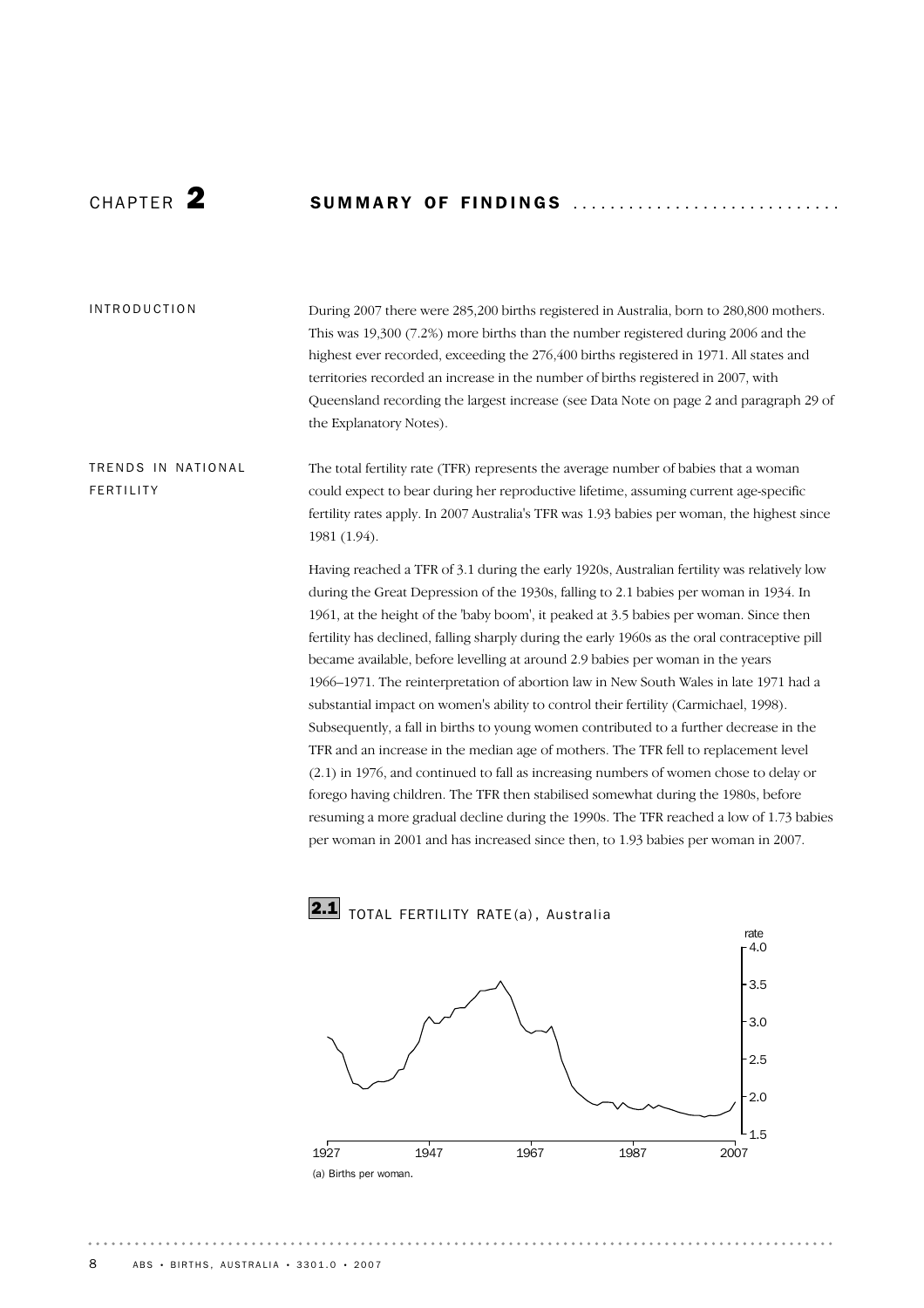Consistent with the overall increase in Australia's TFR, age-specific fertility rates for all age groups of mother increased between 2006 and 2007. *Age-specific fertility rates*

> Over the past few decades, the decline in Australia's TFR has been closely associated with the tendency for women to have their babies at older ages. The median age of all women who gave birth in 1997 was 29.4 years; by 2007 this had increased to 30.7 years.

The transition to an older age-specific fertility pattern is illustrated by the shift in peak fertility of women aged 25–29 years in 1999 to 30–34 years in 2000. Since then, 30–34 years has remained the peak fertility age group, with 126.6 babies per 1,000 women in 2007 (up from 120.4 in 2006).

Women aged 25–29 years experienced the second highest fertility in 2007, with a rate of 106.5 babies per 1,000 women (up from 101.0 in 2006). Women aged 35–39 years and 20–24 years experienced fertility rates of 68.1 and 55.8 babies per 1,000 women respectively (up from 63.4 and 51.4 respectively).

Until the late 1970s the distribution of fertility across age groups was relatively stable, with each age group peaking and troughing together, although some peaks were more pronounced for some age groups than others. Women aged 25–29 years had the highest fertility for most of this period, followed by women aged 20–24 years. Increasing fertility since the mid 1970s amongst women aged 30–34 years resulted in fertility for this age group exceeding that of women aged 20–24 years in 1987 and that of women aged 25–29 years in 2000. In 2003 fertility of women aged 35–39 years exceeded that of women aged 20–24 years for the first time, with this trend continuing since then.

Declines in fertility rates have occurred amongst younger women over the period 1980 to 2007. Women aged 20–24 years experienced the greatest decrease, with fertility almost halving over the period (from 107.0 babies per 1,000 women in 1980 to 55.8 babies per 1,000 women in 2007). The fertility of women aged 25–29 years decreased by 25% over the same period (from 141.0 babies per 1,000 women to 106.5 babies per 1,000 women), while teenage fertility (women aged 15–19 years) decreased by 42% (from 27.6 babies per 1,000 women to 16.0 babies per 1,000 women).

Fertility rates for the older age groups increased between 1980 and 2007. The fertility rate for women aged 30–34 years increased by 69% (from 75.1 babies per 1,000 women in 1980 to 126.6 babies per 1,000 women in 2007) while the rate for women aged 35–39 years nearly tripled (from 23.7 babies per 1,000 women to 68.1 babies per 1,000 women). The fertility of women aged 40–44 years also almost tripled over this period, from 4.4 babies per 1,000 women to 12.6 babies per 1,000 women, as the trend towards older motherhood continued.

. . . . . . . . . . .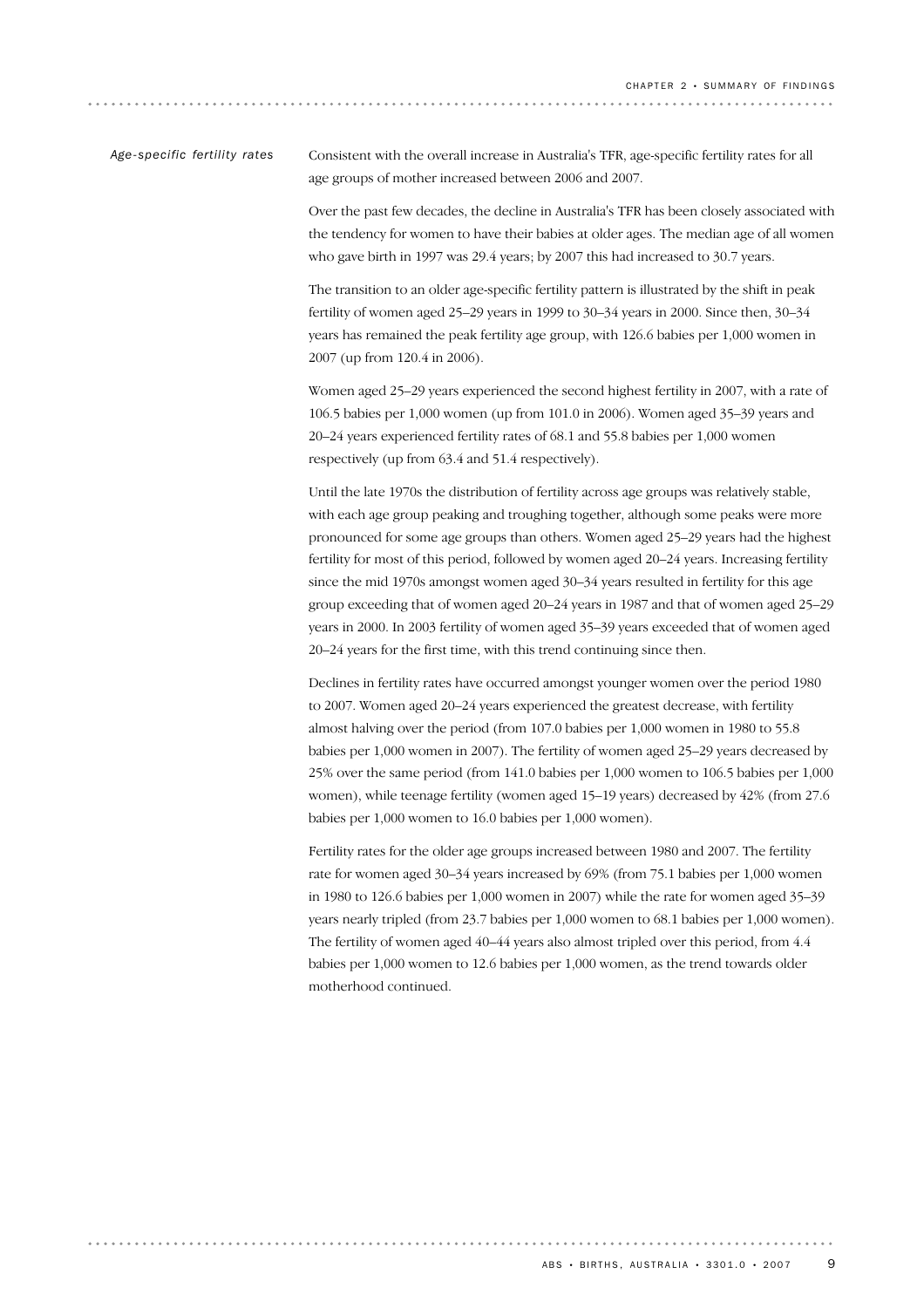*Age-specific fertility rates*

*continued*

*Replacement fertility*



Since 1976 Australia has experienced total fertility rates below replacement level. That is,

the average number of babies born to a woman throughout her reproductive life (the TFR) has been insufficient to replace herself and her partner. Although the TFR required for replacement is currently around 2.1 babies per woman, this number is not constant. Because the level of fertility required for replacement is dependent on the number of women who survive to reproductive ages, replacement fertility has declined in parallel with falls in female mortality. In 1921, when mortality rates were high, replacement fertility was 2.4 babies per woman. By 1954, it had decreased to 2.1, and by 1996 replacement fertility was 2.08. Even if female mortality declined to zero for women up to the end of their reproductive lives, the replacement level would still be 2.05 (1.05 male and 1.0 female babies) — higher than the 2007 TFR of 1.93 babies per woman.

Completed fertility refers to the number of children that a woman born in a particular year has had by the end of her reproductive life. A limitation of this measure of fertility is that it cannot be observed until a woman's reproductive life is complete. To overcome this limitation, a measure of completed fertility based on observed and assumed age-specific fertility rates is used in Table 2.3. *Completed fertility*

> Completed fertility rates of women born in the early 1930s are the highest on record (3.1 children). These women were the mothers of the 'baby boom' generation. Since then, completed fertility has declined, while the median age of mothers has increased. The 2006 to 2101 issue of *Population Projections, Australia* (cat. no. 3222.0) assumed completed fertility of women born in 2007 to be 1.8 births per woman.

> For more information on completed fertility derived from the 2006 Census, see Chapter 5: How Many Children Do Australian Women Have? of the 2006 issue of *Births, Australia* (cat. no. 3301.0) .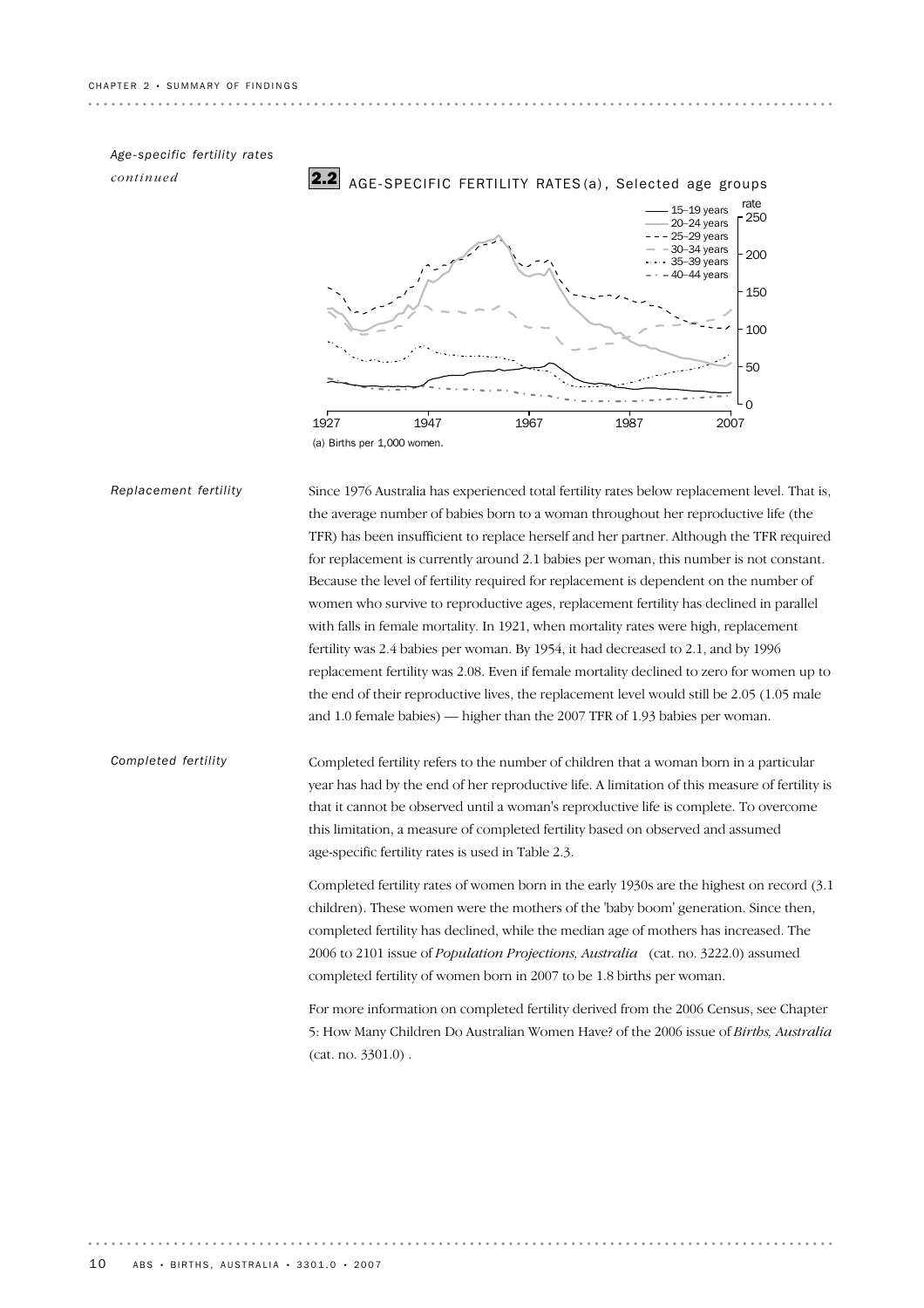*continued*



# Completed fertility<br>
completed fertility
completed fertility
completed
completed
completed
completed
completed
completed
completed
completed
completed
completed
completed
completed
completed
completed
completed
completed
c

|       |                                              | Proportion                                    |        |
|-------|----------------------------------------------|-----------------------------------------------|--------|
|       | Average                                      | based on                                      |        |
|       | no. of                                       | projected                                     | Median |
| Year  | children                                     | births(b)                                     | age    |
| оf    |                                              |                                               |        |
| birth | no.                                          | %                                             | years  |
| 1912  | 2.3                                          |                                               | 28.8   |
| 1922  | 2.7                                          |                                               | 27.9   |
| 1932  | 3.1                                          |                                               | 26.5   |
| 1942  | 2.7                                          |                                               | 25.6   |
| 1952  | 2.3                                          |                                               | 26.3   |
| 1962  | 2.1                                          | 0.1                                           | 28.2   |
| 1972  | 2.0                                          | 15.9                                          | 30.0   |
| 1982  | 2.0                                          | 77.7                                          | 30.9   |
| 1992  | 1.9                                          | 99.8                                          | 31.4   |
| 2002  | 1.8                                          | 100.0                                         | 31.6   |
| 2007  | 1.8                                          | 100.0                                         | 31.7   |
|       |                                              |                                               |        |
|       |                                              | nil or rounded to zero (including null cells) |        |
| (a)   | Based on age-specific fertility rates. Women |                                               |        |
|       |                                              | who have not yet completed their              |        |
|       |                                              |                                               |        |

reproductive years are assumed to experience fertility rates used in Population Projections, Australia, 2006 to 2101 (cat. no. 3222.0) based on a total fertility rate of 1.8 babies per woman.

(b) Proportion of the estimated average derived from assumed fertility.

#### INDIGENOUS FERTILITY

In 2007 the TFR for Indigenous women was 2.40 babies per woman, compared to 1.93 for all women. The TFR for Indigenous women was derived using the number of births registered to Indigenous mothers in 2007 and 30 June 2006 experimental estimates of 14–48 year old Aboriginal and Torres Strait Islander females, aged by one year and adjusted by the number of registered deaths of Indigenous females at each age for the year ending 30 June 2007.

For further information on Indigenous fertility see Chapter 3.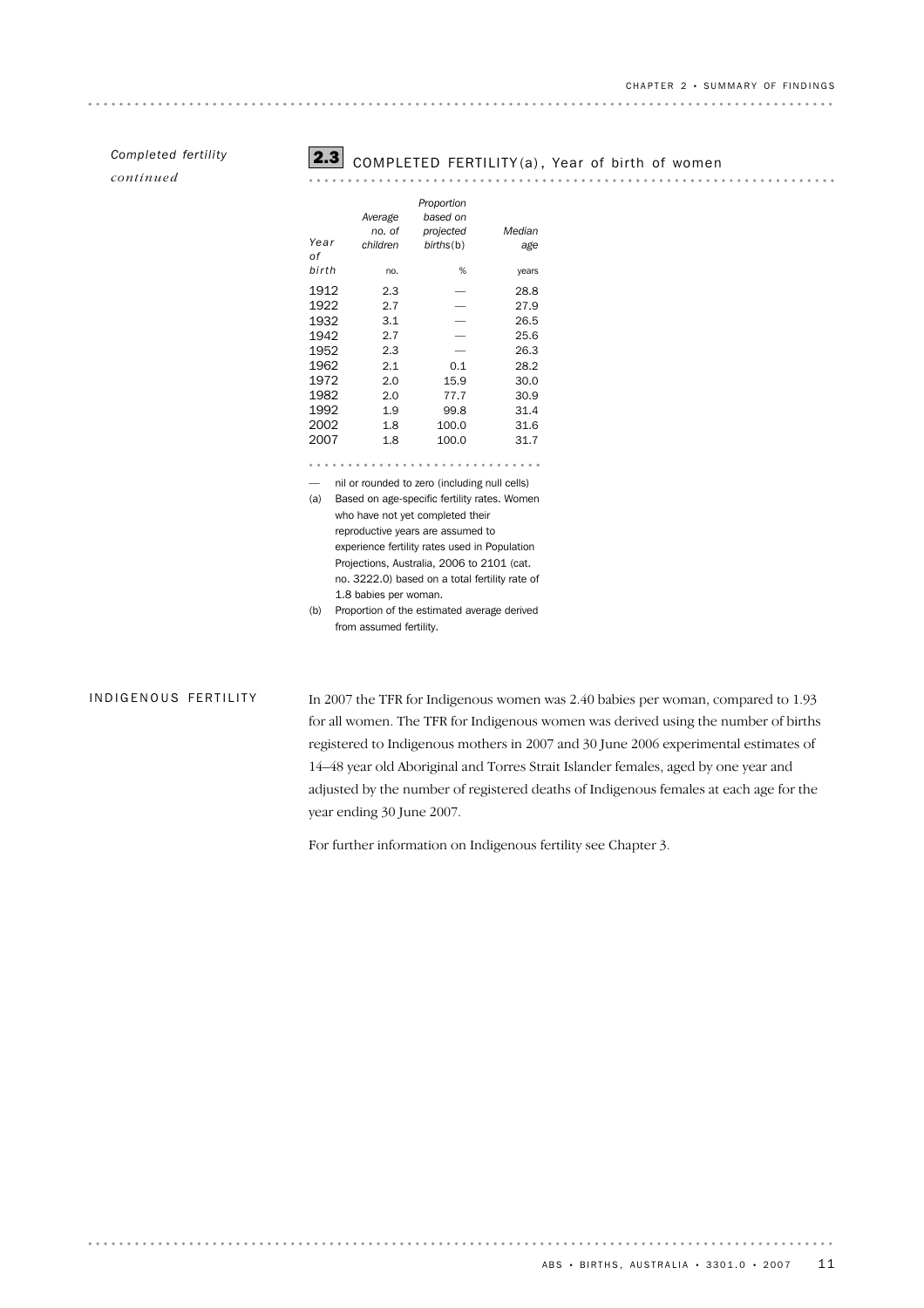#### BIRTHS

For most of the first half of the last century the number of births registered in Australia each year remained under 140,000, with a trough occurring in the early 1930s during the Great Depression. The number of births then increased rapidly, reaching a peak of 276,400 in 1971, fell sharply during the remainder of the 1970s, then increased from the early 1980s to reach another peak in 1992 of 264,200 births. Following 1992 numbers of births decreased, reaching 246,400 in 2001. Since then the number of births has increased, reaching 285,200 in 2007, the highest number of births registered in Australia.



*Sex ratio*

*Nuptial and exnuptial births*

Just over half (51%) of all births registered in 2007 were male babies, with the sex ratio at birth being 105.5 male babies for every 100 female babies.

In 2007, 67% of births were nuptial births, or births to mothers who were married (marriage in this publication refers to a registered marriage unless otherwise indicated). Exnuptial births accounted for the remaining 33% of births, although many of these births may have been to mothers in de facto relationships. The proportion of exnuptial births has been increasing since the 1950s, and has risen sharply over the last two decades.

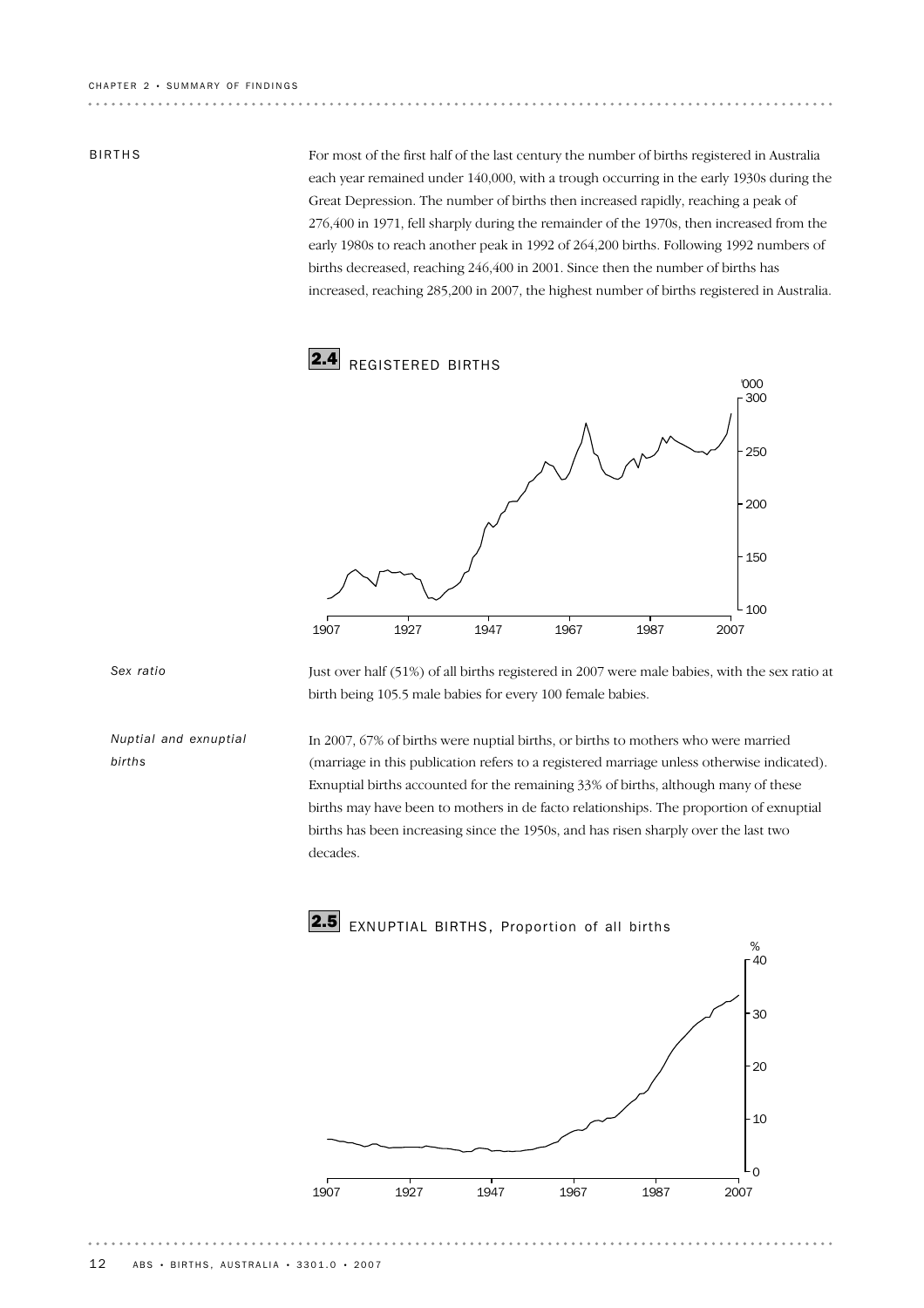# *Acknowledgment of paternity*

With exnuptial births comes the possibility that the father may not acknowledge the birth (that is, the father has not signed the birth registration statement). While the number of exnuptial births has increased greatly over the past twenty years, the proportion of these births in which paternity was not acknowledged has decreased. In 1987 around 27% of all exnuptial births were paternity not acknowledged, but by 2007 this proportion had decreased to 9%. In terms of all births, paternity not acknowledged births have decreased from 5% of all births in 1987 to 3% in 2007.



### *Age of parents at confinement*

The median age of all mothers of births registered in 2007 was 30.7 years. Women who registered an exnuptial birth in 2007 had a median age of 27.1 years, almost five years younger than women who registered a nuptial birth (31.8 years). The median age of women who registered an exnuptial birth where paternity was not acknowledged (25.4 years) was lower than the median age of women who registered an exnuptial birth where paternity was acknowledged (27.2 years).

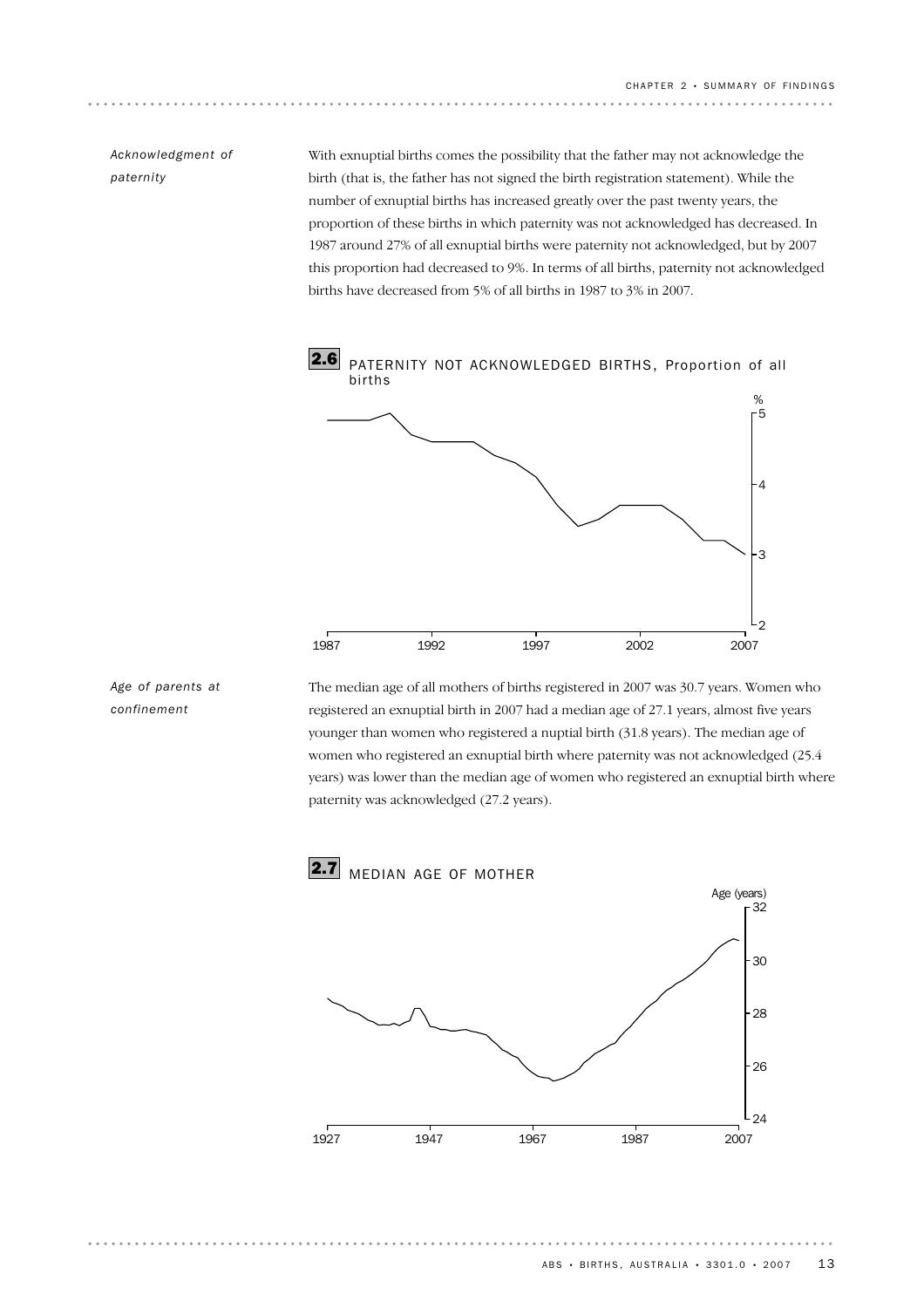### *Age of parents at confinement continued*

Prior to the 1930s the median age of mothers giving birth had been in decline. During the 1930s the median age stabilised, then rose briefly at the end of the Second World War, with an equally sharp decline immediately following the war. The median age of mothers fell substantially over the following three decades, reaching a low of 25.4 years in 1971. The reinterpretation of abortion law in New South Wales in 1971 was associated with a substantial fall in births to young women and an increase in the median age of mother. From 1972 onwards, the median age of mothers consistently increased until 2006, reaching 30.8 years, the highest on record. However, data quality investigations during 2007 processing indicated that age of parents, and therefore median age, may have been overstated for some birth registrations in 2006 and previous years. See paragraph 45 of the Explanatory Notes for more information.

As age-specific fertility rates indicate, the median age of mothers is affected by current trends towards delayed childbearing, and repartnering and subsequent family formation following separation or divorce.

The median age of all fathers over the past two decades has followed an upward trend. In 2007 the median age of all fathers was 33.1 years, with no change from 2006. However, data quality investigations during 2007 processing indicated that age of parents, and therefore median age, may have been overstated for some birth registrations in 2006 and previous years. See paragraph 45 of the Explanatory Notes for more information.

Between 1987 and 2007 the median age of married fathers increased by almost three years, from 30.8 to 34.0 years, while the median age of unmarried fathers who acknowledged the birth of their child also increased, from 26.8 years to 29.9 years.

Changes in ABS processing of data collected by state/territory Registrars of Births, Deaths and Marriages for 2007 have resulted in the availability of improved information on previous births to mothers. *Number of previous children of the mother*

> Prior to 2007, ABS published information on previous births of the mother from the *current* relationship only, for all states and territories. From 2007, data on previous births for *all* relationships (both current and previous, if any) of the mother are collected for all states and territories, excluding Victoria and Queensland. These data are presented in Table 2.8. Data for Tasmania for 2007 are currently not available for publication due to data quality investigations. For more information see paragraphs 41 to 44 of the Explanatory Notes.

Of the states and territories that collect data on all children born to a mother, the Australian Capital Territory recorded the highest proportion (45%) of first births of the mother (that is, no previous children), followed by Western Australia (44%).

For mothers who registered a birth in 2007, the Australian Capital Territory and South Australia recorded the highest proportions (both 34%) of mothers who had one child previously, while the Northern Territory recorded the highest proportion (30%) of mothers who had two or more previous children.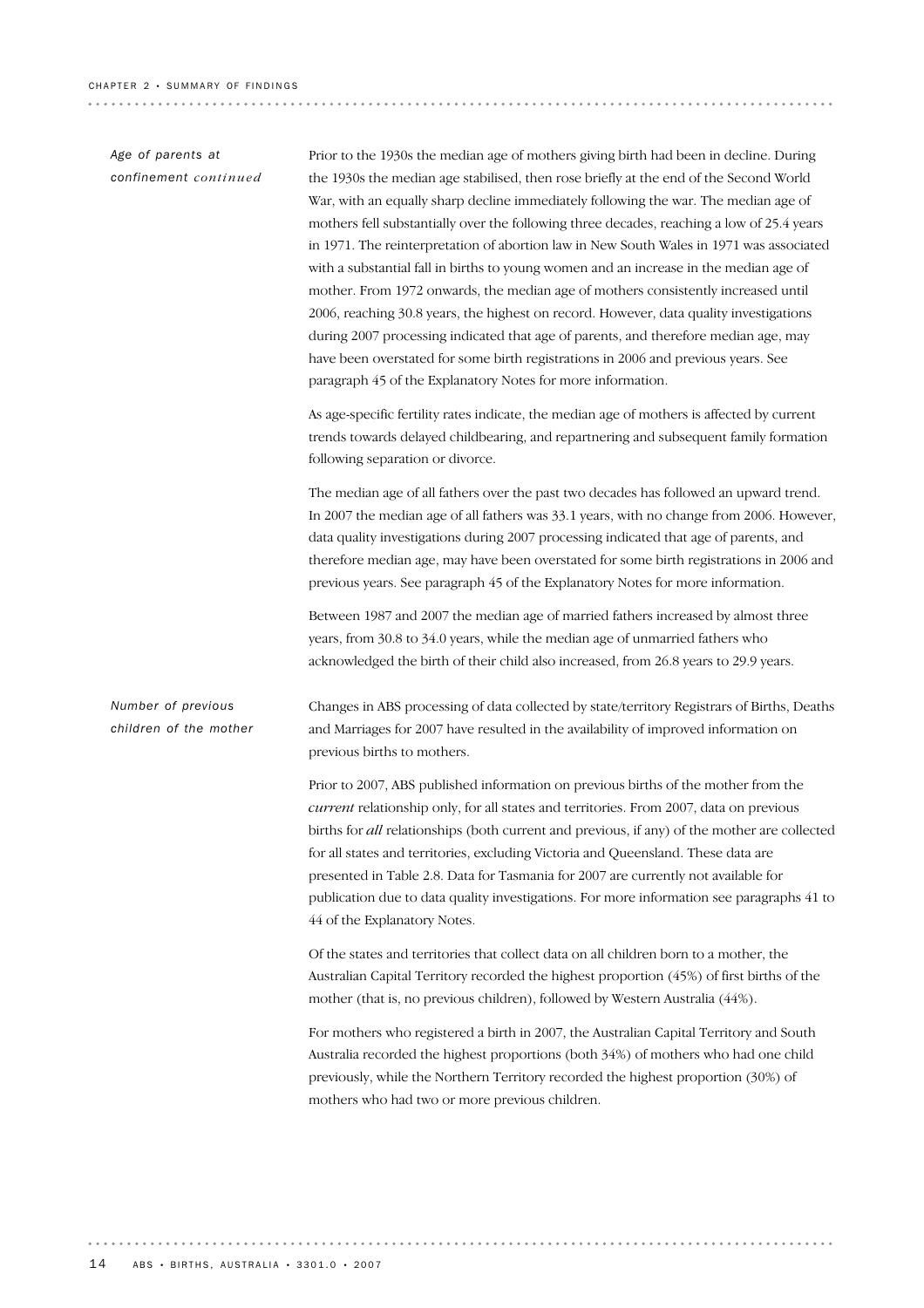# **2.8** CONFINEMENTS, Previous children of the mother-2007

. . . . . . . . . . . . . . . . . . .

|                              |         | PREVIOUS CHILDREN OF THE MOTHER(a) |         |         |      |                 |               |                       |
|------------------------------|---------|------------------------------------|---------|---------|------|-----------------|---------------|-----------------------|
| State or territory of        | None    | One                                | Two     | Three   | Four | Five or<br>more | Not<br>stated | Total<br>confinements |
| registration                 | no.     | no.                                | no.     | no.     | no.  | no.             | no.           | no.                   |
| New South Wales              | 37 583  | 28853                              | 13 255  | 4 4 4 3 | 1659 | 878             |               | 86 671                |
| Victoria                     | 35 546  | 22 664                             | 8 5 8 3 | 2 2 8 6 | 628  | 444             |               | 70 151                |
| Queensland                   | 29 7 54 | 18 991                             | 7609    | 2 309   | 795  | 563             |               | 60 021                |
| South Australia              | 8 3 6 8 | 6 5 1 9                            | 2886    | 956     | 392  | 283             |               | 19 404                |
| Western Australia            | 11 244  | 8512                               | 3 7 8 0 | 1 300   | 494  | 430             | 2956          | 28 716                |
| Tasmania                     | np      | np                                 | np      | np      | np   | np              | np            | 6 540                 |
| Northern Territory           | 1514    | 1 1 2 2                            | 591     | 331     | 135  | 98              | -             | 3 7 9 1               |
| Australian Capital Territory | 2 4 6 2 | 1889                               | 761     | 251     | 75   | 49              |               | 5 4 8 7               |
|                              |         |                                    |         |         |      |                 |               |                       |

— nil or rounded to zero (including null cells)

np not available for publication but included in totals where applicable, unless otherwise indicated

(a) Includes all children born to a mother, for all states and territories excluding Victoria and Queensland. For Victoria and

Queensland, includes previous children of the current relationship only. Data for Tasmania are currently not available due to data quality investigations.

*Number of previous children of the mother continued*

Graph 2.9 presents aggregate data for all states and territories excluding Queensland, Victoria and Tasmania. In 2007, 40% of nuptial confinements were to mothers with no previous children, 49% of exnuptial paternity acknowledged confinements were to mothers with no previous children, and 58% of exnuptial paternity not acknowledged confinements were to mothers with no previous children.

This pattern is reversed for mothers having their second or third child. In 2007, 36% of nuptial confinements were to mothers with one previous child, 28% of exnuptial paternity acknowledged confinements were to mothers with one previous child, and 19% of exnuptial paternity not acknowledged confinements were to mothers with one previous child.



(a) Includes all children of the mother. Excludes births registered in Victoria, Queensland and Tasmania.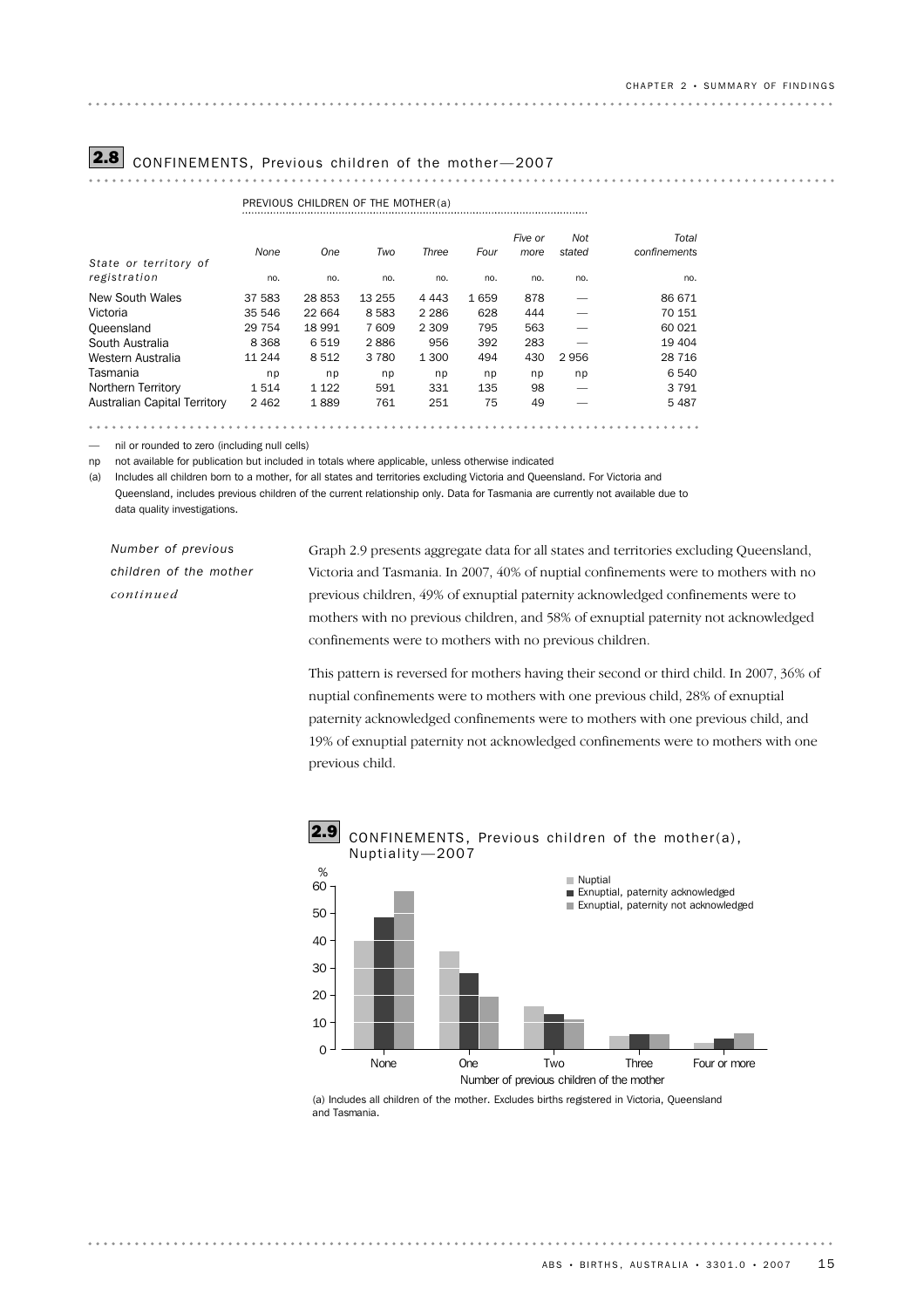. . . . . . . . . . . . . . . . . . . .

| Confinements resulting in<br>a multiple birth | The number of confinements resulting in a multiple birth has increased consistently<br>since the 1970s. In 2007, the number was 4,400, 64% more than the number recorded in<br>1987 (2,700 confinements) and 1% more than the number recorded in 2006 (4,300<br>confinements).                                                                                                                                                                                                                                                                                                                                                                                                                                                     |
|-----------------------------------------------|------------------------------------------------------------------------------------------------------------------------------------------------------------------------------------------------------------------------------------------------------------------------------------------------------------------------------------------------------------------------------------------------------------------------------------------------------------------------------------------------------------------------------------------------------------------------------------------------------------------------------------------------------------------------------------------------------------------------------------|
| STATE AND TERRITORY<br>Total fertility rate   | Total fertility rates for the states and territories varied substantially in 2007, from 1.77<br>babies per woman in the Australian Capital Territory to 2.27 babies per woman in the<br>Northern Territory. In recent years the TFR has trended upwards for all jurisdictions,<br>following a long period of stability or gradual decline.                                                                                                                                                                                                                                                                                                                                                                                         |
|                                               | Tasmania's TFR has increased from 1.81 babies per woman in 2000 to 2.19 babies per<br>woman in 2007, the highest rate recorded for Tasmania since 1975 (2.23 babies). The<br>TFR for Western Australia has increased consistently over the past five years, from a low<br>of 1.70 babies per woman in 2002 to 2.01 babies per woman in 2007, the highest rate for<br>this state since 1978.                                                                                                                                                                                                                                                                                                                                        |
|                                               | Queensland's TFR has increased from 1.77 babies per woman in 2003 to 2.09 babies per<br>woman in 2007, the highest rate recorded for Queensland since 1977 (2.11 babies).<br>Caution should be exercised when interpreting changes in Queensland's TFR between<br>2005, 2006 and 2007 due to changes in the timeliness of registration of births in<br>Queensland in the past two years. The proportion of births registered in Queensland in<br>2007 that occurred in the year before (16.2%) is higher than in previous years, indicating<br>that the total number of births registered in Queensland in 2007 is to some extent due to<br>changes in procedures for processing birth registrations by the Queensland Registry of |

Births, Deaths and Marriages, as well as increases in the absolute number of registrations processed in 2007.

Moderate increases in the TFR have been recorded for Victoria, the Australian Capital Territory and South Australia over the past five to six years, while the TFR for New South Wales has increased slightly. The Northern Territory's TFR has fluctuated at around 2.2 to 2.3 babies per woman over the past decade.



. . . . . . . .

(a) Births per woman.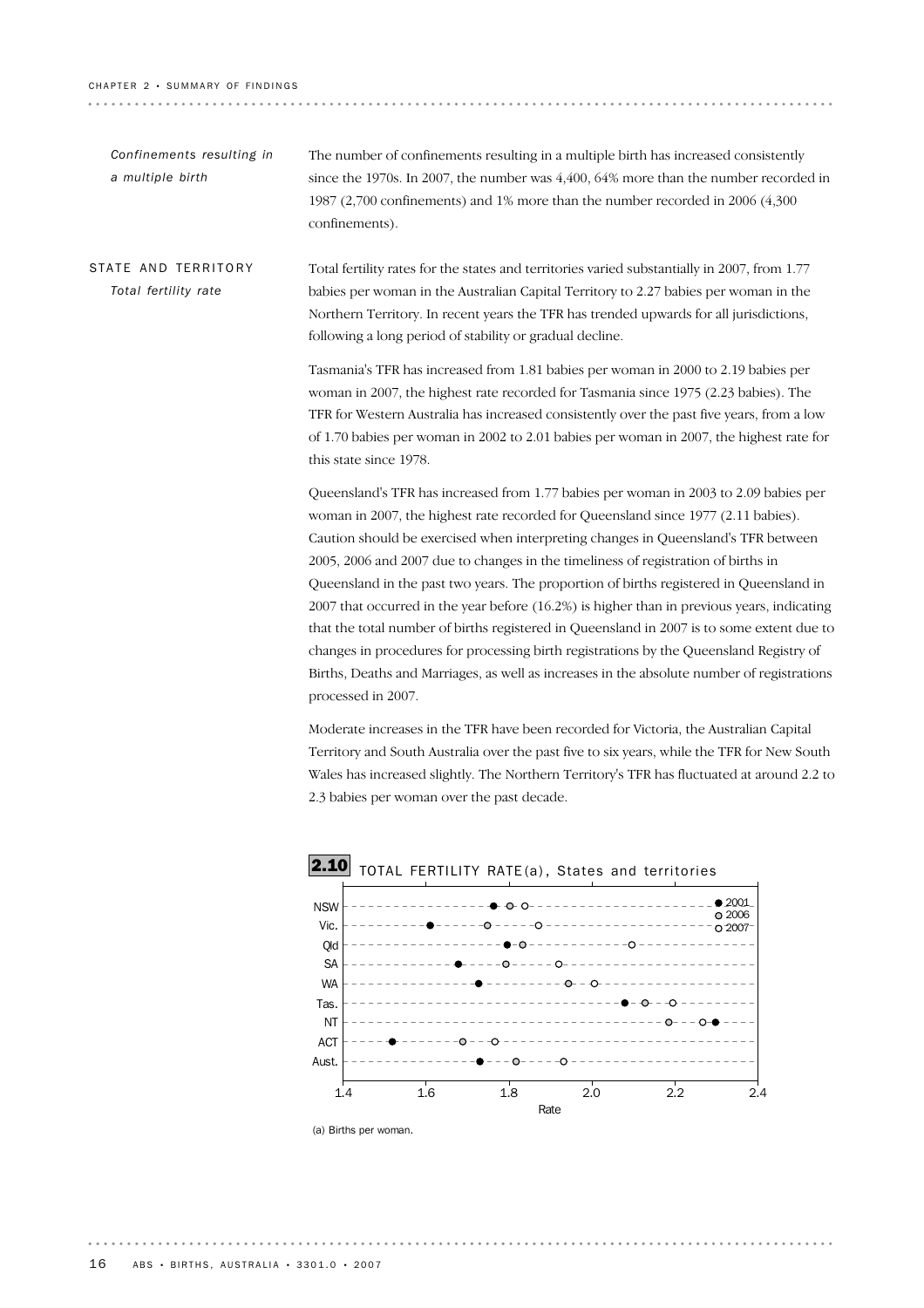In 2007 women aged 30–34 years recorded the highest fertility of all age groups in all states and territories with the exception of Tasmania and the Northern Territory, where women aged 25–29 years recorded the highest level of fertility. Between 2006 and 2007, all states and territories, with the exception of the Northern Territory, recorded increases in fertility of women aged 30–34 years. Queensland recorded the largest increase, with the age-specific fertility rate of women aged 30–34 years increasing to 126.7 babies per 1,000 women in 2007 from 112.5 in 2006. *Age-specific fertility*

At the national level, teenage fertility increased to 16.0 babies per 1,000 teenage women in 2007 (from 15.3 babies in 2006). However, amongst the states and territories different patterns of teenage fertility exist. The Northern Territory recorded a decrease in teenage births in 2007 (to 58.6 from 63.5 in 2006), while Queensland recorded an increase (to 23.0 from 19.7 in 2006). New South Wales has continued to record decreases in teenage fertility while the remaining states and territories recorded small increases. *Younger mothers*

> Victoria (10.1 babies per 1,000 teenage women) and the Australian Capital Territory (10.3) recorded the lowest teenage fertility rates in 2007, while Northern Territory (58.6) recorded the highest.

# **2.11** BIRTHS TO TEENAGE MOTHERS-2006 and 2007

|                              | <b>BIRTHS</b> |         |             | RATES(a) | <b>TEENAGE FERTILITY</b> |             |  |
|------------------------------|---------------|---------|-------------|----------|--------------------------|-------------|--|
|                              | 2006          | 2007    | %<br>change | 2006     | 2007                     | %<br>change |  |
|                              | no.           | no.     | %           | no.      | no.                      | %           |  |
| New South Wales              | 2949          | 2 7 8 8 | $-5.5$      | 13.2     | 12.3                     | $-6.6$      |  |
| Victoria                     | 1652          | 1731    | 4.8         | 9.7      | 10.1                     | 3.4         |  |
| Queensland                   | 2 7 2 3       | 3 2 8 9 | 20.8        | 19.7     | 23.0                     | 17.1        |  |
| South Australia              | 848           | 902     | 6.4         | 16.7     | 17.5                     | 5.1         |  |
| Western Australia            | 1 3 9 2       | 1485    | 6.7         | 19.6     | 20.6                     | 4.7         |  |
| Tasmania                     | 405           | 437     | 7.9         | 26.5     | 27.5                     | 3.4         |  |
| Northern Territory           | 471           | 449     | $-4.7$      | 63.5     | 58.6                     | $-7.8$      |  |
| Australian Capital Territory | 108           | 123     | 13.9        | 9.1      | 10.3                     | 13.0        |  |
| <b>Australia</b> (b)         | 10 552        | 11 204  | 6.2         | 15.3     | 16.0                     | 4.3         |  |

(a) Births per 1,000 women aged 15–19 years. Includes births to women aged less than 15 years.

(b) Includes Other Territories.

*Births*

The three most populous states accounted for over three-quarters (78%) of births registered in Australia in 2007: 89,500 in New South Wales (31%), 70,300 in Victoria (25%) and 61,200 in Queensland (21%). These proportions reflect the proportions of the Australian female population in reproductive ages living in these states.

Between 2006 and 2007 all states and territories recorded increases in registered births. Queensland and Victoria recorded the largest increases (up 8,600 and 5,100 births respectively), followed by New South Wales (up 2,200).

As a result of changes in the timeliness of registration of births in Queensland in the past two years, care should be taken when interpreting changes in Queensland births between 2005, 2006 and 2007. The proportion of births registered in Queensland in 2007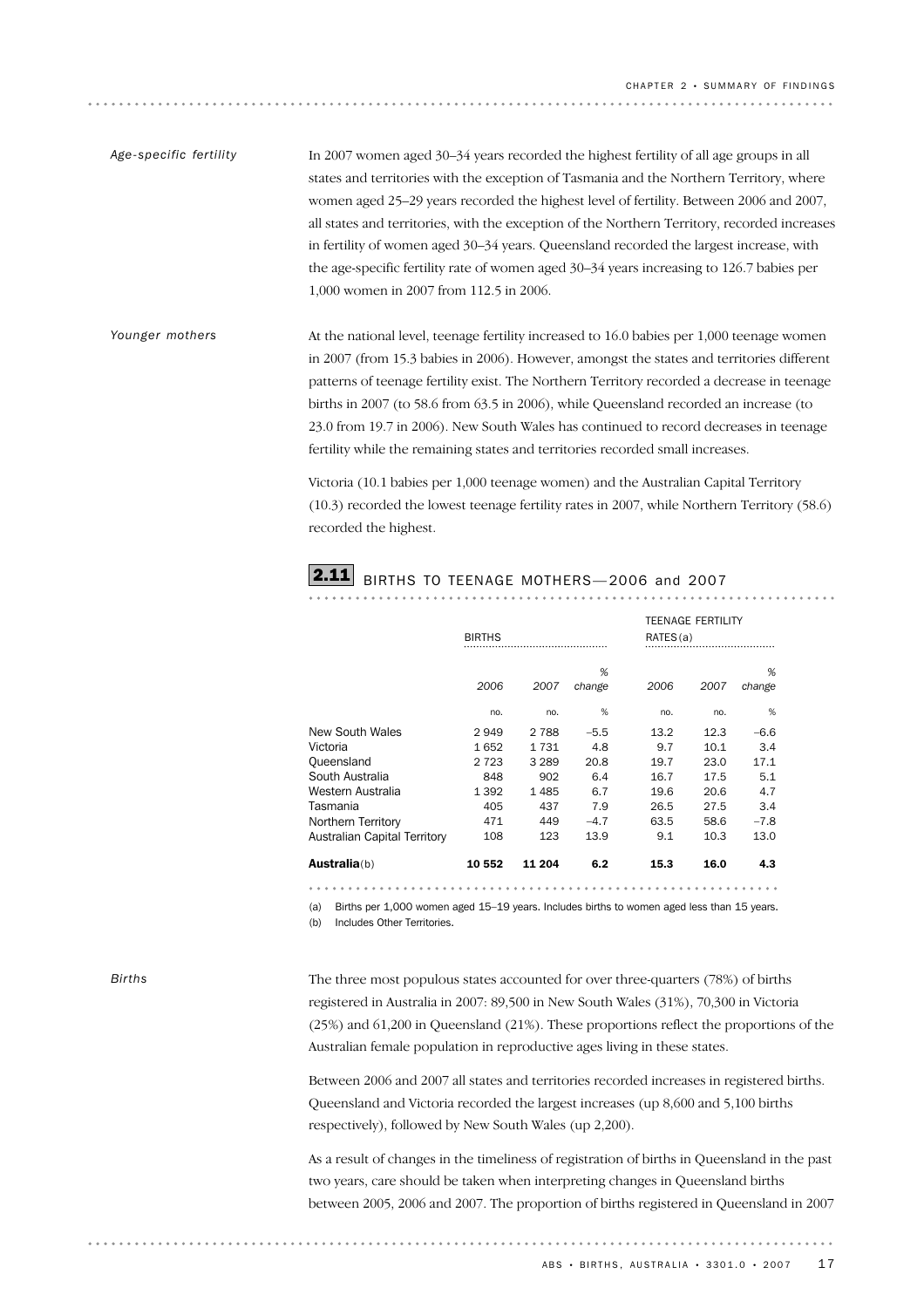#### *Births continued*

that occurred in the year before (16.2%) is higher than in previous years, indicating that the total number of births registered in Queensland in 2007 is to some extent due to changes in procedures for processing birth registrations by the Queensland Registry of Births, Deaths and Marriages, as well as increases in the absolute number of registrations processed in 2007.

# **2.12** BIRTHS REGISTERED, States and territories-2006 and 2007

|                              |         |         | CHANGE    |           |
|------------------------------|---------|---------|-----------|-----------|
|                              | 2006    | 2007    | 2006-2007 | 2006-2007 |
|                              | no.     | no.     | no.       | %         |
| <b>New South Wales</b>       | 87 336  | 89 495  | 2 159     | 2.5       |
| Victoria                     | 65 236  | 70 313  | 5077      | 7.8       |
| Queensland                   | 52 665  | 61 249  | 8584      | 16.3      |
| South Australia              | 18 260  | 19 662  | 1 4 0 2   | 7.7       |
| Western Australia            | 27 776  | 29 164  | 1 3 8 8   | 5.0       |
| Tasmania                     | 6475    | 6662    | 187       | 2.9       |
| Northern Territory           | 3696    | 3894    | 198       | 5.4       |
| Australian Capital Territory | 4479    | 4 7 5 3 | 274       | 6.1       |
| <b>Australia</b> (a)         | 265 949 | 285 213 | 19 264    | 7.2       |
|                              |         |         |           |           |

(a) Includes Other Territories.

*Median age of parents at confinement*

Of the states and territories, Victoria and the Australian Capital Territory had the oldest mothers of births registered in 2007, with median ages of 31.6 years and 31.3 years respectively. The Northern Territory and Tasmania had the youngest mothers, with median ages of 27.9 years and 29.2 years respectively. The median age of all mothers who gave birth in Australia in 2007 was 30.7 years.

The Northern Territory and Tasmania also had the youngest fathers in 2007, with median ages of 31.3 and 32.0 years respectively, while Victoria had the oldest fathers, with a median age of 33.7 years, followed by New South Wales and the Australian Capital Territory, both with median ages of 33.4 years.

In 2007, New South Wales and the Australian Capital Territory recorded the highest proportion of births to parents in a registered marriage (both 72%), followed by Victoria (71%). *Nuptiality*

> The highest proportions of births to women who were not in a registered marriage were recorded in the Northern Territory (64%) and Tasmania (50%), with these regions also recording the highest proportions of births where paternity was not acknowledged (20% and 6% respectively). Note that the number of exnuptial births in Tasmania may be overstated. See paragraphs 37 to 39 of the Explanatory Notes for more information.

. . . . . . . . . . . . . . . .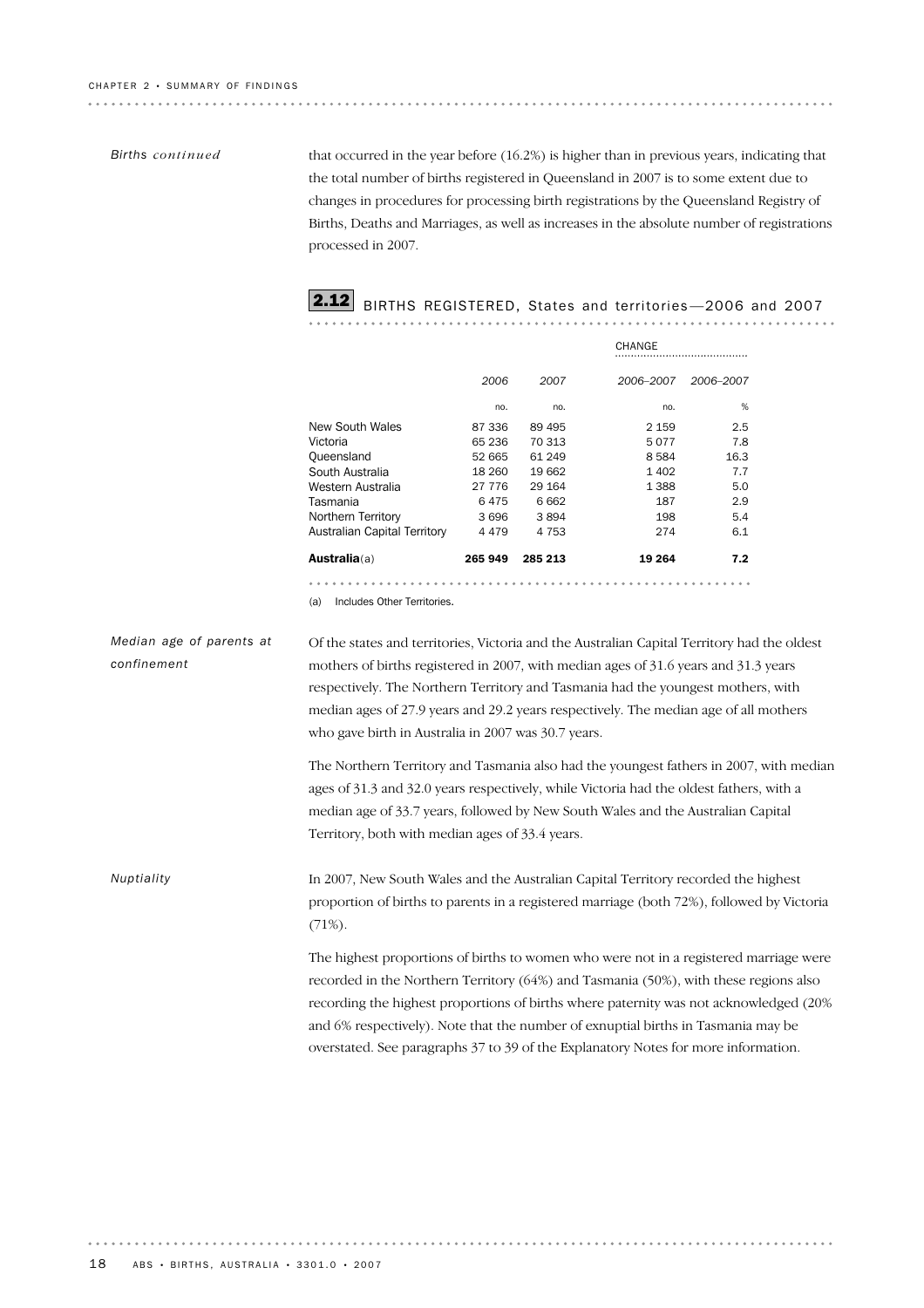# IN T E R V A L S BE T W F E N OCCURRENCE AND REGISTRATION OF BIRTHS

ABS births statistics are sourced from birth registrations systems administered by the various state and territory Registrars of Births, Deaths and Marriages, based on data provided on an information form completed by the parent(s) of the child. Registration of births is compulsory in Australia under relevant state/territory legislation. Amendments to the *A New Tax System (Family Assistance) Act 1999* which took effect from 1 July 2007 require the registration of, or application for registration of the birth of a child as a condition for applying for the Baby Bonus.

There is usually an interval between the occurrence and registration of a birth. As a result, some births occurring in one year are not registered until the following year or even later. This can be caused by either a delay by the parent(s) in submitting a completed form to the registry, or a delay by the registry in processing the birth (for example, due to follow up activity to obtain missing information on the form, or resource limitations). In addition, the registration date, essentially the processing date, that each state and territory Registrar assigns to a birth registration, differs. For more information see paragraphs 10 to 12 and 27 to 28 of the Explanatory Notes.

The following analysis considers whether improvements in the timeliness of registration of births have occurred since 1 July 2007.

Of the 285,200 births registered in 2007, 87.5% (249,700) occurred in 2007. The remaining 12.5% (35,500) occurred in 2006 or earlier years. Prior to 2005, the proportion of births registered in the year they occurred was declining. In 1997, 88.1% of births registered in 1997 occurred in that year. By 2002 this proportion had declined to 86.2%. In 2005 the proportion had increased to 89.0%, largely as a result of changes to follow-up procedures introduced by the New South Wales registry. In 2006 and 2007 the proportion of births registered that occurred in the same year declined, due largely to decreases in Queensland. See paragraphs 27 to 29 of the Explanatory Notes for more information. *Births registered in the year of occurrence*

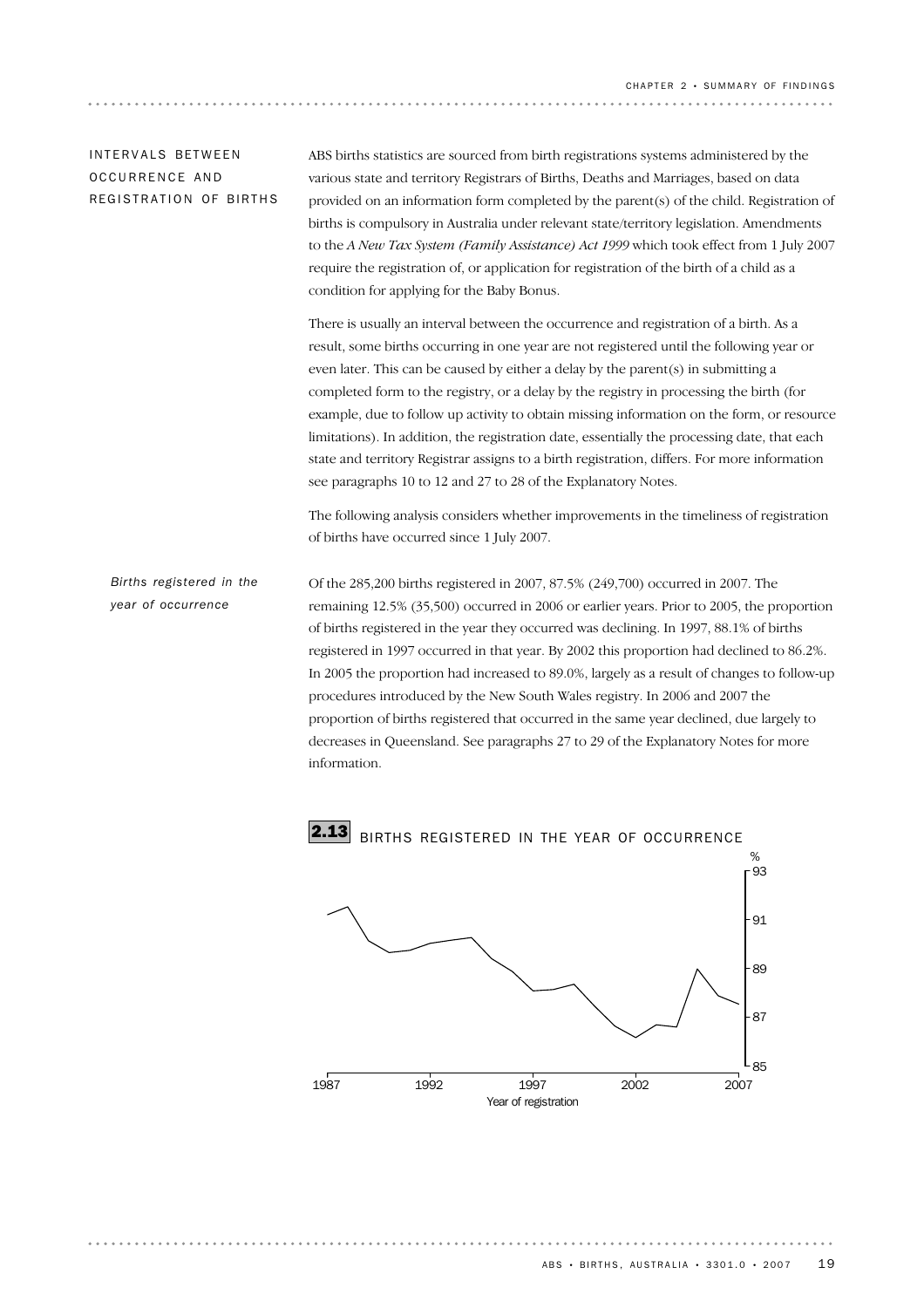| Average interval between |
|--------------------------|
| occurrence and           |
| registration of births   |

In order to analyse changes in the interval between the occurrence and registration of births, monthly intervals between the occurrence and registration of births were averaged over six month periods. Table 2.14 shows the average interval between the occurrence and registration of births for each state and territory for the first and second halves of the years 2004 to 2007.

For Australia overall, the average interval for the second half of 2007 (2.3 months) was similar to earlier periods, indicating no change in the timeliness of registration of births in the second half of 2007.

Among the states and territories, average intervals varied widely for the second half of 2007, from 1 month for births registered in the Northern Territory to 3.7 months for births registered in Queensland. A comparison of average intervals over time shows year to year volatility, but no indication that average intervals for the second half of 2007 are lower than earlier periods.

More data is needed to determine whether the timeliness of registration of births occurring after 1 July 2007 has improved relative to earlier periods. Changes may be being masked by other factors such as year to year volatility and changes in procedures for processing birth registrations by state and territory registries.

| <b>2.14</b> BIRTHS(a), Average interval between occurrence and<br><b>2.14</b> registration |  |  |  |
|--------------------------------------------------------------------------------------------|--|--|--|
|                                                                                            |  |  |  |

|                              | 2004   |        | 2005   |        | 2006   |        | 2007   |        |
|------------------------------|--------|--------|--------|--------|--------|--------|--------|--------|
| State or territory of        | Half 1 | Half 2 | Half 1 | Half 2 | Half 1 | Half 2 | Half 1 | Half 2 |
| registration                 | months | months | months | months | months | months | months | months |
| New South Wales              | 3.6    | 4.1    | 2.1    | 1.6    | 1.8    | 1.8    | 1.5    | 1.4    |
| Victoria                     | 2.1    | 2.3    | 2.1    | 1.9    | 2.1    | 1.6    | 2.1    | 2.6    |
| Queensland                   | 3.5    | 3.3    | 3.5    | 3.2    | 3.6    | 3.9    | 3.8    | 3.7    |
| South Australia              | 2.0    | 1.8    | 2.0    | 2.0    | 2.0    | 2.2    | 1.9    | 1.7    |
| Western Australia            | 2.7    | 2.6    | 2.3    | 2.8    | 2.3    | 2.5    | 2.3    | 2.4    |
| Tasmania                     | 2.0    | 3.0    | 2.8    | 2.2    | 2.0    | 1.9    | 2.3    | 2.0    |
| Northern Territory           | 1.1    | 1.3    | 1.2    | 1.1    | 1.1    | 1.1    | 1.1    | 1.0    |
| Australian Capital Territory | 1.4    | 1.1    | 1.3    | 1.3    | 1.2    | 1.0    | 1.5    | 1.3    |
| Australia                    | 2.9    | 3.1    | 2.4    | 2.1    | 2.3    | 2.2    | 2.2    | 2.3    |

*Average interval between occurrence and registration of Indigenous births*

Table 2.15 shows the average interval between the occurrence and registration of births for each state and territory for the first and second halves of the years 2004 to 2007, for births where one or both parents identified as being of Aboriginal and/or Torres Strait Islander origin on the birth registration statement (Indigenous births). In general, average intervals for Indigenous births are significantly larger than intervals for all births.

(a) In order to reduce the effect of very long delays in registration, intervals of more than 72 months (6 years)

have been counted as intervals of 72 months.

Similar to all births, a comparison of average intervals for Indigenous births over time shows year to year volatility among the states and territories, but little indication that average intervals for the second half of 2007 are lower than earlier periods.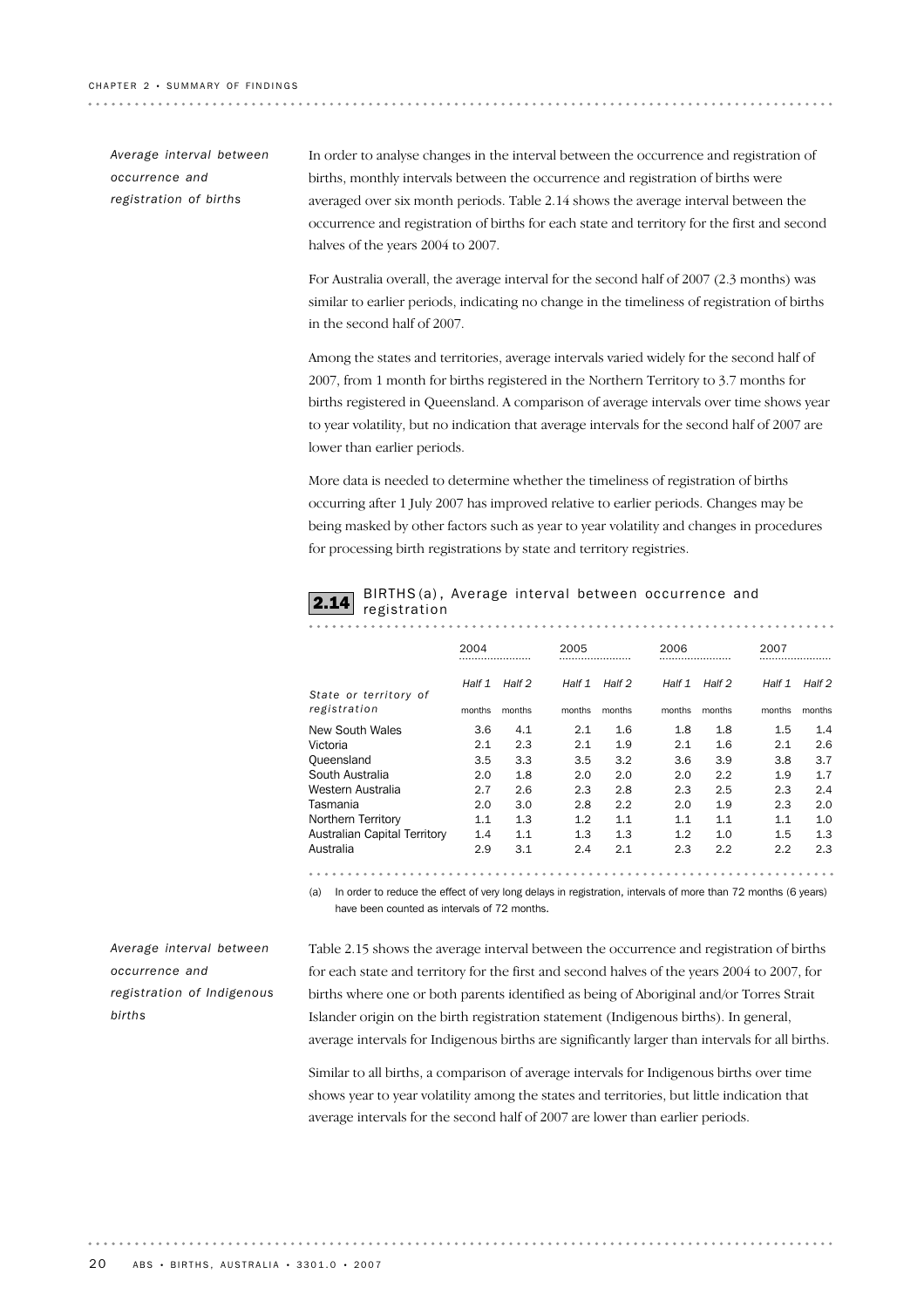*Average interval between occurrence and registration of Indigenous births continued*

For New South Wales, the average interval for the second half of 2007 was 2.4 months, the lowest for the period 2004 to 2007. This may reflect long-term decreases in intervals for all births registered in New South Wales, rather than a change in registration pattern for Indigenous births occurring after 1 July 2007.

For South Australia, the average interval for the second half of 2007 was 5.5 months, considerably lower than earlier periods. More data are needed to determine whether this is a consistent trend, and to determine whether intervals have decreased for other states and territories.

| <b>2.15</b> INDIGENOUS BIRTHS(a), Average interval between occurrence<br><b>2.15</b> and registration |  |  |  |
|-------------------------------------------------------------------------------------------------------|--|--|--|
|                                                                                                       |  |  |  |
|                                                                                                       |  |  |  |

|                              | 2004   |        | 2005   |        | 2006   |         | 2007   |        |
|------------------------------|--------|--------|--------|--------|--------|---------|--------|--------|
| State or territory of        | Half 1 | Half 2 | Half 1 | Half 2 | Half 1 | Half 2  | Half 1 | Half 2 |
| registration                 | months | months | months | months | months | months  | months | months |
| New South Wales              | 9.5    | 10.7   | 4.7    | 2.5    | 3.3    | 3.8     | 3.2    | 2.4    |
| Victoria                     | 6.6    | 6.2    | 6.1    | 5.8    | 6.2    | 4.7     | 6.2    | 6.6    |
| Oueensland                   | 9.4    | 8.1    | 9.6    | 7.8    | 9.7    | 9.8     | 12.0   | 8.0    |
| South Australia              | 9.2    | 7.7    | 9.0    | 9.8    | 8.4    | 9.4     | 9.4    | 5.5    |
| Western Australia            | 11.5   | 10.9   | 8.6    | 11.8   | 10.8   | 10.0    | 9.8    | 9.9    |
| Tasmania                     | 2.7    | 6.1    | 5.2    | 2.2    | 2.4    | 2.5     | 6.3    | 4.7    |
| Northern Territory           | 1.3    | 1.6    | 1.6    | 1.4    | 1.3    | $1.5\,$ | 1.3    | 1.4    |
| Australian Capital Territory | 2.1    | 1.8    | 3.0    | 3.0    | 2.8    | 2.6     | 3.9    | 3.3    |
| Australia                    | 8.1    | 8.3    | 6.8    | 5.9    | 6.5    | 6.4     | 7.4    | 5.7    |

(a) In order to reduce the effect of very long delays in registration, intervals of more than 72 months (6 years) have been counted as intervals of 72 months.

BIRTHS AS A COMPONENT OF POPULATION GROWTH

Births form an important component of population growth. In 2007 there were 285,300 births in Australia. This is roughly twice the number of deaths (137,800), resulting in natural increase of around 150,000 people. Since 1976 Australian fertility has been below replacement level of 2.1 babies per woman; that is, below the number of births required to replace a woman and her partner. On current fertility rates, each woman can expect, on average, to have 1.93 babies over her lifetime. Despite this, natural increase is still positive because of the relatively young age structure of Australia's population. Although the number of births per woman is low, there are enough women currently in childbearing ages to keep the total number of births relatively high. Conversely, there are relatively few people at older ages, resulting in a relatively low number of deaths per year. As the population ages, the difference between numbers of births and deaths will decrease. Based on Series B of the most recent ABS population projections (*Population Projections, Australia, 2006 to 2101*, cat. no. 3222.0), the number of births is projected to remain higher than the number of deaths until 2101.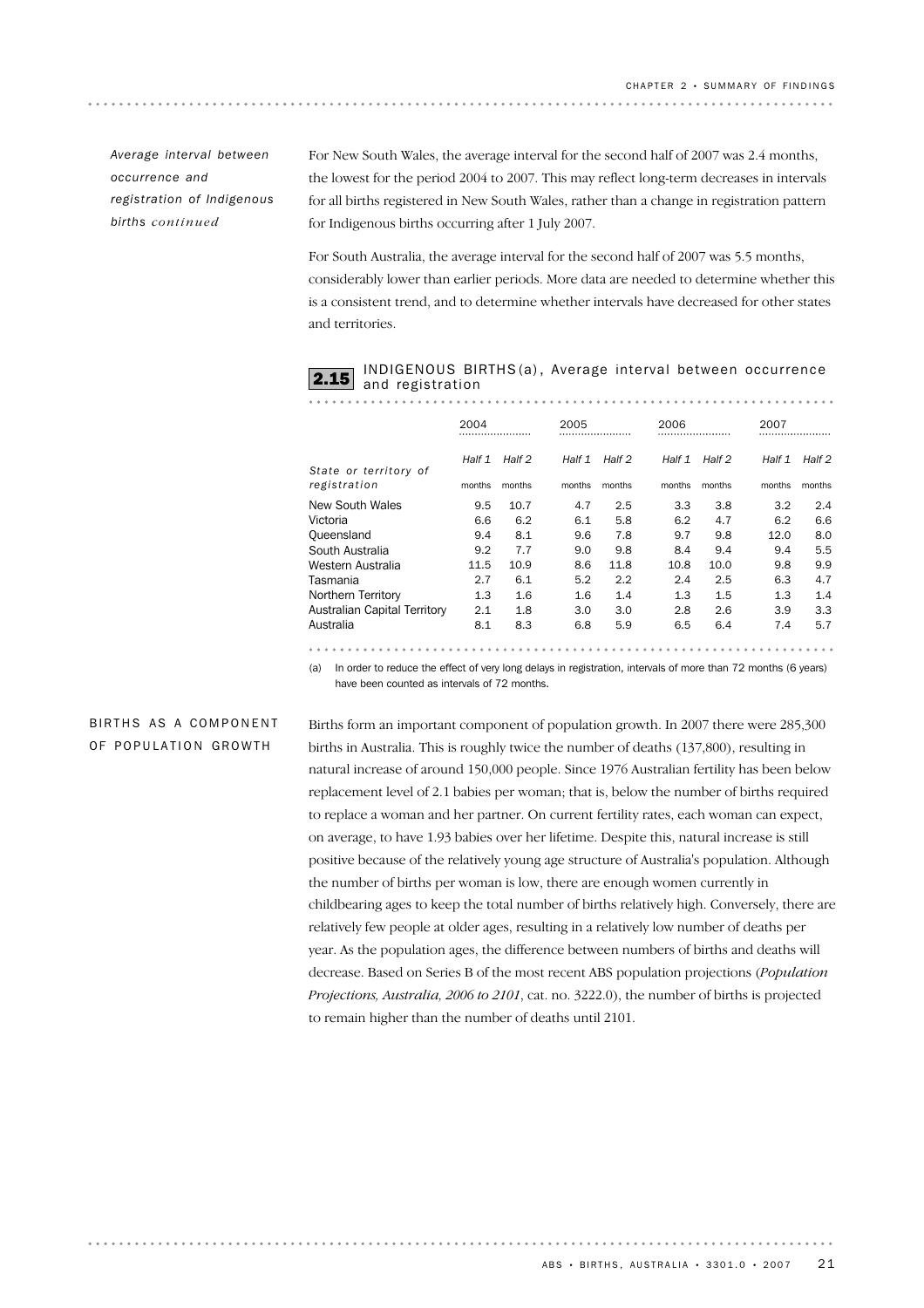# OF POPULATION GROWTH *continued*

# BIRTHS AS A COMPONENT **2.16** COMPONENTS OF POPULATION CHANGE(a)

**\*\*\*\*\*\*\*\*\*\*\*\*\*\*** 

|      | Births(b) | Deaths(b) | Natural<br>increase | Net<br>overseas<br>migration | Population<br>at end of<br>period | Population<br>increase(c) |      |
|------|-----------|-----------|---------------------|------------------------------|-----------------------------------|---------------------------|------|
|      | '000      | '000      | '000                | '000                         | '000                              | '000                      | %    |
| 1987 | 244.0     | 117.3     | 126.6               | 136.1                        | 16 394.6                          | 255.9                     | 1.6  |
| 1988 | 246.2     | 119.9     | 126.3               | 172.8                        | 16 687.1                          | 292.4                     | 1.8  |
| 1989 | 250.9     | 124.2     | 126.6               | 129.5                        | 16 936.7                          | 249.6                     | 1.5  |
| 1990 | 262.6     | 120.1     | 142.6               | 97.1                         | 17 169.8                          | 233.0                     | 1.4  |
| 1991 | 259.1     | 119.7     | 139.4               | 81.7                         | 17 387.0                          | 217.3                     | 1.3  |
| 1992 | 262.1     | 122.9     | 139.2               | 51.4                         | 17 581.3                          | 194.3                     | 1.1  |
| 1993 | 258.6     | 120.8     | 137.8               | 34.8                         | 17 760.0                          | 178.7                     | 1.0  |
| 1994 | 258.4     | 127.0     | 131.4               | 55.5                         | 17 951.5                          | 191.5                     | 1.1  |
| 1995 | 254.9     | 125.1     | 129.8               | 106.9                        | 18 196.1                          | 244.6                     | 1.4  |
| 1996 | 252.9     | 128.2     | 124.7               | 97.4                         | 18 4 20.3                         | 224.3                     | 1.2  |
| 1997 | 251.1     | 128.8     | 122.3               | 72.4                         | 18 609.1                          | 188.8                     | 1.0  |
| 1998 | 248.3     | 127.4     | 120.8               | 88.8                         | 18 814.3                          | 205.2                     | 1.1  |
| 1999 | 250.2     | 128.2     | 122.0               | 104.2                        | 19 038.3                          | 224.1                     | 1.2  |
| 2000 | 249.2     | 128.8     | 120.4               | 111.4                        | 19 272.6                          | 234.3                     | 1.2  |
| 2001 | 246.6     | 128.8     | 117.8               | 136.1                        | 19 534.0                          | 261.3                     | 1.4  |
| 2002 | 247.7     | 133.0     | 114.7               | 110.5                        | 19 771.0                          | 237.0                     | 1.2  |
| 2003 | 248.0     | 131.8     | 116.2               | 110.1                        | 20 011.9                          | 240.9                     | 1.2  |
| 2004 | 248.6     | 132.4     | 116.2               | 106.4                        | 20 252.1                          | 240.3                     | 1.2  |
| 2005 | 263.4     | 131.4     | 132.0               | 137.0                        | 20 544.1                          | 291.9                     | 1.4  |
| 2006 | p266.8    | p134.4    | p132.4              | p158.8                       | p20848.8                          | p304.7                    | p1.5 |
| 2007 | p285.3    | p137.8    | p147.4              | p184.4                       | p21 180.6                         | p331.9                    | p1.6 |
|      |           |           |                     |                              |                                   |                           |      |

. . . . . . . . .

p preliminary figure or series subject to revision

(a) Calendar year.

- (b) For 2005 and earlier years, births and deaths in this table are based on year of occurrence, for population estimation purposes. For 2006, a combination of data based on quarter of occurrence (for the March and June quarters) and quarter of registration (for the September and December quarters) is used. Data for 2007 are based on year of registration. Numbers of births in this table will therefore differ from data elsewhere in this publication.
- (c) Population increase will not necessarily equal the sum of natural increase and net overseas migration due to intercensal discrepancy. See Glossary for more information.



*Source: Australian Historical Population Statistics, 2008 (cat. no. 3105.0.65.001) Australian Demographic Statistics, March Quarter 2008 (cat. no. 3101.0) Population Projections, Australia, 2006 to 2101 (cat. no. 3222.0) (Series B)*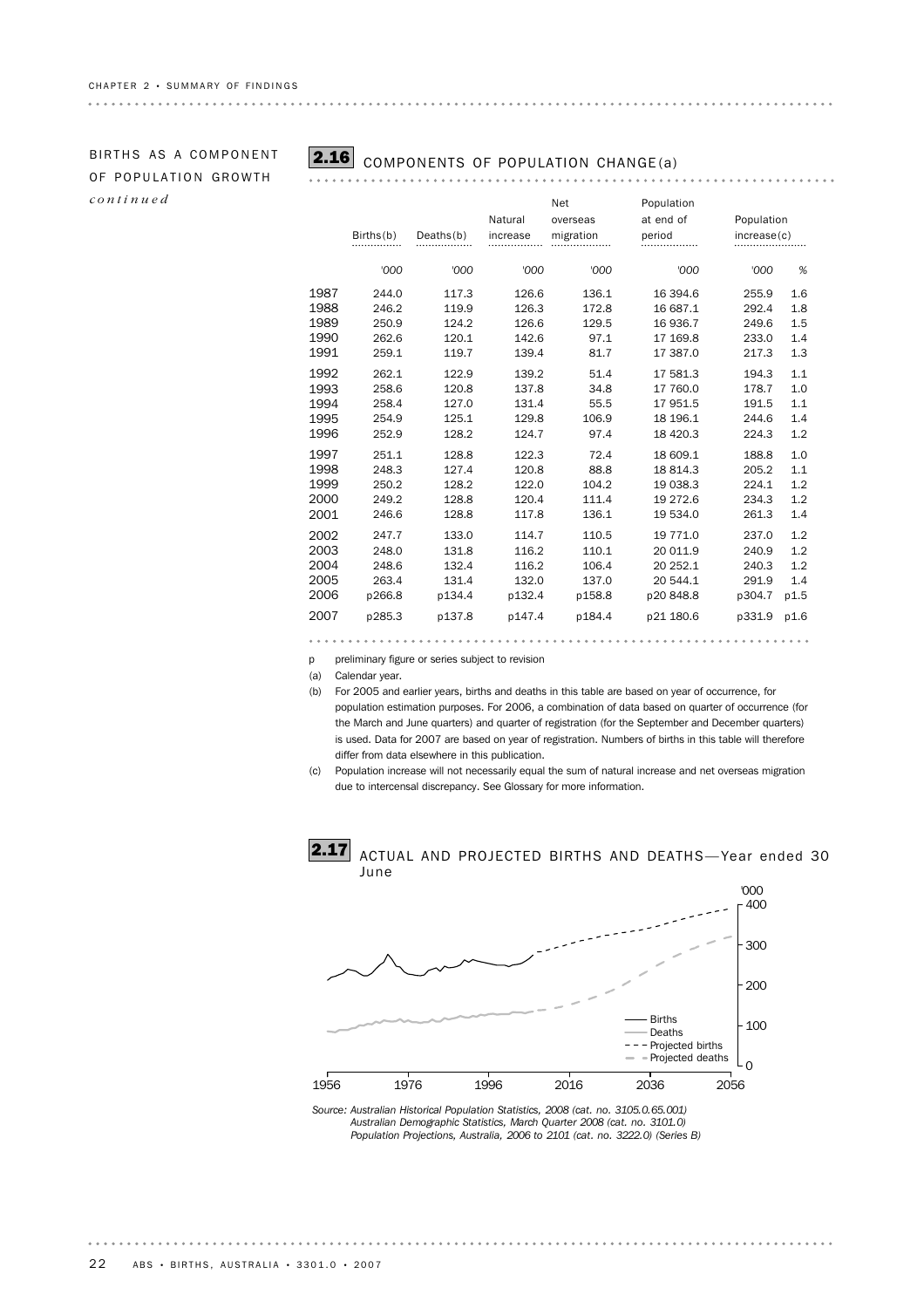According to the United Nations, the projected world average TFR for 2005–2010 is 2.6 babies per woman, declining from the relatively constant 5 births per woman that existed until the 1960s. However, TFRs for individual countries vary considerably. There are many factors that can influence a country's fertility rate, such as differences in social and economic development and contraceptive prevalence. In general, developing countries have higher fertility rates while developed countries have lower rates. IN T E R N A T I O N A L F E R T I LITY

> Australia's TFR for 2007 of 1.93 babies per woman is well below the world average (2.6), although it is above the average TFR for developed countries (1.6). According to United Nations projections, a number of European and developed Asian countries will have low fertility in 2005–2010. Hong Kong's projected TFR of 1.0 is one of the lowest in the world, while Japan and Singapore are both projected to have a TFR of 1.3. In Europe, low TFRs are projected for Greece (1.3) and Spain, Italy and Germany (each 1.4). Middle Eastern and African countries have the highest fertility rates, with Niger (7.2), Afghanistan (7.1) and Uganda (6.5) some of the highest. East Timor also has a high total fertility rate, of 6.5 babies per woman.

Projected fertility rates for the United States of America and New Zealand (2.1 and 2.0 respectively) are higher than Australia and the rate for Canada is lower (1.5).

# 2.18 INTERNATIONAL TOTAL FERTILITY RATES— 1965– 1970 to 2005– <sup>2010</sup>

|                                 |     | 1965-1970 1970-1975 1975-1980 1980-1985 1985-1990 1990-1995 1995-2000 2000-2005 2005-2010 |     |     |     |     |     |     |     |
|---------------------------------|-----|-------------------------------------------------------------------------------------------|-----|-----|-----|-----|-----|-----|-----|
|                                 | 7.7 | 7.7                                                                                       | 7.7 | 7.8 | 7.9 | 8.0 | 8.0 | 7.5 | 7.1 |
|                                 | 2.9 | 2.5                                                                                       | 2.0 | 1.9 | 1.9 | 1.9 | 1.8 | 1.8 | 1.8 |
|                                 | 2.6 | 2.0                                                                                       | 1.7 | 1.6 | 1.6 | 1.7 | 1.6 | 1.5 | 1.5 |
|                                 | 6.1 | 4.9                                                                                       | 3.3 | 2.6 | 2.5 | 1.9 | 1.8 | 1.7 | 1.7 |
|                                 | 6.2 | 6.2                                                                                       | 4.3 | 5.4 | 5.2 | 5.7 | 7.0 | 7.0 | 6.5 |
|                                 | 2.6 | 2.3                                                                                       | 1.9 | 1.9 | 1.8 | 1.7 | 1.8 | 1.9 | 1.9 |
|                                 | 2.3 | 1.6                                                                                       | 1.5 | 1.5 | 1.4 | 1.3 | 1.3 | 1.4 | 1.4 |
|                                 | 2.4 | 2.3                                                                                       | 2.3 | 2.0 | 1.5 | 1.4 | 1.3 | 1.3 | 1.3 |
|                                 | 4.0 | 2.9                                                                                       | 2.3 | 1.8 | 1.3 | 1.3 | 1.1 | 0.9 | 1.0 |
|                                 | 5.6 | 5.3                                                                                       | 4.9 | 4.5 | 4.2 | 3.9 | 3.5 | 3.1 | 2.8 |
|                                 | 5.6 | 5.3                                                                                       | 4.7 | 4.1 | 3.4 | 2.9 | 2.6 | 2.4 | 2.2 |
|                                 | 2.5 | 2.3                                                                                       | 1.9 | 1.5 | 1.4 | 1.3 | 1.2 | 1.3 | 1.4 |
|                                 | 2.0 | 2.1                                                                                       | 1.8 | 1.8 | 1.7 | 1.5 | 1.4 | 1.3 | 1.3 |
| Korea, Republic of              | 4.7 | 4.3                                                                                       | 2.9 | 2.2 | 1.6 | 1.7 | 1.5 | 1.2 | 1.2 |
|                                 | 5.9 | 5.2                                                                                       | 4.2 | 4.2 | 4.0 | 3.5 | 3.1 | 2.9 | 2.6 |
|                                 | 3.4 | 2.8                                                                                       | 2.2 | 2.0 | 2.1 | 2.1 | 2.0 | 2.0 | 2.0 |
|                                 | 8.1 | 8.1                                                                                       | 8.1 | 8.1 | 8.0 | 7.8 | 7.7 | 7.5 | 7.2 |
| Papua New Guinea                | 6.2 | 6.1                                                                                       | 5.9 | 5.5 | 5.0 | 4.7 | 4.6 | 4.3 | 3.8 |
|                                 | 3.5 | 2.6                                                                                       | 1.9 | 1.7 | 1.7 | 1.8 | 1.6 | 1.4 | 1.3 |
|                                 | 7.3 | 7.3                                                                                       | 7.3 | 7.2 | 7.0 | 6.6 | 6.8 | 6.4 | 6.0 |
|                                 | 2.9 | 2.9                                                                                       | 2.6 | 1.9 | 1.5 | 1.3 | 1.2 | 1.3 | 1.4 |
|                                 | 2.2 | 1.9                                                                                       | 1.7 | 1.7 | 1.9 | 2.0 | 1.6 | 1.7 | 1.8 |
|                                 | 7.1 | 7.1                                                                                       | 7.1 | 7.1 | 7.1 | 7.1 | 7.0 | 6.8 | 6.5 |
|                                 | 2.5 | 2.0                                                                                       | 1.7 | 1.8 | 1.8 | 1.8 | 1.7 | 1.7 | 1.8 |
| <b>United States of America</b> | 2.6 | 2.0                                                                                       | 1.8 | 1.8 | 1.9 | 2.0 | 2.0 | 2.0 | 2.1 |
|                                 | 7.3 | 6.7                                                                                       | 5.9 | 4.5 | 4.0 | 3.3 | 2.5 | 2.3 | 2.1 |
|                                 | 8.6 | 8.7                                                                                       | 8.7 | 8.7 | 8.4 | 7.7 | 6.7 | 6.0 | 5.5 |
|                                 | 4.9 | 4.5                                                                                       | 3.9 | 3.6 | 3.4 | 3.1 | 2.8 | 2.7 | 2.6 |
|                                 |     |                                                                                           |     |     |     |     |     |     |     |

*Source: Population Division of the Department of Economic and Social Affairs of the United Nations Secretariat, World Population Prospects: The 2006 Revision, Medium variant <http://esa.un.org/unpp>.*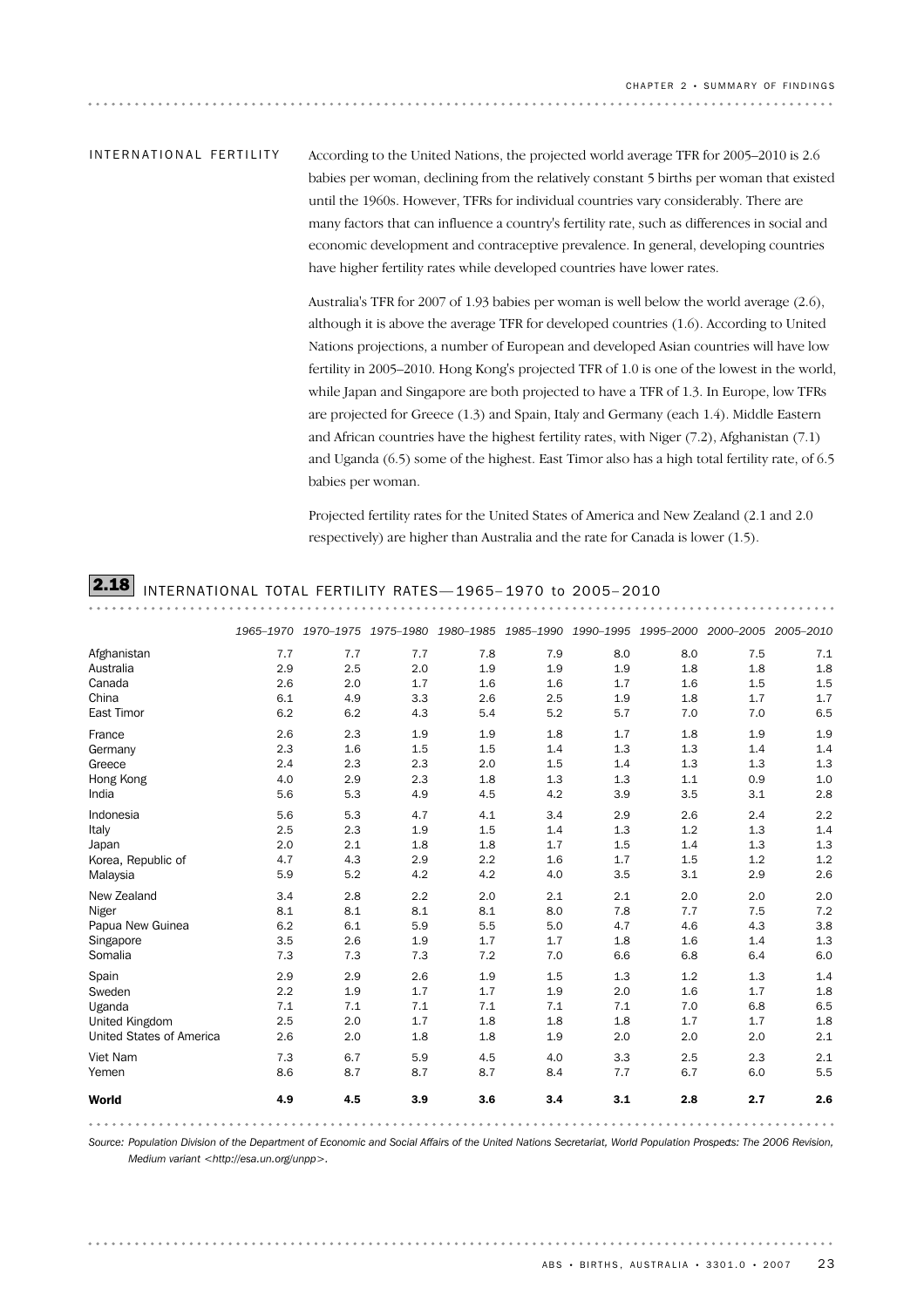# **2.19** SUMMARY, Australia-Selected years

|                                      | 1987    | 1992    | 1997          | 2002    | 2003    | 2004    | 2005    | 2006     | 2007    |  |  |
|--------------------------------------|---------|---------|---------------|---------|---------|---------|---------|----------|---------|--|--|
|                                      |         |         | FERTILITY     |         |         |         |         |          |         |  |  |
| Age-specific fertility rates(a)      |         |         |               |         |         |         |         |          |         |  |  |
| $15-19$ years(b)                     | 20.6    | 22.0    | 19.8          | 17.2    | 16.1    | 16.0    | 15.7    | 15.3     | 16.0    |  |  |
| $20 - 24$ years                      | 85.0    | 74.9    | 62.8          | 56.4    | 54.2    | 52.7    | 51.8    | 51.4     | 55.8    |  |  |
| $25-29$ years                        | 139.6   | 132.3   | 113.7         | 104.5   | 102.5   | 101.8   | 102.0   | 101.0    | 106.5   |  |  |
| $30 - 34$ years                      | 90.6    | 104.6   | 106.5         | 111.2   | 112.3   | 114.0   | 117.0   | 120.4    | 126.6   |  |  |
| 35-39 years                          | 28.9    | 38.3    | 44.8          | 52.1    | 54.2    | 57.2    | 60.3    | 63.4     | 68.1    |  |  |
| 40-44 years                          | 4.8     | 6.1     | 7.5           | 9.7     | 10.0    | 10.5    | 10.8    | 11.3     | 12.6    |  |  |
| $45-49$ years(c)                     | 0.3     | 0.3     | 0.3           | 0.4     | 0.5     | 0.5     | 0.5     | 0.6      | 0.7     |  |  |
| Total fertility rate(d)              | 1.845   | 1.888   | 1.778         | 1.756   | 1.748   | 1.763   | 1.791   | 1.817    | 1.931   |  |  |
| Crude birth $rate(e)$                | 15.0    | 15.1    | 13.6          | 12.8    | 12.6    | 12.6    | 12.7    | 12.8     | 13.6    |  |  |
| Net reproduction rate(f)             | 0.883   | 0.906   | 0.855         | 0.846   | 0.839   | 0.848   | 0.858   | 0.870    | 0.926   |  |  |
|                                      |         |         |               |         |         |         |         |          |         |  |  |
|                                      |         |         | <b>BIRTHS</b> |         |         |         |         |          |         |  |  |
| <b>Total births</b>                  | 243 959 | 264 151 | 251842        | 250 988 | 251 161 | 254 246 | 259 791 | 265 949  | 285 213 |  |  |
| Males                                | 125 265 | 135 601 | 129 179       | 128 623 | 129 193 | 130 600 | 133 428 | 136 692  | 146 456 |  |  |
| Females                              | 118 694 | 128 550 | 122 663       | 122 365 | 121 968 | 123 646 | 126 363 | 129 257  | 138 757 |  |  |
| Sex ratio                            | 105.5   | 105.5   | 105.3         | 105.1   | 105.9   | 105.6   | 105.6   | 105.8    | 105.5   |  |  |
| Indigenous births registered $(g)$   | 1728    | 3911    | 9999          | 11 488  | 11 740  | 12 006  | 12 078  | 12 4 9 6 | 14 192  |  |  |
| Age of mother                        |         |         |               |         |         |         |         |          |         |  |  |
| $15-19$ years(b)                     | 13 984  | 14 154  | 12 309        | 11 505  | 10 811  | 10 857  | 10 744  | 10 552   | 11 204  |  |  |
| $20 - 24$ years                      | 55 4 43 | 52 834  | 42 052        | 36 782  | 36 302  | 36 146  | 36 482  | 37 151   | 40 907  |  |  |
| $25 - 29$ years                      | 95 216  | 91 177  | 82 511        | 71820   | 69 604  | 68 846  | 69 4 20 | 70 224   | 75 998  |  |  |
| 30-34 years                          | 58 519  | 75 760  | 76 205        | 84 052  | 86 077  | 87 395  | 89 158  | 89883    | 93 0 72 |  |  |
| 35-39 years                          | 18 004  | 25 947  | 33 293        | 38 621  | 39876   | 42 139  | 44 873  | 48 505   | 53 561  |  |  |
| $40-44$ years                        | 2577    | 3943    | 5 1 8 1       | 7 3 6 2 | 7 7 0 6 | 8 1 8 3 | 8376    | 8679     | 9642    |  |  |
| $45-49$ years(c)                     | 121     | 176     | 174           | 305     | 330     | 379     | 358     | 438      | 506     |  |  |
| Age of father                        |         |         |               |         |         |         |         |          |         |  |  |
| $15-19$ years(h)                     | 2858    | 3597    | 3 601         | 3708    | 3 4 0 5 | 3 4 2 5 | 3558    | 3 4 6 9  | 3 9 1 0 |  |  |
| 20-24 years                          | 28 135  | 28 4 33 | 23 4 4 5      | 21 0 26 | 20 271  | 20 652  | 21 110  | 21 345   | 23 537  |  |  |
| 25-29 years                          | 77 280  | 71 328  | 61879         | 53 825  | 52 195  | 51 538  | 51 616  | 52 456   | 56 589  |  |  |
| $30 - 34$ years                      | 73 046  | 84 369  | 79 092        | 81 0 19 | 82 5 25 | 83 064  | 85 212  | 85 548   | 89 233  |  |  |
| 35-39 years                          | 34 673  | 43 113  | 49 116        | 52 339  | 52 765  | 54 780  | 56 814  | 60 659   | 66 157  |  |  |
| 40-44 years                          | 11 159  | 14 8 54 | 17 107        | 20 947  | 21 746  | 22 613  | 23 168  | 23 802   | 25 556  |  |  |
| 45-49 years                          | 3 2 5 5 | 4 3 9 0 | 5043          | 5880    | 6 0 0 4 | 6 4 8 2 | 6718    | 7 0 1 0  | 8 1 0 9 |  |  |
| 50 years and over                    | 1589    | 1924    | 2 1 8 3       | 2627    | 2648    | 2 7 6 9 | 3 0 5 0 | 3 1 3 5  | 3 3 4 0 |  |  |
| Nuptial births                       | 200 153 | 200 783 | 181 104       | 172 550 | 171853  | 172 481 | 176 078 | 179 019  | 189 896 |  |  |
| Exnuptial births                     | 43 806  | 63 368  | 70 738        | 78 438  | 79 308  | 81 765  | 83 713  | 86 930   | 95 317  |  |  |
| Exnuptial paternity acknowledged     | 31972   | 51 349  | 60 452        | 69 048  | 69 952  | 72 915  | 75 353  | 78 550   | 86 640  |  |  |
| Exnuptial paternity not acknowledged | 11834   | 12 0 19 | 10 286        | 9 3 9 0 | 9 3 5 6 | 8850    | 8 3 6 0 | 8 3 8 0  | 8677    |  |  |

(a) Births per 1,000 women.

(b) Includes births to mothers aged less than 15 years.

(c) Includes births to mothers aged 50 years and over.

(d) Births per woman.

(e) Births per 1,000 estimated resident pooulation.

(f) Daughters surviving to reproductive age per woman.

(g) Due to changes in coverage of Indigenous births, care should be taken when interpreting changes in the number of Indigenous births over time.

(h) Includes births to fathers aged less than 15 years.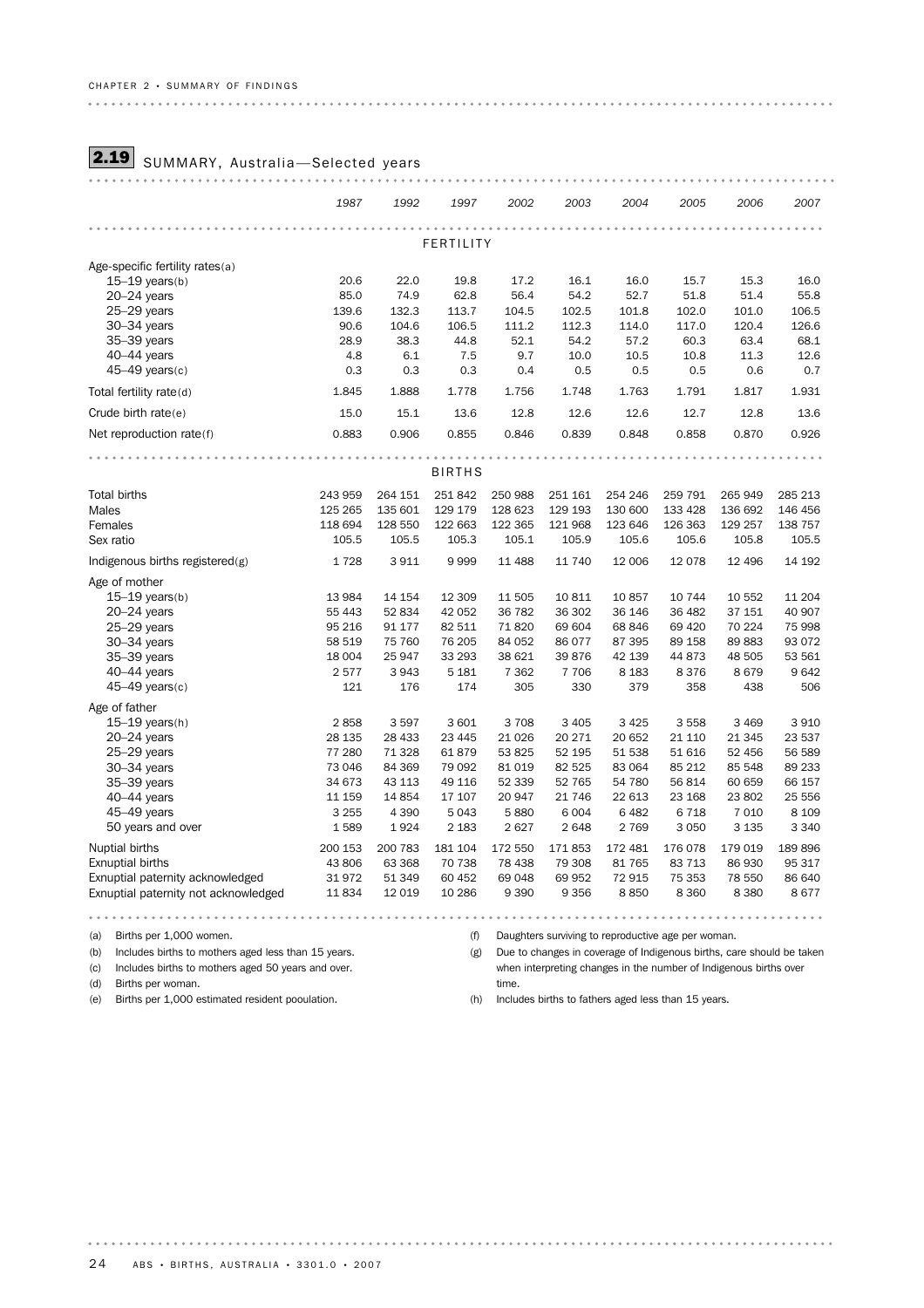# CH A P T E R 2 • SU M M A R Y OF FI N D I N G S

| 2.19<br>SUMMARY, Australia-Selected years continued                                                                                                            |                                                  |                                                 |                                                  |                                                  |                                                   |                                                   |                                                   |                                                  |                                                |  |  |  |
|----------------------------------------------------------------------------------------------------------------------------------------------------------------|--------------------------------------------------|-------------------------------------------------|--------------------------------------------------|--------------------------------------------------|---------------------------------------------------|---------------------------------------------------|---------------------------------------------------|--------------------------------------------------|------------------------------------------------|--|--|--|
|                                                                                                                                                                | 1987                                             | 1992                                            | 1997                                             | 2002                                             | 2003                                              | 2004                                              | 2005                                              | 2006                                             | 2007                                           |  |  |  |
| CONFINEMENTS                                                                                                                                                   |                                                  |                                                 |                                                  |                                                  |                                                   |                                                   |                                                   |                                                  |                                                |  |  |  |
| All confinements<br>Nuptial<br>Exnuptial<br>Exnuptial paternity acknowledged<br>Exnuptial paternity not acknowledged                                           | 241 271<br>197 853<br>43 418<br>31 689<br>11 729 | 260 669<br>198 002<br>62 667<br>50 774<br>11893 | 248 246<br>178 279<br>69 967<br>59 793<br>10 174 | 246821<br>169 385<br>77 436<br>68 179<br>9 2 5 7 | 247 089<br>168 777<br>78 312<br>69 055<br>9 2 5 7 | 250 045<br>169 312<br>80 733<br>72 002<br>8 7 3 1 | 255 481<br>172 894<br>82 587<br>74 340<br>8 2 4 7 | 261 550<br>175827<br>85 7 23<br>77471<br>8 2 5 2 | 280 781<br>186 694<br>94 087<br>85 517<br>8570 |  |  |  |
| Median age of mother (years)(a)<br>All confinements<br><b>Nuptial</b><br>Exnuptial<br>Exnuptial paternity acknowledged<br>Exnuptial paternity not acknowledged | 27.7<br>28.3<br>23.6<br>24.1<br>22.2             | 28.7<br>29.5<br>24.3<br>24.6<br>22.9            | 29.4<br>30.4<br>25.4<br>25.6<br>23.9             | 30.2<br>31.2<br>26.5<br>26.7<br>24.8             | 30.5<br>31.4<br>26.7<br>26.9<br>24.8              | 30.6<br>31.6<br>26.9<br>27.1<br>25.0              | 30.7<br>31.7<br>27.0<br>27.2<br>25.1              | 30.8<br>31.8<br>27.2<br>27.4<br>25.3             | 30.7<br>31.8<br>27.1<br>27.2<br>25.4           |  |  |  |
| Median age of father (years)(a)<br>All fathers where age is known<br><b>Nuptial</b><br>Exnuptial paternity acknowledged                                        | 30.4<br>30.8<br>26.8                             | 31.2<br>31.8<br>27.4                            | 32.0<br>32.8<br>28.1                             | 32.5<br>33.3<br>29.3                             | 32.6<br>33.5<br>29.6                              | 32.8<br>33.6<br>29.7                              | 32.9<br>33.7<br>29.8                              | 33.1<br>33.9<br>30.0                             | 33.1<br>34.0<br>29.9                           |  |  |  |
| Median duration of marriage (years)                                                                                                                            | 4.6                                              | 4.6                                             | 4.6                                              | 4.5                                              | 4.4                                               | 4.4                                               | 4.4                                               | 4.3                                              | 4.1                                            |  |  |  |

(a) Prior to 2007, median age of parents may be overstated. For more information, see paragraph 45 of the Explanatory Notes.

# $ABS \cdot BIRTHS$ , AUSTRALIA  $\cdot$  3301.0  $\cdot$  2007 25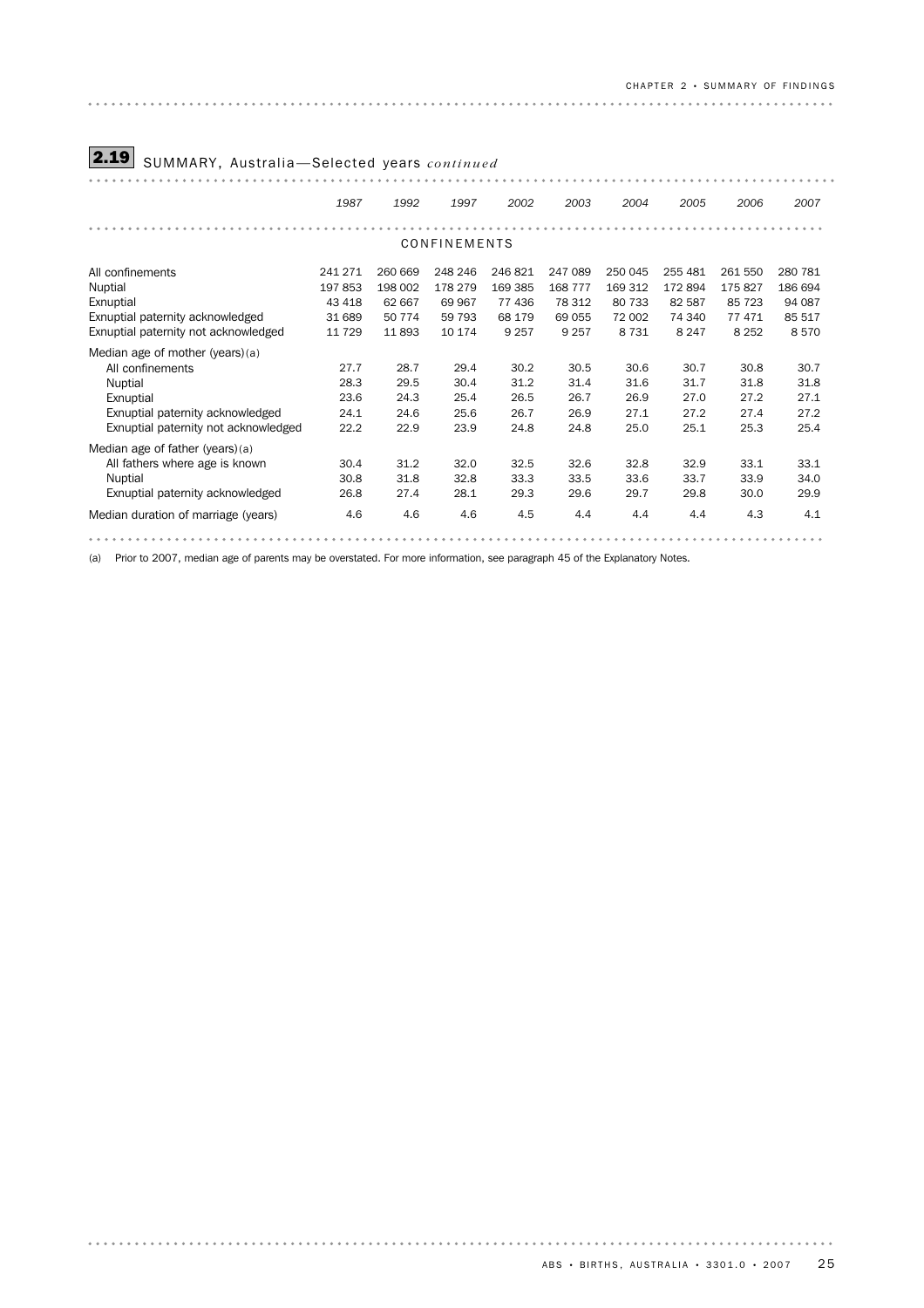# **2.20** SUMMARY, States and territories-2007

|                                      | <b>NSW</b>      | Vic.            | Qld             | <b>SA</b>      | WA             | Tas. (a)       | ΝT            | <b>ACT</b>    | Aust.(b)          |
|--------------------------------------|-----------------|-----------------|-----------------|----------------|----------------|----------------|---------------|---------------|-------------------|
|                                      |                 |                 | FERTILITY       |                |                |                |               |               |                   |
| Age-specific fertility rates(c)      |                 |                 |                 |                |                |                |               |               |                   |
| $15-19$ years(d)                     | 12.3            | 10.1            | 23.0            | 17.5           | 20.6           | 27.5           | 58.6          | 10.3          | 16.0              |
| $20 - 24$ years                      | 50.1            | 42.6            | 72.3            | 57.3           | 64.3           | 87.8           | 107.4         | 34.8          | 55.8              |
| 25-29 years<br>30-34 years           | 101.2<br>122.9  | 97.9<br>133.4   | 121.0<br>126.7  | 111.4<br>125.5 | 111.5<br>125.8 | 127.2<br>124.2 | 113.1<br>98.8 | 92.8<br>128.6 | 106.5<br>126.6    |
| 35-39 years                          | 67.9            | 75.6            | 63.8            | 59.8           | 66.2           | 58.4           | 62.4          | 71.8          | 68.1              |
| $40-44$ years                        | 13.0            | 14.3            | 11.1            | 10.9           | 11.8           | 11.3           | 11.4          | 13.8          | 12.6              |
| $45-49$ years(e)                     | 0.6             | 0.8             | 0.7             | 0.5            | 0.4            | 0.6            | 0.7           | 0.8           | 0.7               |
| Total fertility rate(f)              | 1.838           | 1.871           | 2.095           | 1.920          | 2.005          | 2.194          | 2.266         | 1.766         | 1.931             |
| Crude birth $rate(g)$                | 13.0            | 13.5            | 14.6            | 12.4           | 13.8           | 13.5           | 18.1          | 14.0          | 13.6              |
| Net reproduction rate(h)             | 0.883           | 0.898           | 0.995           | 0.942          | 0.961          | 1.063          | 1.062         | 0.854         | 0.926             |
|                                      |                 |                 |                 |                |                |                |               |               |                   |
|                                      |                 |                 | <b>BIRTHS</b>   |                |                |                |               |               |                   |
| Total births                         | 89 4 95         | 70 313          | 61 249          | 19 662         | 29 164         | 6662           | 3894          | 4 7 5 3       | 285 213           |
| Males                                | 45 918          | 36 115          | 31 656          | 9897           | 15 0 21        | 3 3 9 3        | 2 0 18        | 2 4 2 8       | 146 456           |
| Females                              | 43 577          | 34 198          | 29 5 93         | 9765           | 14 143         | 3 2 6 9        | 1876          | 2 3 2 5       | 138 757           |
| Sex ratio                            | 105.4           | 105.6           | 107.0           | 101.4          | 106.2          | 103.8          | 107.6         | 104.4         | 105.5             |
| Indigenous births registered(i)      | 3720            | 1025            | 4 4 8 6         | 808            | 2 1 2 1        | 308            | 1595          | 129           | 14 192            |
| Age of mother                        |                 |                 |                 |                |                |                |               |               |                   |
| $15-19$ years(d)                     | 2 7 8 8         | 1731            | 3 2 8 9         | 902            | 1 4 8 5        | 437            | 449           | 123           | 11 204            |
| $20 - 24$ years                      | 11 779          | 7859            | 10 7 29         | 3 0 9 3        | 4743           | 1 3 0 2        | 896           | 503           | 40 907            |
| 25-29 years                          | 23 993          | 17 758          | 16 986          | 5 4 0 7        | 7765           | 1725           | 1 0 3 3       | 1 3 2 2       | 75 998            |
| $30 - 34$ years                      | 30 224          | 24 842          | 18 4 36         | 6 2 4 8        | 9006           | 1763           | 871           | 1677          | 93 0 72           |
| 35-39 years                          | 17 317          | 15 2 29         | 9999            | 3 3 5 4        | 5 1 9 9        | 966            | 549           | 946           | 53 561            |
| $40-44$ years                        | 3 2 2 8         | 2 7 2 5         | 1699            | 623            | 915            | 189            | 89            | 172           | 9642              |
| 45-49 years(e)                       | 161             | 153             | 105             | 31             | 31             | 10             | 5             | 10            | 506               |
| Age of father                        |                 |                 |                 |                |                |                |               |               |                   |
| $15-19$ years(j)                     | 942             | 603             | 1 2 3 1         | 290            | 513            | 178            | 113           | 40            | 3910              |
| $20 - 24$ years                      | 6 2 0 1         | 4 4 0 8         | 6676            | 1816           | 2827           | 828            | 488           | 291           | 23 537            |
| 25-29 years                          | 17 239          | 12 696          | 13 5 8 1        | 4 1 1 4        | 5931           | 1 4 0 6        | 725           | 890           | 56 589            |
| $30 - 34$ years                      | 28 7 29         | 23 463          | 18 20 9         | 6026           | 8625           | 1738           | 837           | 1601          | 89 233            |
| 35-39 years                          | 21 312          | 18 16 9         | 12 638          | 4 3 5 0        | 6556           | 1 3 2 0        | 603           | 1 2 0 5       | 66 157            |
| $40-44$ years<br>45-49 years         | 8650<br>2 7 8 4 | 6885<br>2 1 5 1 | 4756<br>1 4 8 7 | 1657<br>536    | 2 4 6 8<br>773 | 480<br>168     | 221<br>85     | 437<br>124    | 25 556<br>8 1 0 9 |
| 50 years and over                    | 1 1 2 8         | 837             | 633             | 242            | 325            | 73             | 54            | 48            | 3 3 4 0           |
|                                      |                 |                 |                 |                |                |                |               |               |                   |
| Nuptial births                       | 64 171          | 50 188          | 36 867          | 12 457         | 18 0 31        | 3 3 5 8        | 1 400         | 3 4 0 5       | 189 896           |
| <b>Exnuptial births</b>              | 25 3 24         | 20 1 25         | 24 3 82         | 7 2 0 5        | 11 133         | 3 3 0 4        | 2 4 9 4       | 1 3 4 8       | 95 317            |
| Exnuptial paternity acknowledged     | 22 816          | 19 0 24         | 22 344          | 6580           | 10 0 12        | 2 9 0 0<br>404 | 1731          | 1 2 3 1       | 86 640            |
| Exnuptial paternity not acknowledged | 2 5 0 8         | 1 1 0 1         | 2 0 3 8         | 625            | 1 1 2 1        |                | 763           | 117           | 8677              |

(a) For Tasmania, some characteristics of births are not collected for the (f) Births per woman. birth notification. For further information see paragraphs 37 to 39 of

(g) Births per 1,000 estimated resident population.

(h) Daughters surviving to reproductive age per woman.

(i) Due to changes in coverage of Indigenous births, care should be taken when interpreting changes in the number of Indigenous births over time.

(d) Includes births to mothers aged less than 15 years.

the Explanatory Notes. (b) Includes Other Territories. (c) Births per 1,000 women.

. . . . . .

(e) Includes births to mothers aged 50 years and over.

(j) Includes births to fathers aged less than 15 years.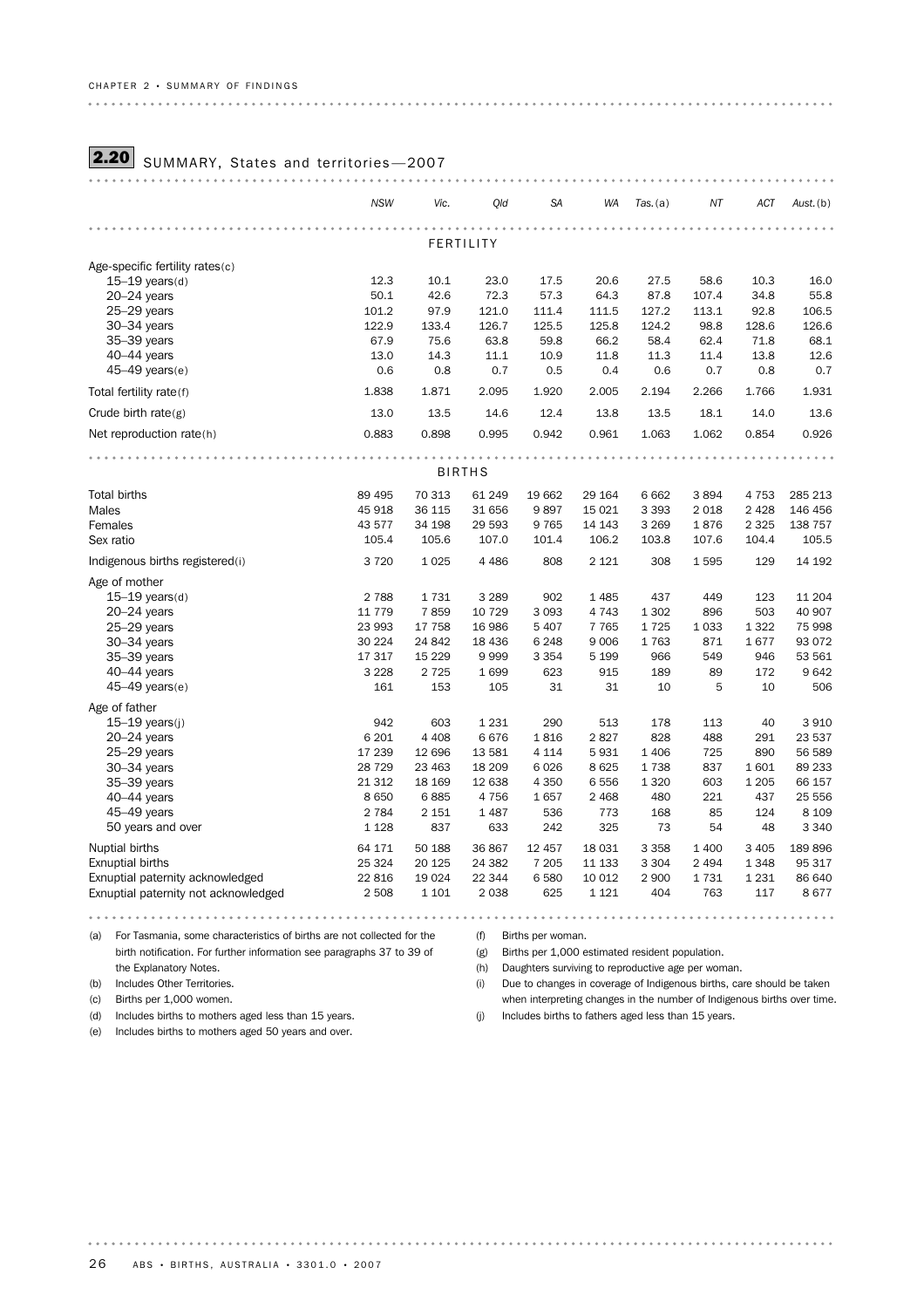# 2.20 SUMMARY, States and territories —2007 *continued*

|                                            | <b>NSW</b> | Vic.    | Old          | <b>SA</b> | <b>WA</b> | Tas. (a) | NT      | <b>ACT</b> | $Aust.$ (b) |
|--------------------------------------------|------------|---------|--------------|-----------|-----------|----------|---------|------------|-------------|
|                                            |            |         |              |           |           |          |         |            |             |
|                                            |            |         | CONFINEMENTS |           |           |          |         |            |             |
| All confinements                           | 88 163     | 69 111  | 60 271       | 19 3 86   | 28 7 32   | 6578     | 3843    | 4676       | 280 781     |
| Nuptial                                    | 63 163     | 49 283  | 36 204       | 12 2 64   | 17 733    | 3 3 0 9  | 1374    | 3 3 4 5    | 186 694     |
| Exnuptial                                  | 25 000     | 19828   | 24 067       | 7 1 2 2   | 10 999    | 3 2 6 9  | 2 4 6 9 | 1331       | 94 087      |
| Exnuptial paternity acknowledged           | 22 5 26    | 18 7 37 | 22 062       | 6 5 0 2   | 9891      | 2869     | 1713    | 1 2 1 5    | 85 517      |
| Exnuptial paternity not acknowledged       | 2 4 7 4    | 1 0 9 1 | 2 0 0 5      | 620       | 1 1 0 8   | 400      | 756     | 116        | 8570        |
| Median age of mother (years)               |            |         |              |           |           |          |         |            |             |
| All confinements                           | 31.0       | 31.6    | 29.9         | 30.3      | 30.3      | 29.2     | 27.9    | 31.3       | 30.7        |
| Nuptial                                    | 31.8       | 32.2    | 31.4         | 31.5      | 31.7      | 31.4     | 31.3    | 31.9       | 31.8        |
| Exnuptial                                  | 27.5       | 28.7    | 26.2         | 26.5      | 26.3      | 25.5     | 25.2    | 28.5       | 27.1        |
| Exnuptial paternity acknowledged           | 27.6       | 28.7    | 26.3         | 26.7      | 26.5      | 25.5     | 25.9    | 28.6       | 27.2        |
| Exnuptial paternity not acknowledged       | 26.6       | 28.2    | 24.4         | 24.5      | 24.4      | 23.9     | 23.6    | 26.0       | 25.4        |
| Median age of father (years)               |            |         |              |           |           |          |         |            |             |
| All fathers where the age is known         | 33.4       | 33.7    | 32.2         | 32.7      | 32.8      | 32.0     | 31.3    | 33.4       | 33.1        |
| Nuptial                                    | 34.0       | 34.3    | 33.5         | 33.7      | 34.1      | 33.7     | 34.0    | 33.9       | 34.0        |
| Exnuptial paternity acknowledged           | 30.3       | 31.2    | 29.0         | 29.6      | 29.2      | 28.4     | 28.3    | 31.2       | 29.9        |
| Median duration of marriage (years)        | 4.2        | 4.3     | 4.0          | 4.1       | 4.0       | 4.0      | 3.6     | 4.0        | 4.1         |
| Previous children of the mother(c)         |            |         |              |           |           |          |         |            |             |
| 0                                          | 37 583     | 35 546  | 29 7 54      | 8 3 6 8   | 11 2 4 4  | np       | 1514    | 2 4 6 2    | na          |
| 1                                          | 28 853     | 22 664  | 18 991       | 6519      | 8512      | np       | 1 1 2 2 | 1889       | na          |
| $\overline{2}$                             | 13 255     | 8 5 8 3 | 7 609        | 2886      | 3780      | np       | 591     | 761        | na          |
| 3                                          | 4 4 4 3    | 2 2 8 6 | 2 3 0 9      | 956       | 1 300     | np       | 331     | 251        | na          |
| 4                                          | 1659       | 628     | 795          | 392       | 494       | np       | 135     | 75         | na          |
| 5 or more                                  | 878        | 444     | 563          | 283       | 430       | np       | 98      | 49         | na          |
| Average number of previous children of the |            |         |              |           |           |          |         |            |             |
| mother(c)                                  | 1.93       | 1.74    | 1.79         | 1.95      | 1.95      | np       | 2.16    | 1.86       | na          |
|                                            |            |         |              |           |           |          |         |            |             |
|                                            |            |         |              |           |           |          |         |            |             |

na not available

np not available for publication but included in totals where applicable, unless otherwise indicated

(a) For Tasmania, some characteristics of births are not collected for the birth notification. For further information see paragraphs 37 to 39 of the Explanatory Notes.

(b) Includes Other Territories.

(c) By state of registration. Includes all children born to a mother, for all states and territories excluding Victoria and Queensland. For Victoria and Queensland, includes previous children of the current relationship only. Data for Tasmania are currently not available due to data quality investigations.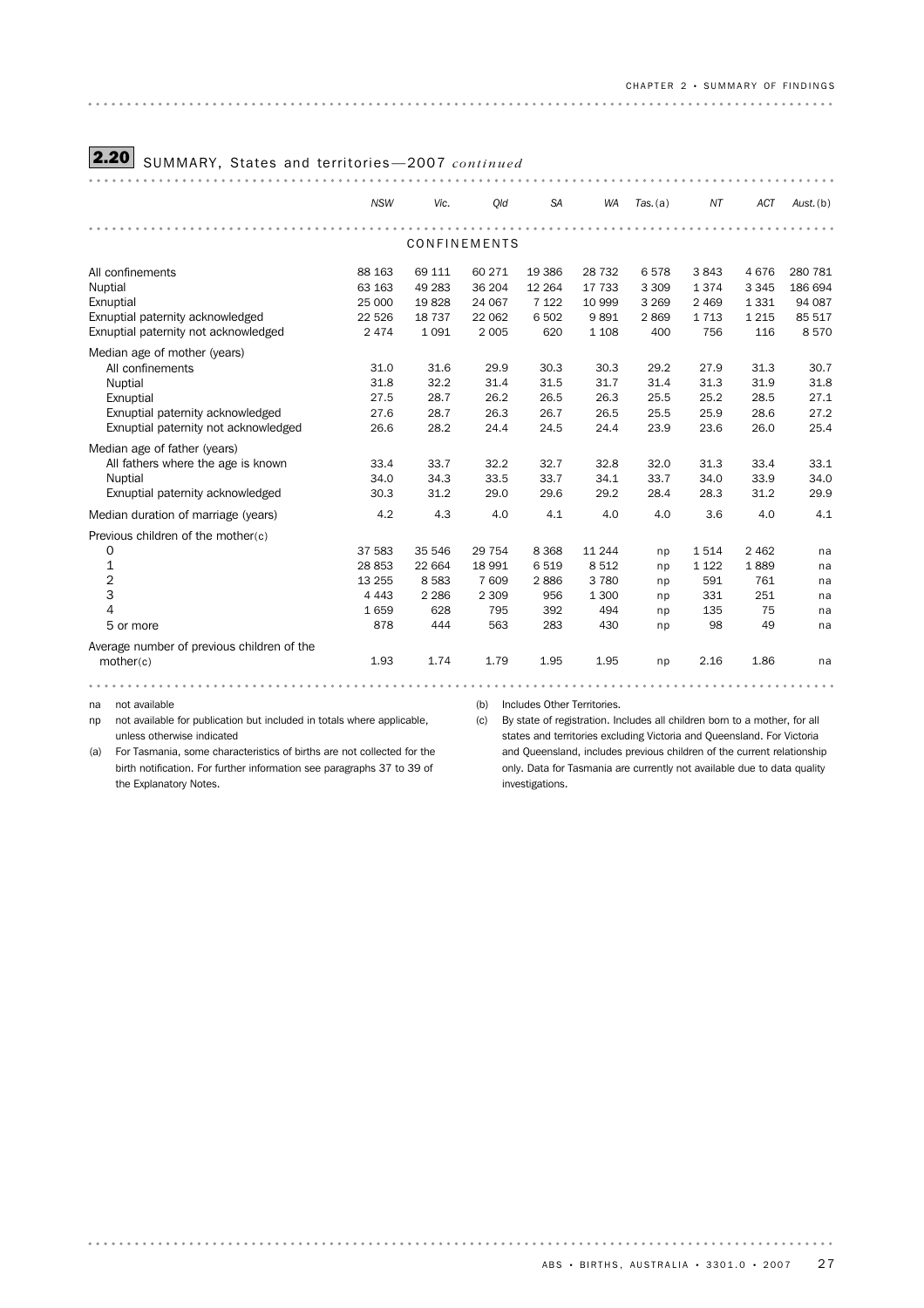# CHAPTER 3 ABORIGINAL AND TORRES STRAIT ISLANDER BIRTHS .............................................. .

Birth registrations classify a birth as being of Aboriginal and/or Torres Strait Islander origin (Indigenous) where at least one parent identified themselves as being of Indigenous origin on the birth registration statement. Indigenous fertility refers to births to Indigenous mothers. This chapter reports on the numbers and characteristics of Indigenous births and fertility in each state and territory, except for Tasmania, the Australian Capital Territory and Other Territories (comprising Christmas Island, the Cocos (Keeling) Islands and Jervis Bay Territory). INTRODUCTION

> Indigenous data for Tasmania have not been reported separately in this chapter due to the unexplained decrease in Indigenous births registered in 2007, but have been included in data cubes attached to this publication. Data for the Australian Capital Territory and Other Territories have not been reported separately because of small numbers of Indigenous births. Data for these states and territories are included in Australian totals.

Some Indigenous births are not identified as such when they are registered. Data presented in this chapter may therefore underestimate the level of Indigenous births and fertility in Australia. Lags in registrations may also affect reliability of measures of Indigenous fertility. Caution should be exercised when interpreting data presented in this chapter, especially with regard to year-to-year changes.

TRENDS IN INDIGENOUS FERTILITY *Total fertility rate*

In the early 1960s, the total fertility rate (TFR) of Indigenous women was 5.8 babies per woman, compared with 3.2 babies for all women in Australia. Since then, fertility levels of both Indigenous and all women have declined substantially, with the largest decreases being recorded during the 1970s. While the fertility of all women began to decline in the 1960s, fertility levels of Indigenous women remained relatively stable during the 1960s, to be followed by a sharp decline during the 1970s. Fertility of Indigenous women declined to a low of 1.9 babies per woman in 1996, gradually increased to 2.2 in 2001, and remained at around 2.1 until 2006.

In 2007 the TFR for Indigenous women increased to 2.4 babies per woman (from 2.1 babies per woman in 2006), compared with 1.9 babies for all women. This increase in the TFR for Indigenous women has largely been driven by an increase in the number of births to Indigenous mothers registered in Queensland, which accounts for 57% of the overall increase in births to Indigenous mothers registered in Australia.

Graph 3.1 presents TFRs for Indigenous and all women for the period 1962 to 2007. Due to the poor quality of historical Indigenous birth registration data, fertility rates of Indigenous women up to 1991 were derived using data collected in the Australian censuses (Gray, 1997). With improvements in coverage, birth registration data has been used for 1996 onwards.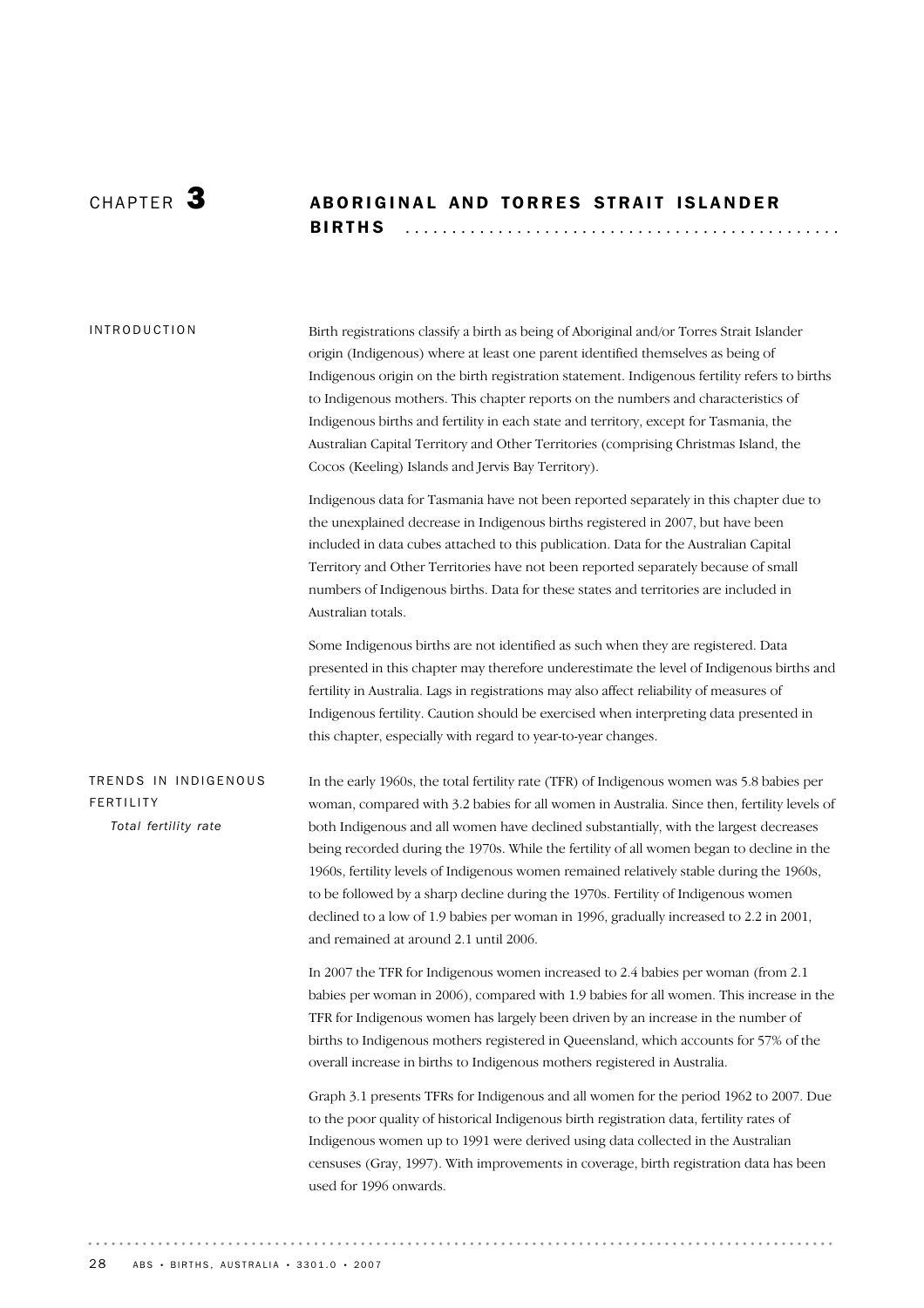# *Total fertility rate continued*

The TFRs for Indigenous women for the period 1996 to 2007 were derived using the number of births registered to Indigenous mothers and the female population of Aboriginal and Torres Strait Islander Australians from the following sources:

- 1996 to 2001: estimates based on the 2001 Census;
- ! 2002 to 2005: projections from the low series of *Experimental Estimates and Projections, Aboriginal and Torres Strait Islander Australians, 1991 to 2009* (cat. no. 3238.0), based on the 2001 Census;
- ! 2006: final experimental estimates from *Experimental Estimates of Aboriginal and Torres Strait Islander Australians, Jun 2006* (cat. no. 3238.0.55.001), based on the 2006 Census; and
- 2007: estimates were derived by ageing the 30 June 2006 experimental estimates of Aboriginal and Torres Strait Islander females aged 14–48 years by one year, and adjusting these data with the number of deaths of Indigenous females at each age that were registered in the year ending 30 June 2007.



(b) Five-year TFRs (from 1961–66 to 1981–86) and ten-year TFR (1986–96) plotted against the middle year of the period.

*Source: Gray (1997).*

High fertility at younger ages contributes to the higher overall fertility experienced by Indigenous women compared with fertility for all women. Women aged under 30 years contributed more than two thirds (70%) of the total fertility of Indigenous women in 2007, compared to less than half of the fertility for all women (46%). *Age-specific fertility rates*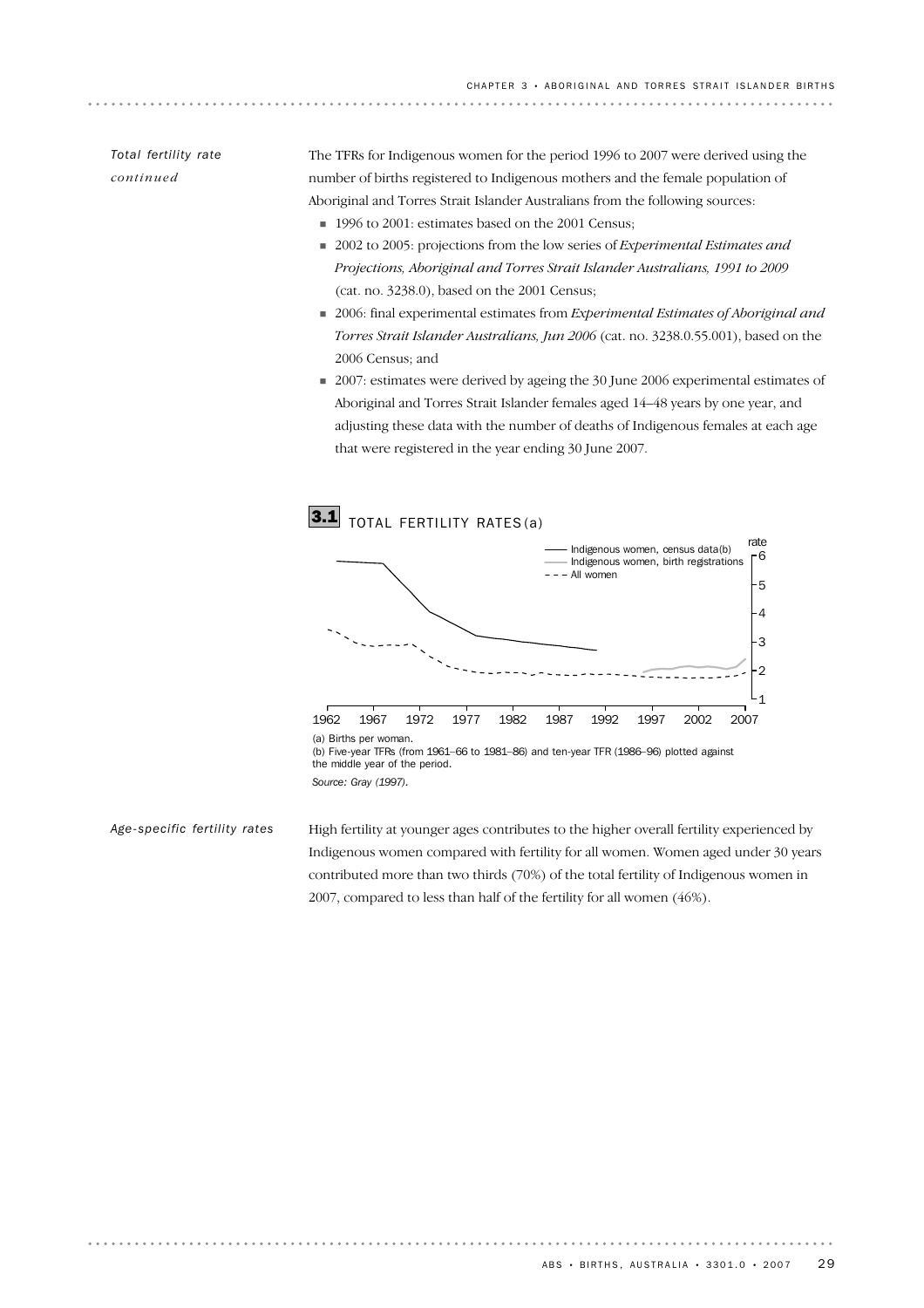

(a) Births per 1,000 women.

For Indigenous women, the peak age group for births in 2007 was 20–24 years (143 babies per 1,000 women), followed by women aged 25–29 years (126 babies). In contrast, the peak age group for all women was 30–34 years (127 babies).

In 2007, births to teenage Indigenous women (2,000 births) accounted for 19% of all births to Indigenous women (10,200 births). In comparison, births to all teenage women accounted for only 4% of all births.

The teenage fertility rate of Indigenous women (70 babies per 1,000 women) was more than four times the teenage fertility rate of all women (16 babies), while fertility of Indigenous women aged 20–24 years (143 babies) was two and a half times the fertility of all women in this age group (56 babies). Conversely, fertility of Indigenous women aged 30 years and over was lower than that of all women for 2007.

Indigenous TFRs vary between the states and territories. In 2007 Queensland and Western Australia (both 2.7 babies per woman) recorded the highest fertility, followed by South Australia and the Northern Territory (both 2.5), Victoria (2.4) and New South Wales (2.0). In 2007, Indigenous TFRs for all states and territories increased from the previous year. STATE VARIATIONS IN FERTILITY *Total fertility rate*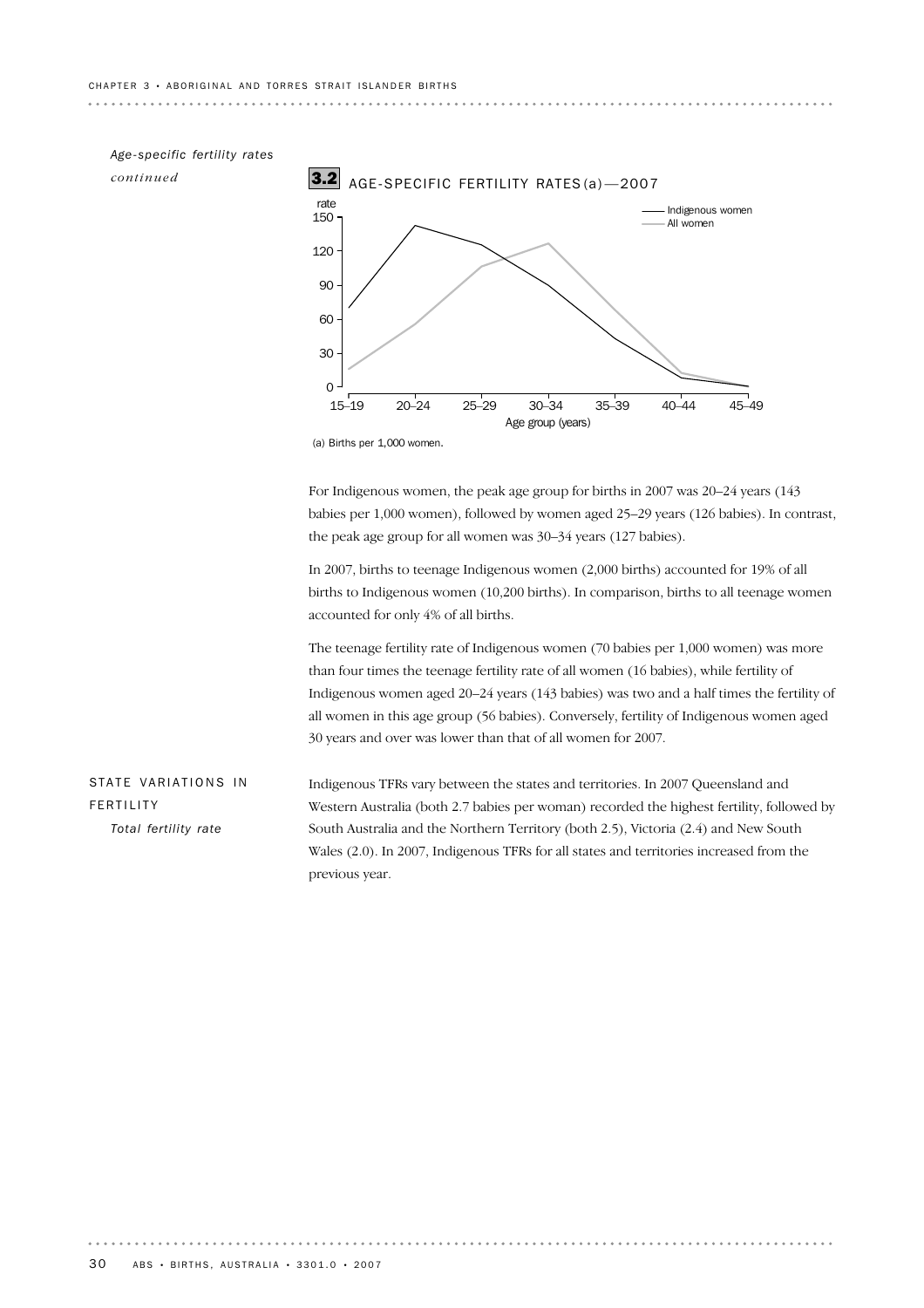# *Total fertility rate*

*continued*



<sup>(</sup>a) Births per woman.

(b) Tasmania not included due to the unexplained decrease in Indigenous births registered in 2007. ACT not included due to small numbers of Indigenous births. See paragraph 32 of the Explanatory Notes for more information.



. . . . . . . . . .



Age group (years)

(a) Births per 1,000 women.



AGE-SPECIFIC FERTILITY RATES (a) , Indigenous women, Selected

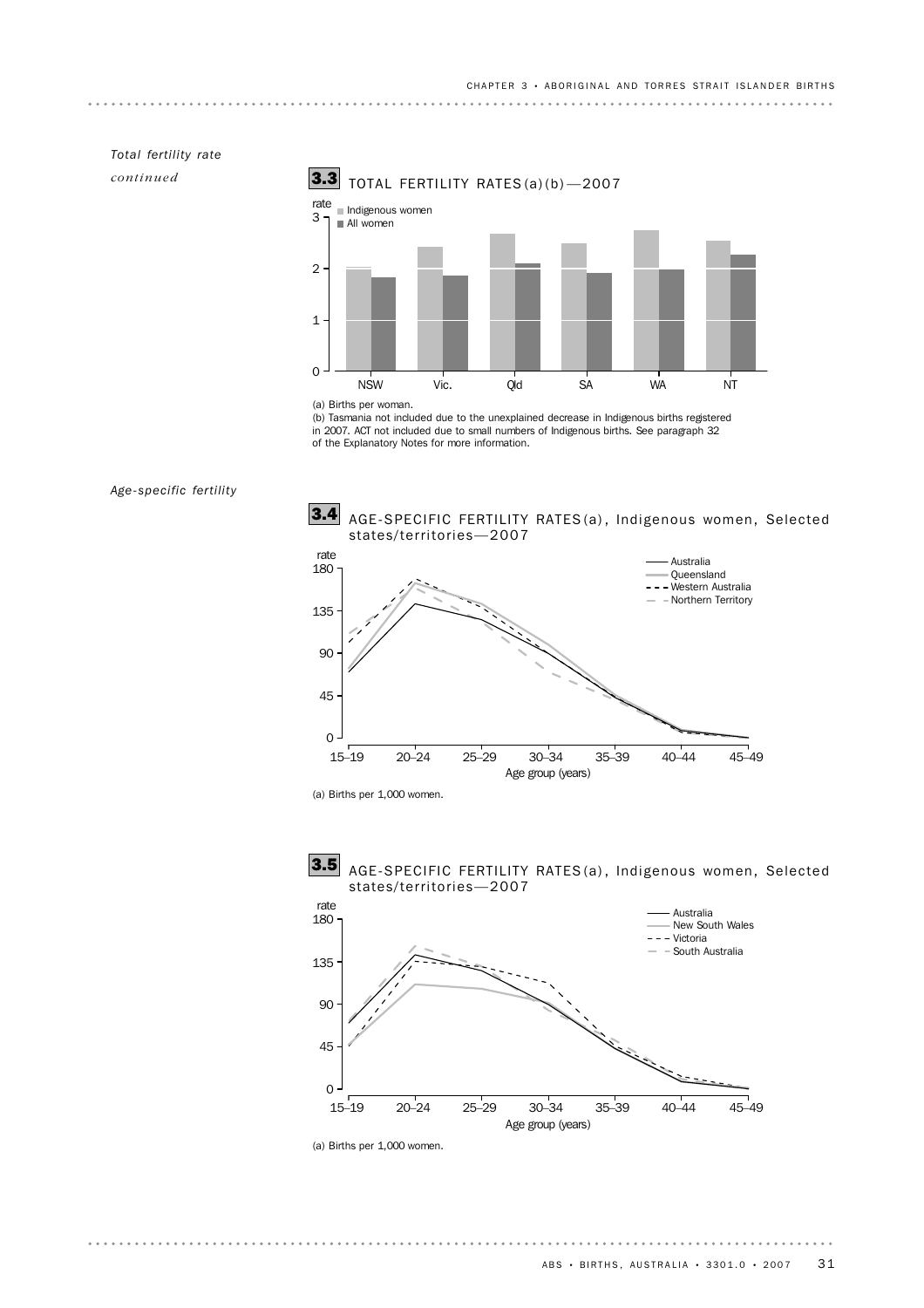#### CHAPTER 3 • ABORIGINAL AND TORRES STRAIT ISLANDER BIRTHS

| Age-specific fertility<br>continued | In 2007, Indigenous women in Queensland and Western Australia experienced higher<br>age-specific fertility rates in the age groups 20–39 years than Indigenous women in other<br>states and territories.                                                                                                                                                                                                                                                                                                                                                                                                 |
|-------------------------------------|----------------------------------------------------------------------------------------------------------------------------------------------------------------------------------------------------------------------------------------------------------------------------------------------------------------------------------------------------------------------------------------------------------------------------------------------------------------------------------------------------------------------------------------------------------------------------------------------------------|
| Indigenous teenage<br>fertility     | Of the 11,200 births registered to teenage women in Australia in 2007, 18% (2,000 births)<br>were to teenage Indigenous women. Of the 450 births registered to teenage women in<br>the Northern Territory in 2007, 360 (or 81%) were to teenage Indigenous women.                                                                                                                                                                                                                                                                                                                                        |
|                                     | The teenage fertility rate of Indigenous women living in the Northern Territory was 111<br>babies per 1,000 women, seven times the rate of all teenage women in Australia (16)<br>babies). Western Australian Indigenous teenagers experienced the second highest<br>fertility rate of the states and territories with 101 babies, compared with 21 babies for all<br>Western Australian teenage women.                                                                                                                                                                                                  |
| INDIGENOUS BIRTHS                   | There were 14,200 births registered in Australia in 2007 where at least one parent<br>identified themselves as being of Indigenous origin on the birth registration statement.<br>This was 14% higher than 2006 (12,500 births), and accounted for 5% of all births<br>registered in 2007. In comparison, the number of all births registered in 2007 was 7%<br>higher than the previous year.                                                                                                                                                                                                           |
|                                     | It is important to recognise that identification and lags in registration may affect the<br>reliability of Indigenous births data. Caution should be exercised when interpreting these<br>figures, especially with respect to year-to-year changes.                                                                                                                                                                                                                                                                                                                                                      |
|                                     | New South Wales and Queensland, the two states with the largest Indigenous<br>populations, registered the highest number of Indigenous births (3,700 and 4,500 births<br>respectively), followed by Western Australia (2,100) and the Northern Territory (1,600).                                                                                                                                                                                                                                                                                                                                        |
| Indigenous status of<br>parents     | Around one-third (32%) of Indigenous births registered in 2007 were births for which<br>both parents identified themselves as being of Indigenous origin on the birth registration<br>statement, while for 40% of Indigenous births only the mother identified herself as being<br>of Indigenous origin (including births where paternity was not acknowledged and those<br>where the father's Indigenous status was unknown). The remaining 28% of Indigenous<br>births had an Indigenous father and a non-Indigenous mother (including births where<br>the mother's Indigenous status was not stated). |
| Median age of parents               | Overall, Indigenous women have children at younger ages than all women. The median<br>age of Indigenous women who registered a birth in 2007 was 24.7 years, six years lower<br>than the median age of all mothers (30.7 years). Of the states and territories, Indigenous<br>mothers living in the Northern Territory had the lowest median age (23.7 years),<br>followed by Indigenous mothers in Western Australia (23.9 years).                                                                                                                                                                      |
|                                     | Fathers of Indigenous births in 2007 were younger than all fathers (28.0 years compared<br>with 33.1 years respectively). The Northern Territory recorded the lowest median age of<br>fathers of Indigenous births (26.7 years), followed by Western Australia (27.2 years).                                                                                                                                                                                                                                                                                                                             |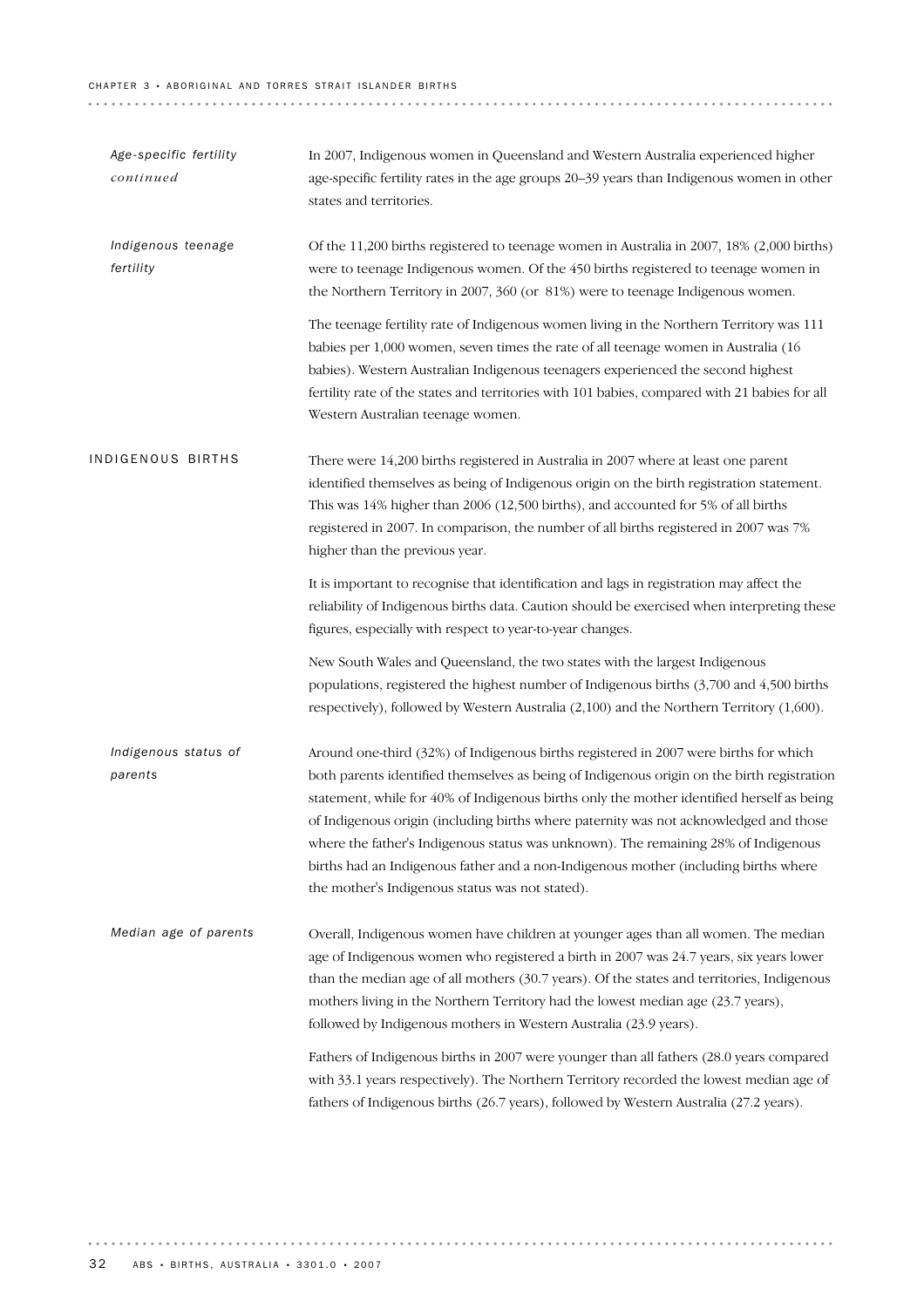| Nuptiality                                   | In 2007, 81% of Indigenous births were exnuptial (that is, births to women who were not<br>in a registered marriage at the time of birth) compared to 33% of all births. Exnuptial<br>births where the father did not sign the birth registration statement (that is, paternity not<br>acknowledged births) accounted for 12% of all Indigenous births, compared to 3% of all<br>births.                                                                                                                                                                                                                                                                                                                                                                                        |  |  |  |  |  |
|----------------------------------------------|---------------------------------------------------------------------------------------------------------------------------------------------------------------------------------------------------------------------------------------------------------------------------------------------------------------------------------------------------------------------------------------------------------------------------------------------------------------------------------------------------------------------------------------------------------------------------------------------------------------------------------------------------------------------------------------------------------------------------------------------------------------------------------|--|--|--|--|--|
|                                              | At the state and territory level the highest proportions of exnuptial Indigenous births<br>were recorded in the Northern Territory, where 96% of all Indigenous births were<br>exnuptial, and in Western Australia and South Australia (both 88%). In the Northern<br>Territory, 41% of all Indigenous births were exnuptial births where paternity was not<br>acknowledged.                                                                                                                                                                                                                                                                                                                                                                                                    |  |  |  |  |  |
| BIRTH WEIGHT                                 | Birth weight is a key indicator of the relative health status of babies. A comparison of the<br>average birth weight of babies of Indigenous mothers with all babies shows that<br>Indigenous babies are generally smaller. According to the Perinatal Data Collection<br>(AIHW, 2007) the average birth weight of babies of Indigenous mothers in 2005 was<br>3,157 grams, 212 grams lower than the national average for all babies (3,369 grams).<br>Babies are defined as being of low birth weight if their birth weight is less than 2,500<br>grams. In 2005, 13% of babies to Indigenous mothers were of low birth weight, more<br>than twice the rate of all babies (6%).                                                                                                |  |  |  |  |  |
| <b>INTERNATIONAL</b><br>INDIGENOUS FERTILITY | In 2007 the TFR for Australian Indigenous mothers (2.4 babies per woman) was lower<br>than that for New Zealand Maori women (2.9) (Statistics New Zealand, 2007). In 2006,<br>the latest year for which American Indian fertility rates are available, the TFR for<br>Australian Indigenous women was 0.6 babies per woman higher than that of American<br>Indian women (1.8) (United States Department of Health and Human Services, 2006).<br>These differences are reflected in age-specific fertility rates for the different populations.<br>Higher fertility rates were experienced by Maori women in all age groups except for<br>those aged 45–49 years. All Indigenous populations experienced the highest age-specific<br>fertility rate in the 20-24 year age group. |  |  |  |  |  |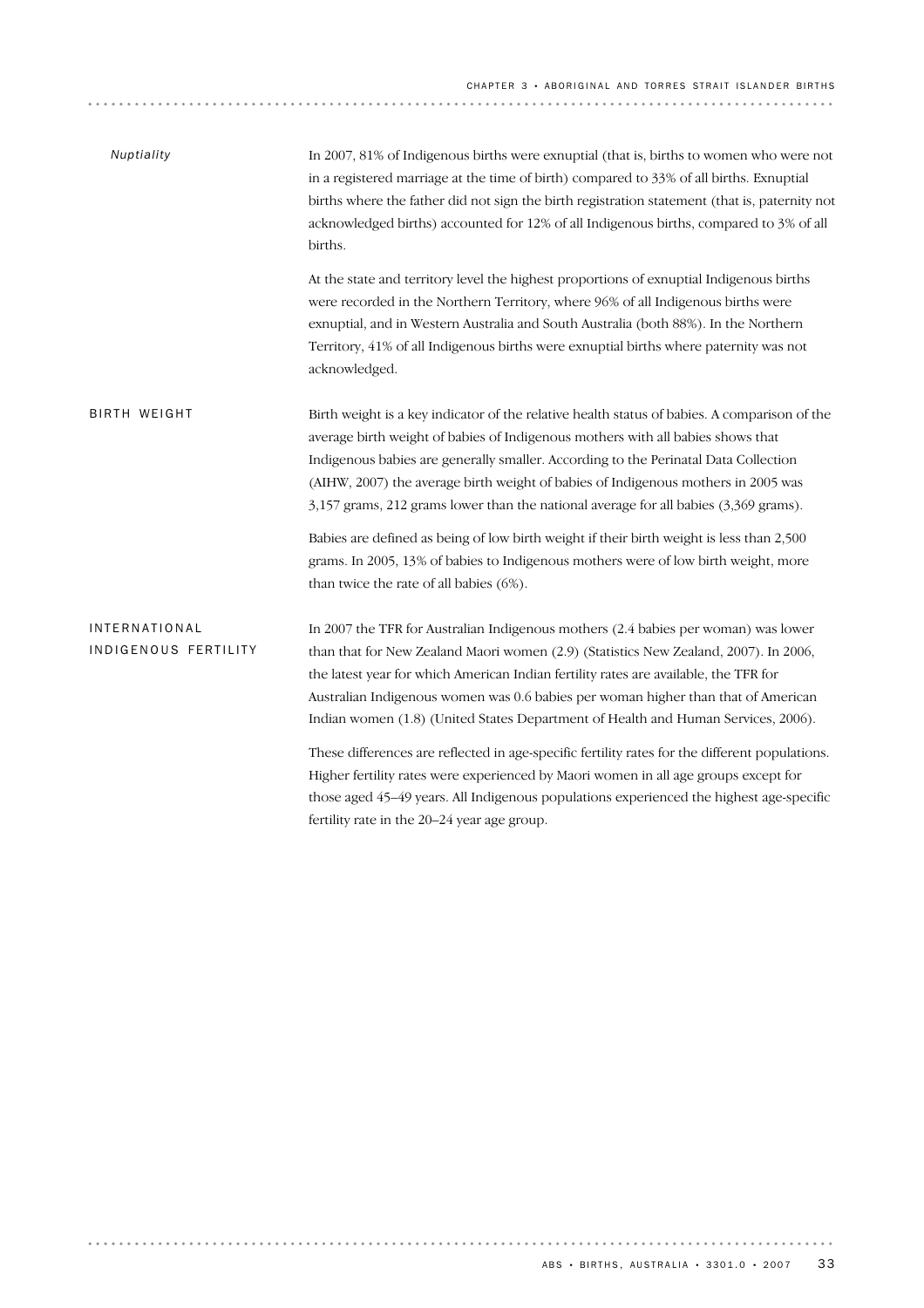# INDIGENOUS FERTILITY *continued*



# INTERNATIONAL **3.6** INDIGENOUS FERTILITY RATES, Selected countries

. . . . . . . . . .

|                                 | AMERICAN<br><b>INDIAN</b> | <b>NEW</b><br>ZEALAND<br><b>MAORI</b> | <b>AUSTRALIAN</b><br>ABORIGINAL AND<br>TORRES STRAIT |  |
|---------------------------------|---------------------------|---------------------------------------|------------------------------------------------------|--|
|                                 | <b>WOMEN</b>              | <b>WOMEN</b>                          | <b>ISLANDER WOMEN</b>                                |  |
|                                 | 2006                      | 2007                                  | 2006<br>2007                                         |  |
| Age-specific fertility rates(a) |                           |                                       |                                                      |  |
| $15-19$ years(b)                | 54.7                      | 77.7                                  | 70.0<br>69.0                                         |  |
| $20 - 24$ years                 | 114.9                     | 159.4                                 | 124.2<br>142.5                                       |  |
| $25-29$ years                   | 97.2                      | 151.2                                 | 110.8<br>125.5                                       |  |
| $30 - 34$ years                 | 61.5                      | 116.1                                 | 77.9<br>89.7                                         |  |
| $35 - 39$ years                 | 28.2                      | 64.8                                  | 34.5<br>43.0                                         |  |
| $40-44$ years                   | 6.1                       | 14.9                                  | 7.1<br>8.3                                           |  |
| $45-49$ vears(c)                | 0.4                       | 0.7                                   | 0.7<br>0.5                                           |  |
| Total fertility rate(d)         | 1.820                     | 2.929                                 | 2.120<br>2.399                                       |  |
|                                 |                           |                                       |                                                      |  |

(a) Births per 1,000 women.

(b) For Australian Indigenous women, includes births to mothers aged less than 15 years.

(c) Includes births to mothers aged 50 years and over.

(d) Births per woman. Includes births to women aged 10–14 years for American Indian and New Zealand Maori women.

*Source: United States Department of Health and Human Services, Centres for Disease Control and Prevention, National Centre for Health Statistics, <http://www.cdc.gov> for American Indian data. Statistics New Zealand <http://www.stats.govt.nz> for New Zealand Maori data.*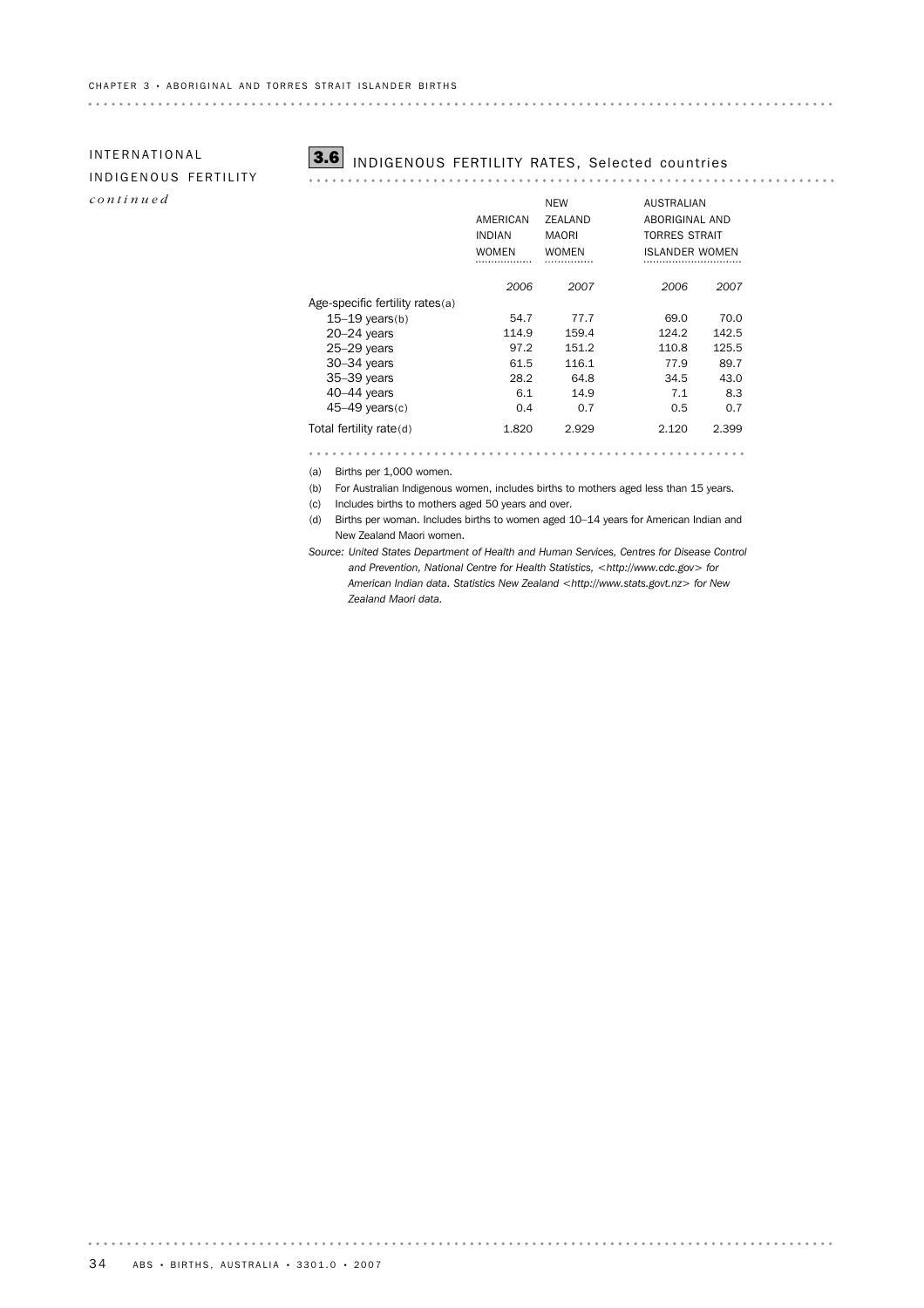### EXPLANATORY NOTES .................................

| <b>INTRODUCTION</b>        | 1 This publication contains statistics for births and fertility in Australia. Detailed<br>information can be obtained from data cubes (in Microsoft Excel format) available for<br>download from the ABS website.                                                                                                                                                                                                                                                                                                                                                                                                                                                                                                                                                                                                                                                          |
|----------------------------|----------------------------------------------------------------------------------------------------------------------------------------------------------------------------------------------------------------------------------------------------------------------------------------------------------------------------------------------------------------------------------------------------------------------------------------------------------------------------------------------------------------------------------------------------------------------------------------------------------------------------------------------------------------------------------------------------------------------------------------------------------------------------------------------------------------------------------------------------------------------------|
|                            | 2 A glossary is provided detailing definitions of terminology used. Also provided is a list<br>of abbreviations.                                                                                                                                                                                                                                                                                                                                                                                                                                                                                                                                                                                                                                                                                                                                                           |
| SCOPE AND COVERAGE         | The statistics in this publication relate to the number of births registered during the<br>3<br>calendar years shown, unless otherwise stated.                                                                                                                                                                                                                                                                                                                                                                                                                                                                                                                                                                                                                                                                                                                             |
| Scope of births statistics | The ABS Birth Registrations collection includes all births that occurred and were<br>4<br>registered in Australia, including births to mothers whose place of usual residence is<br>overseas.                                                                                                                                                                                                                                                                                                                                                                                                                                                                                                                                                                                                                                                                              |
|                            | The scope of the statistics includes:<br>5<br>all births that are live born and have not been previously registered. A live birth is<br>delivery of a child, irrespective of duration of pregnancy, who, after being born,<br>breathes or shows any evidence of life such as heartbeat;<br>• births to temporary visitors to Australia (including visitors from Norfolk Island);<br>• births occurring within Australian Territorial waters;<br>• births occurring in transit (births on ships or planes) if registered in the state of 'next<br>port of call';<br>• births to Australian nationals employed overseas at Australian legations and consular<br>offices (for example, children born overseas to Australian diplomats or their<br>families); and<br>• births that occurred in earlier years that have not previously been registered (late<br>registrations). |
|                            | The scope of the statistics exclude:<br>6<br>still births/fetal deaths (these are accounted for in perinatal death statistics<br>published in Causes of Death, Australia, cat. no. 3303.0);<br>adoptions, sex changes, legitimations and corrections;<br>• births to foreign diplomatic staff; and<br>• births occurring on Norfolk Island.                                                                                                                                                                                                                                                                                                                                                                                                                                                                                                                                |
|                            | Up to and including the 2006 issue of Births, Australia (cat. no. 3301.0), the scope<br>7<br>for each reference year of the Birth Registrations collection included:<br>all births registered in Australia for the reference year and received by ABS in the<br>reference year;<br>• births registered during the two years prior to the reference year but not received by<br>ABS until the reference year; and<br>• births registered in the reference year and received by ABS in the first quarter of the<br>subsequent year.                                                                                                                                                                                                                                                                                                                                          |
|                            | For example, birth records received by ABS during the March quarter 2007 which<br>8<br>were initially registered in 2006 (but not fully completed until 2007) were assigned to the<br>2006 reference year. Any registrations relating to 2006 which were received by ABS after<br>the end of the March quarter 2007 were assigned to the 2007 reference year.                                                                                                                                                                                                                                                                                                                                                                                                                                                                                                              |

. . . . . . . . . . . .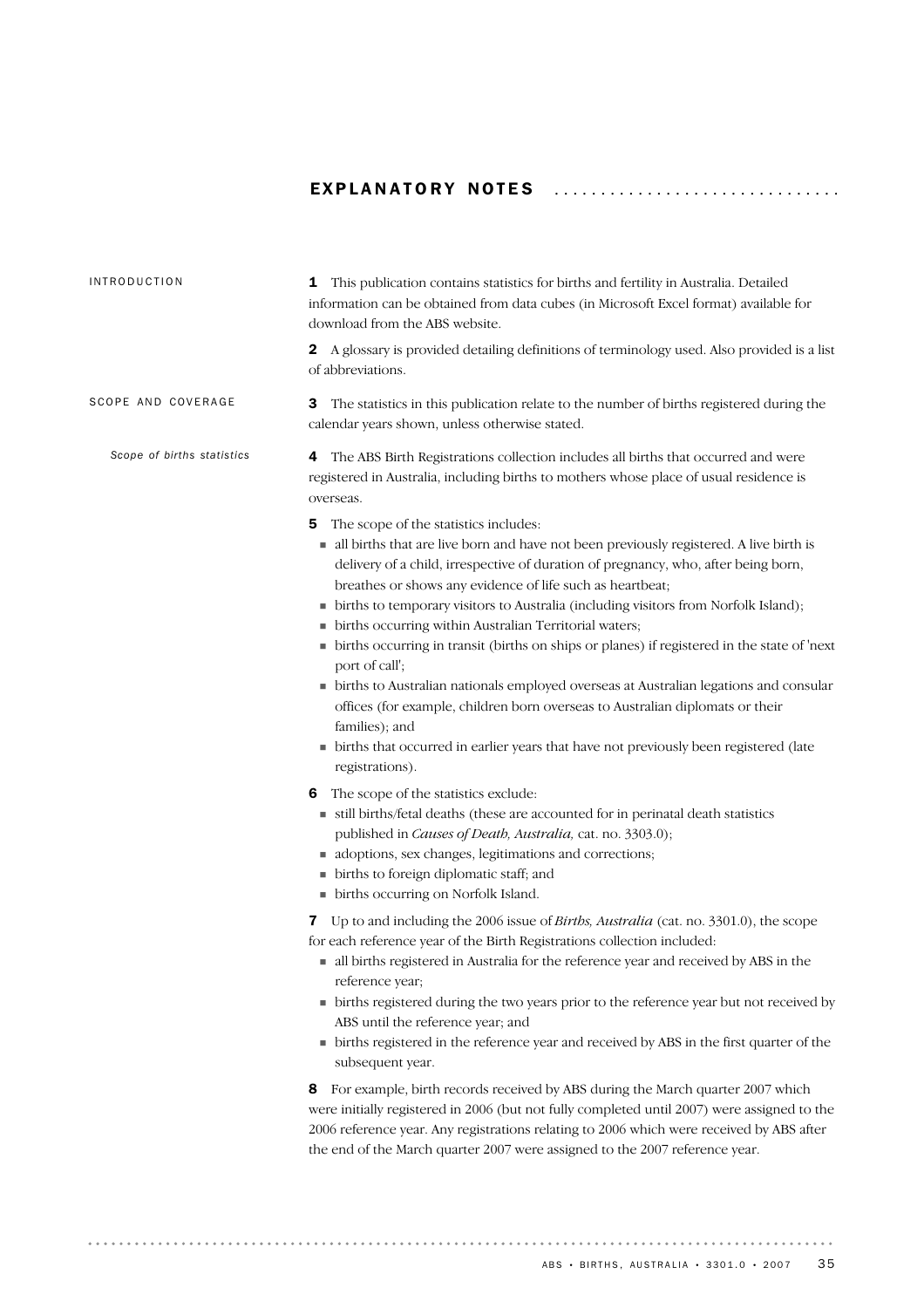| Scope of births statistics<br>continued | <b>9</b> Under these rules, it was possible for a birth registration to not be recorded in the<br>collection. For 2007 onwards, the scope of the Birth Registrations collection has been<br>reviewed and amended. The scope now includes:<br>all births registered in Australia for the reference year and received by ABS in the<br>reference year;<br>• births registered in the years prior to the reference year but not received by ABS<br>until the reference year or the first quarter of the subsequent year, provided that<br>these records have not been included in any statistics from earlier periods; and<br>• births registered in reference year and received by ABS in the first quarter of the<br>subsequent year.                                                                                                                                                                                                                                                                                                                                                                                                                                                                                                                                                                                                                                                                                                                                                                                                                                                                                                     |
|-----------------------------------------|------------------------------------------------------------------------------------------------------------------------------------------------------------------------------------------------------------------------------------------------------------------------------------------------------------------------------------------------------------------------------------------------------------------------------------------------------------------------------------------------------------------------------------------------------------------------------------------------------------------------------------------------------------------------------------------------------------------------------------------------------------------------------------------------------------------------------------------------------------------------------------------------------------------------------------------------------------------------------------------------------------------------------------------------------------------------------------------------------------------------------------------------------------------------------------------------------------------------------------------------------------------------------------------------------------------------------------------------------------------------------------------------------------------------------------------------------------------------------------------------------------------------------------------------------------------------------------------------------------------------------------------|
| Coverage of births statistics           | Ideally, for compiling annual time series, the number of events (births) should be<br>10<br>recorded as all those occurring within a given reference period such as a calendar year.<br>Due to lags in registration of births and the provision of that information to ABS from<br>state/territory Registrars of Births, Deaths and Marriages, data in this publication are<br>presented on a year of registration basis.                                                                                                                                                                                                                                                                                                                                                                                                                                                                                                                                                                                                                                                                                                                                                                                                                                                                                                                                                                                                                                                                                                                                                                                                                |
|                                         | 11 In effect there are three dates attributable to each birth registration:<br>• the date of occurrence (of the birth);<br>• the date of registration or inclusion on the state/territory register; and<br>• the month in which the registered event is provided to the ABS.                                                                                                                                                                                                                                                                                                                                                                                                                                                                                                                                                                                                                                                                                                                                                                                                                                                                                                                                                                                                                                                                                                                                                                                                                                                                                                                                                             |
|                                         | 12 Data in this publication are presented according to date of registration, unless<br>otherwise stated. The registration date differs between states and territories, and should<br>be taken into account when analysing birth statistics:<br>• for births registered in New South Wales, Victoria, Western Australia and the<br>Australian Capital Territory, the birth registration date is the date at which the<br>record is entered into the registration processing system;<br>• for births registered in South Australia, preliminary and final registration dates are<br>allocated. Where a record requires further information a preliminary date is<br>assigned. Once all data is finalised, a final registration date is assigned to the birth<br>record which is provided to the ABS as the registration date;<br>• for births registered in Queensland, the registration date is the date at which all data<br>on the birth record is finalised. This may be before the birth is entered into the<br>registration system;<br>• for births registered in the Northern Territory, the registration date is the date at<br>which the record is entered into the registration system. For birth records not<br>received by the Registrar within 60 days of the birth, the Registrar will register the<br>child as 'unnamed' and not finalised; and<br>• for births registered in Tasmania, a date is allocated when the birth record is entered<br>into the registration system. The ABS receives an 'insertion' date which is the date<br>when any information relating to the birth is entered into the registration system. |
| CLASSIFICATIONS<br>Nuptiality           | Nuptiality relates to the registered marital status of the parent $(s)$ of the child at the<br>13<br>time of birth. Confinements and births are classified as:<br>nuptial where the father registered was married to the mother at the time of the<br>child's birth, or where the husband died during pregnancy. Confinements and births<br>of Indigenous mothers considered to be tribally married are classified as nuptial; and<br>• exnuptial where the parents were not in a registered marriage at the time of the<br>child's birth, irrespective of whether the parents were living together at the time of<br>the birth.                                                                                                                                                                                                                                                                                                                                                                                                                                                                                                                                                                                                                                                                                                                                                                                                                                                                                                                                                                                                         |
|                                         | 14 Exnuptial births and confinements are further classified as paternity acknowledged<br>(where the father signed the birth registration form) or paternity not acknowledged<br>(where the father did not sign the form).                                                                                                                                                                                                                                                                                                                                                                                                                                                                                                                                                                                                                                                                                                                                                                                                                                                                                                                                                                                                                                                                                                                                                                                                                                                                                                                                                                                                                |
|                                         |                                                                                                                                                                                                                                                                                                                                                                                                                                                                                                                                                                                                                                                                                                                                                                                                                                                                                                                                                                                                                                                                                                                                                                                                                                                                                                                                                                                                                                                                                                                                                                                                                                          |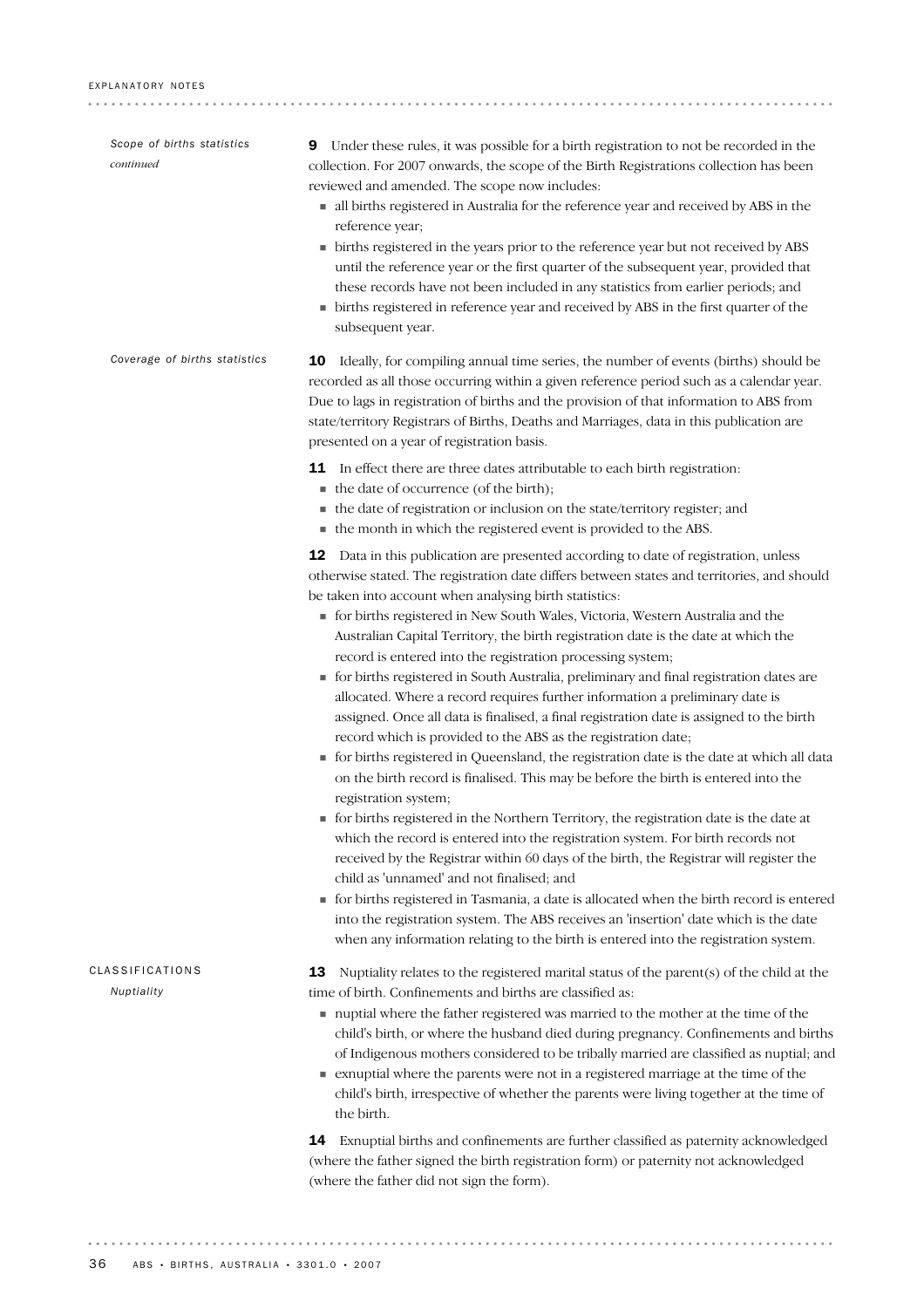| Australian Standard<br>Geographical Classification | 15 The Australian Standard Geographical Classification (ASGC) is a hierarchical<br>classification system consisting of six interrelated classification structures. The ASGC<br>provides a common framework of statistical geography and thereby enables the<br>production of statistics which are comparable and can be spatially integrated.                                                                                                                                                                                                                           |
|----------------------------------------------------|-------------------------------------------------------------------------------------------------------------------------------------------------------------------------------------------------------------------------------------------------------------------------------------------------------------------------------------------------------------------------------------------------------------------------------------------------------------------------------------------------------------------------------------------------------------------------|
|                                                    | <b>16</b> For further information refer to Australian Standard Geographical Classification<br>(ASGC) (cat. no. 1216.0).                                                                                                                                                                                                                                                                                                                                                                                                                                                 |
| Standard Australian<br>Classification of Countries | The Standard Australian Classification of Countries (SACC) (Second Edition) groups<br>17<br>neighbouring countries into progressively broader geographical areas on the basis of<br>their similarity in terms of social, cultural, economic and political characteristics. The<br>SACC (Second Edition) is the revised edition of the Australian Standard Classification of<br>Countries for Social Statistics (ASCCSS) and includes concordances between the SACC<br>(First Edition) and the SACC (Second Edition).                                                    |
|                                                    | <b>18</b> For further information refer to <i>Standard Australian Classification of Countries</i><br>(SACC) Second Edition (cat. no. 1269.0).                                                                                                                                                                                                                                                                                                                                                                                                                           |
| DATA SOURCES                                       | 19 Registration of births is the responsibility of state and territory Registrars of Births,<br>Deaths and Marriages and is based on data provided on an information form completed<br>by the parent(s) of the child. This form is the basis of the data provided to the ABS, by<br>the Registrars, for compilation into aggregate statistics in this publication. Most data<br>items are collected in all states and territories and therefore statistics at the national level<br>are available for most characteristics. Some states collect additional information. |
|                                                    | 20 Hospitals and birth clinics notify state and territory registries of recent births on a<br>regular basis. For those births known to a registry that have not been registered within a<br>prescribed time period, a reminder letter is sent to the parent(s) of the child to follow-up<br>the birth registration.                                                                                                                                                                                                                                                     |
| States and territories                             | 21 As a result of an amendment made in 1992 to section $17(a)$ of the<br>Acts Interpretation Act 1901-1973 (Cwlth) the Indian Ocean territories of Christmas<br>Island and Cocos (Keeling) Islands have been included as part of geographic Australia,<br>hence another category of the state and territory classification has been created. This<br>category is known as 'Other Territories' and includes Christmas Island, the Cocos<br>(Keeling) Islands and Jervis Bay Territory.                                                                                   |
|                                                    | 22 Prior to 1993 births to mothers usually resident in Christmas Island and Cocos<br>(Keeling) Islands were included with Off-Shore Areas and Migratory in Western Australia,<br>while births to mothers usually resident in Jervis Bay Territory were included with the<br>Australian Capital Territory. In 2007 there were 21 births to mothers usually resident in<br>Jervis Bay Territory, Christmas Island and the Cocos (Keeling) Islands.                                                                                                                        |
|                                                    | Statistics for states and territories have been compiled and presented in respect of<br>23<br>the state or territory of usual residence of the mother, except where otherwise stated. In<br>the following table data are presented on a state or territory of registration basis. Births<br>which took place outside Australia are excluded from the statistics. Births to mothers<br>who were usual residents of Australia's Other Territories (Christmas Island, Cocos<br>(Keeling) Islands and Jervis Bay Territory) are registered in other Australian states.      |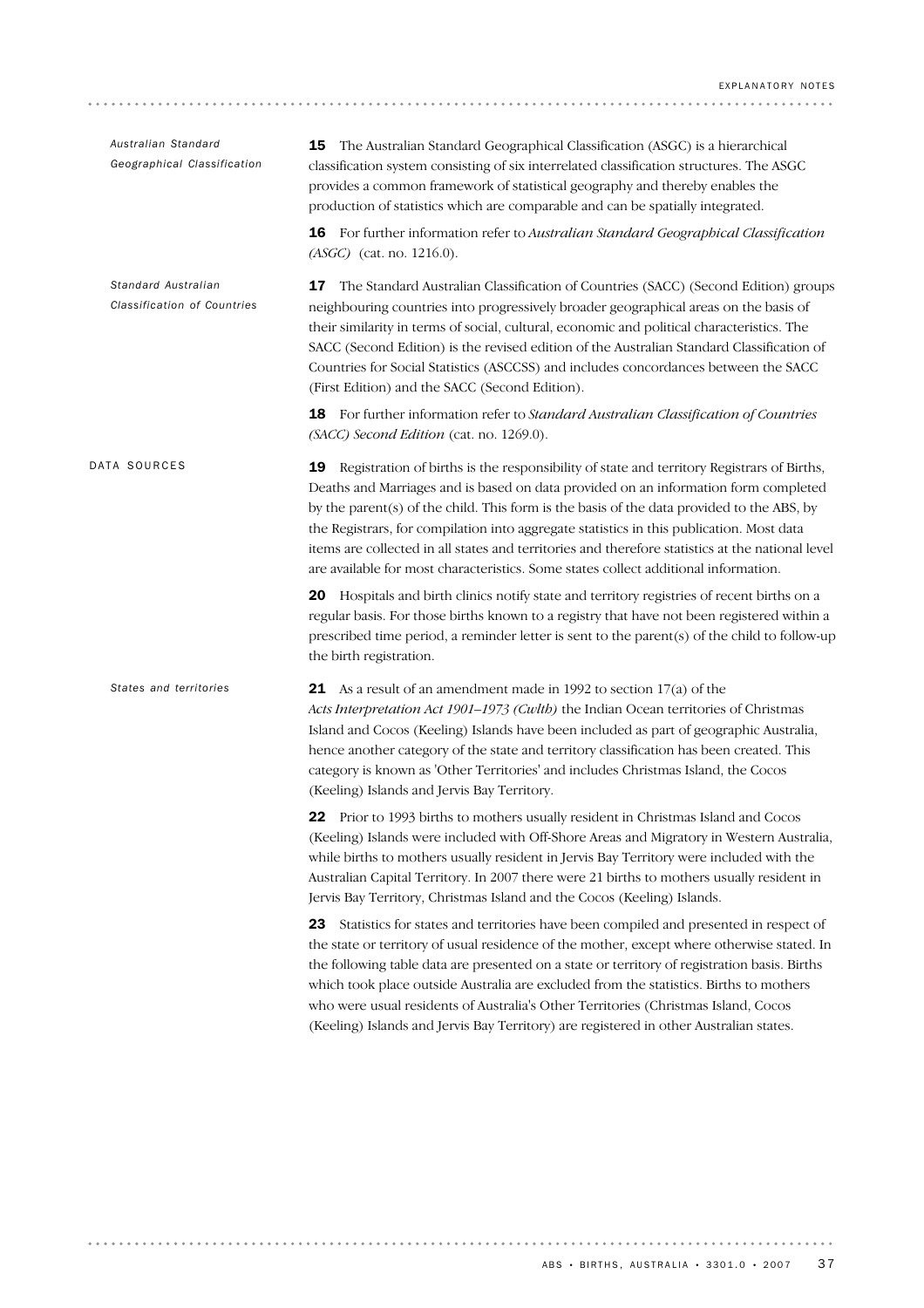BIRTHS, State or territory of usual residence of mother and state or territory of registration —2007

|                                          |            | STATE OR TERRITORY OF REGISTRATION |        |        |        |         |         |            |         |
|------------------------------------------|------------|------------------------------------|--------|--------|--------|---------|---------|------------|---------|
| State or territory of<br>usual residence | <b>NSW</b> | Vic.                               | Old    | SA     | WA     | Tas.    | NΤ      | <b>ACT</b> | Total   |
| New South Wales                          | 86847      | 1 1 0 3                            | 544    | 29     | 33     | np      | np      | 930        | 89 495  |
| Victoria                                 | 76         | 70 095                             | 49     | 55     | 23     | 12      | np      | np         | 70 313  |
| Queensland                               | 825        | 76                                 | 60 301 | 12     | 23     | 6       | np      | np         | 61 249  |
| South Australia                          | np         | 27                                 | np     | 19 541 | 12     | 7       | 42      |            | 19 662  |
| Western Australia                        | 43         | 24                                 | 34     | 13     | 29 013 | np      | 31      | np         | 29 164  |
| Tasmania                                 | 23         | 27                                 | 14     | np     | np     | 6 5 8 4 |         |            | 6 6 6 2 |
| Northern Territory                       | 26         | 19                                 | 46     | 28     | 16     | np      | 3 7 5 7 | np         | 3894    |
| Australian Capital Territory             | 76         | 9                                  | np     |        | np     | np      |         | 4 6 63     | 4 7 5 3 |
| <b>Other Territories</b>                 | np         |                                    |        | np     | 18     |         |         |            | 21      |
| Australia                                | 87937      | 71 380                             | 61 004 | 19686  | 29 147 | 6623    | 3837    | 5599       | 285 213 |
|                                          |            |                                    |        |        |        |         |         |            |         |

— nil or rounded to zero (including null cells)

np not available for publication but included in totals where applicable, unless otherwise indicated

*States and territories continued*

24 In 2007 there were 456 births to women who usually lived overseas. These have been included in this publication with state or territory of usual residence classified according to the state or territory in which the birth was registered.

#### BIRTHS, Babies born in Australia to non- resident mothers

| State or territory of<br>registration | 2001 | 2002 | 2003 | 2004 | 2005 | 2006 | 2007 |
|---------------------------------------|------|------|------|------|------|------|------|
| New South Wales                       | 331  | 338  | 398  | 380  | 281  | 308  | 324  |
| Victoria                              | 19   | 22   | 24   | 20   | 23   | 21   | 17   |
| Queensland                            | 108  | 116  | 92   | 61   | 38   | 41   | 86   |
| South Australia                       | 8    | 4    | 5    | 9    |      |      | 3    |
| Western Australia                     | 24   | 16   | 24   | 18   | 8    | 13   | 21   |
| Tasmania                              | 6    | 4    | 5    | -    | 3    |      |      |
| Northern Territory                    | 8    | 6    | 5    | 3    | 5    | 4    | np   |
| Australian Capital Territory          | 7    | 5    | 4    |      | 7    | 3    | np   |
| Australia                             | 511  | 511  | 557  | 491  | 364  | 391  | 456  |

— nil or rounded to zero (including null cells)

np not available for publication but included in totals where applicable, unless otherwise indicated

25 Age-specific and total fertility rates for sub-state/territory regions (for example, Statistical Divisions) presented in this publication are calculated as average rates over three years ending in the reference year. Rates for Australia and the states and territories in all other tables are based on single years of birth registration data. *Sub-state/territory fertility*

DATA QUALITY

*rates*

26 In compiling births statistics, the ABS employs a variety of measures to improve the quality of the births collection. While every opportunity is undertaken to ensure that the highest quality of statistics are provided, the following is a list of known issues associated with the quality of births statistics included in this publication.

27 For the most part, statistics in this publication refer to births registered during the calendar year shown. There is usually an interval between the occurrence and registration of a birth (referred to as a registration 'lag'), and as a result, some births occurring in one year are not registered until the following year or even later. This can be caused by either a delay by the parent(s) in submitting a completed form to the registry, or a delay by the registry in processing the birth. *Interval between occurrence and registration of births*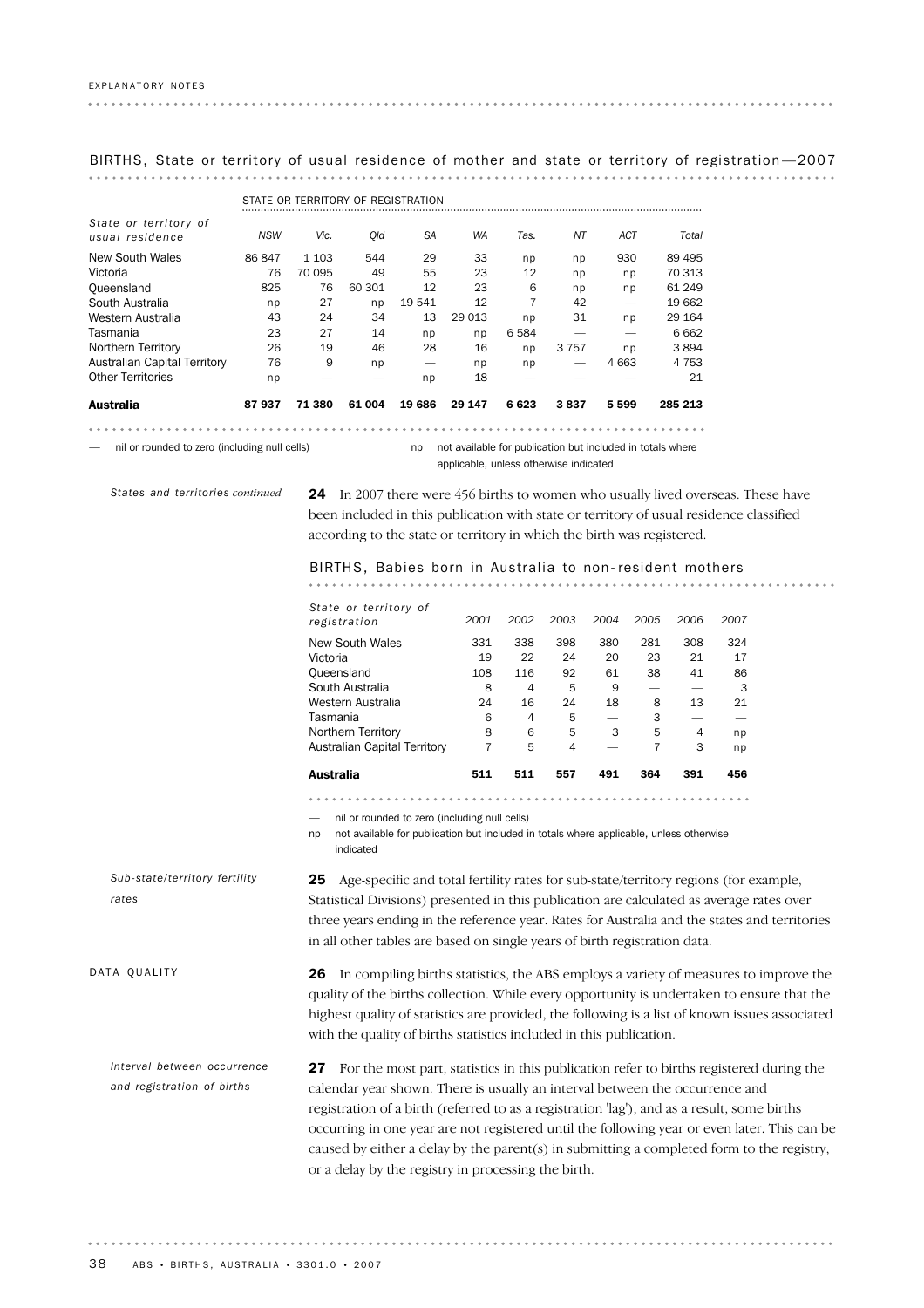*and registration of births continued*

### *Interval between occurrence* YEAR OF OCCURRENCE OF BIRTHS REGISTERED IN 2007

| Australia                             | 0.7                    | 0.2  | 0.3  | 0.3  | 0.6  | 10.3 | 87.5 |
|---------------------------------------|------------------------|------|------|------|------|------|------|
| Australian Capital Territory          | 0.1                    | 0.1  | 0.1  | 0.2  | 0.4  | 10.3 | 88.8 |
| Northern Territory                    | 0.2                    |      |      |      |      | 7.4  | 92.3 |
| Tasmania                              | 2.5                    |      |      |      |      | 3.9  | 93.5 |
| Western Australia                     | 1.0                    | 0.3  | 0.3  | 0.4  | 0.6  | 8.3  | 89.0 |
| South Australia                       | 0.9                    | 0.1  | 0.1  | 0.2  | 0.3  | 7.9  | 90.4 |
| Queensland                            | 1.3                    | 0.6  | 0.6  | 0.5  | 1.1  | 16.2 | 79.7 |
| Victoria                              | 0.6                    | 0.2  | 0.3  | 0.3  | 0.9  | 9.8  | 88.0 |
| New South Wales                       | 0.1                    | 0.1  | 0.1  | 0.1  | 0.4  | 8.4  | 90.8 |
| State or territory of<br>registration | %                      | %    | %    | %    | %    | %    | %    |
|                                       | 2001<br>and<br>earlier | 2002 | 2003 | 2004 | 2005 | 2006 | 2007 |

— nil or rounded to zero (including null cells)

28 Of the 285,200 births registered in 2007, 87.5% occurred in 2007, while 10.3% occurred in 2006 and the remainder (2.1%) occurred in 2005 or earlier years.

*Recent registration lags in Queensland*

29 As a result of changes in the timeliness of registration of births in Queensland in the past two years, care should be taken when interpreting changes in Queensland births between 2005, 2006 and 2007. In the table below, 16.2% of the 61,000 births registered in Queensland in 2007 occurred in 2006. This proportion is higher than in previous years, indicating that the total number of births registered in Queensland in 2007 is to some extent due to changes in procedures for processing birth registrations by the Queensland Registry of Births, Deaths and Marriages, as well as increases in the absolute number of registrations processed in 2007.

#### BIRTHS REGISTERED IN QUEENSLAND, Year of registration by year of birth

|          |      |      | YEAR OF REGISTRATION |      |      |      |
|----------|------|------|----------------------|------|------|------|
| Year of  | 2002 | 2003 | 2004                 | 2005 | 2006 | 2007 |
| birth    | %    | %    | %                    | %    | %    | %    |
| 2001 and |      |      |                      |      |      |      |
| earlier  | 15.9 | 3.4  | 2.9                  | 2.3  | 1.7  | 1.3  |
| 2002     | 84.1 | 11.3 | 1.2                  | 0.6  | 0.7  | 0.6  |
| 2003     | -    | 85.2 | 11.3                 | 1.0  | 0.7  | 0.6  |
| 2004     |      |      | 84.7                 | 10.7 | 0.8  | 0.5  |
| 2005     |      |      |                      | 85.4 | 14.8 | 1.1  |
| 2006     |      |      |                      |      | 81.3 | 16.2 |
| 2007     |      |      |                      |      |      | 79.7 |
|          |      |      |                      |      |      |      |

— nil or rounded to zero (including null cells)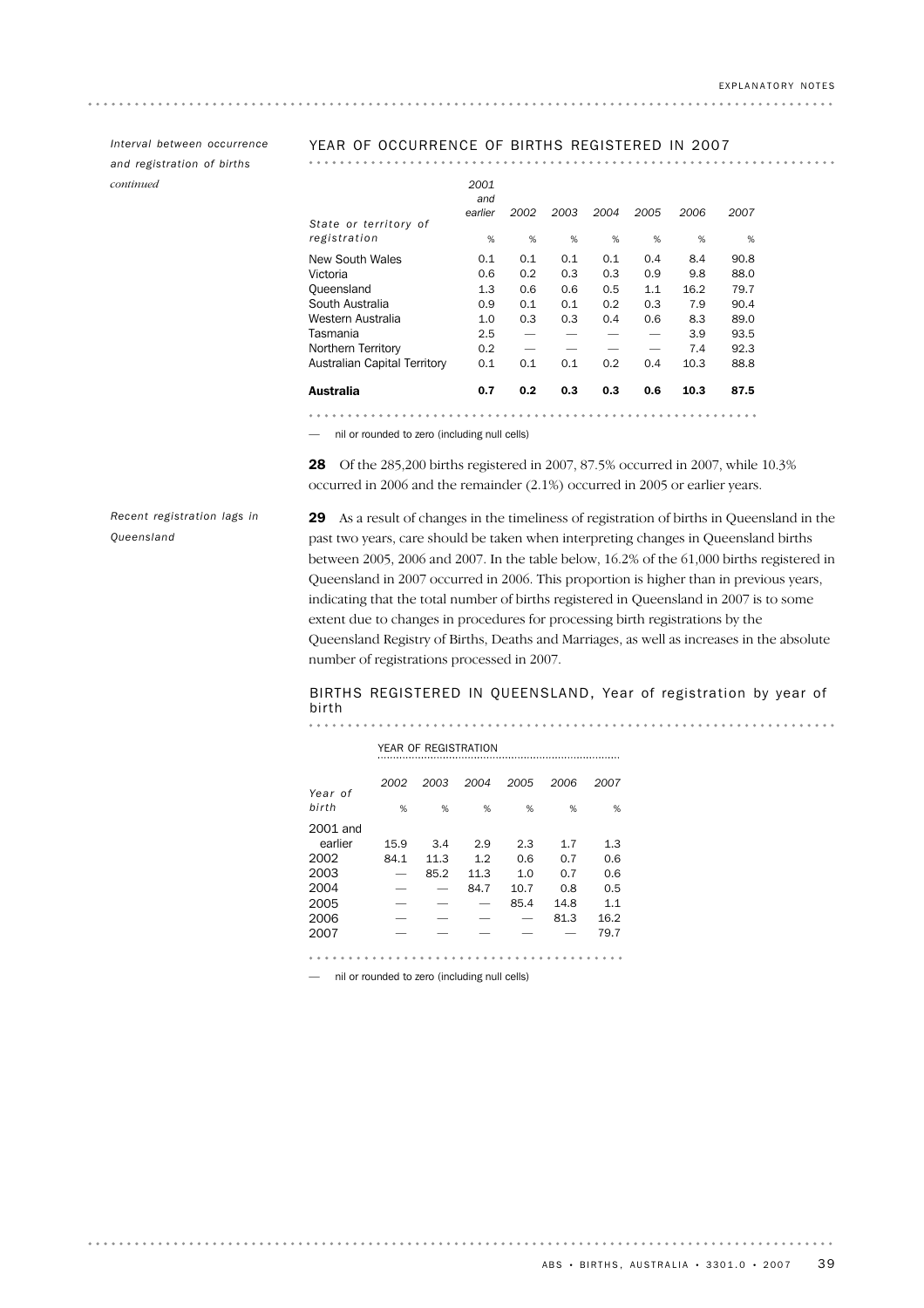. . . . . . . . . . . . . . . . .

*Indigenous births and fertility rates*

30 The term Indigenous is used to refer to Aboriginal and Torres Strait Islander Australians. In the Birth Registrations collection, the Indigenous status of a birth is derived from the Indigenous status of the parent(s).

**31** There are several data collection forms on which people are asked to state whether they are of Indigenous origin. Due to a number of factors, results collated from these forms are not always consistent. The way in which a person identifies, or is identified, as Indigenous on a specific form can change over time leading to unexpected changes in Indigenous statistics. Responses to Indigenous status questions can be influenced by a range of factors, including the perception of how information will be used, education programs about identifying as Indigenous, who completes the question on behalf of others, and emotional reaction to identifying as Indigenous. The data presented may therefore underestimate the level of Indigenous births and fertility in Australia. Lags in registrations may also affect reliability of measures of Indigenous fertility. Caution should be exercised when interpreting Indigenous births and fertility data presented in this publication, especially with regard to year-to-year changes.

32 Chapter 3 reports on the number and characteristics of Indigenous births and fertility in each state and territory, excluding Tasmania, the Australian Capital Territory and Other Territories, as the data are regarded as being of sufficient quality. Indigenous data for Tasmania have not been reported separately due to the unexplained decrease in Indigenous births registered in 2007, but are included in data cubes attached to this publication. Indigenous data for the Australian Capital Territory and Other Territories are not analysed separately due to small numbers but are included in totals for Australia. Numbers of Indigenous births for the Australian Capital Territory are published in data cube Table 1: Births, Summary, Australia, States and territories.

33 The populations used to calculate Indigenous fertility rates for 2006 are the 30 June 2006 experimental estimates of the Australian Aboriginal and Torres Strait Islander female population aged 15–49 years, based on results of the 2006 Census of Population and Housing. For more information see *Experimental Estimates of Aboriginal and Torres Strait Islander Australians, Jun 2006* (cat. no. 3238.0.55.001).

34 The populations used to calculate Indigenous fertility rates for 2007 were derived by ageing the 30 June 2006 experimental estimates of Australian Aboriginal and Torres Strait Islander females aged 14–48 years by one year, and adjusting this data with the number of deaths of Indigenous females at each age that were registered in the year ending 30 June 2007.

**35** The populations used to calculate Indigenous fertility rates for 1991 to 2005 are experimental estimates and projections of the Indigenous population based on the results of the 2001 Census of Population and Housing. For more information see *Experimental Estimates and Projections of Aboriginal and Torres Strait Islander Australians, 1991 to 2009* (cat. no. 3238.0). A new set of Indigenous population projections and estimates, for the period 1991 to 2021, based on 2006 census results are scheduled for release in September 2009.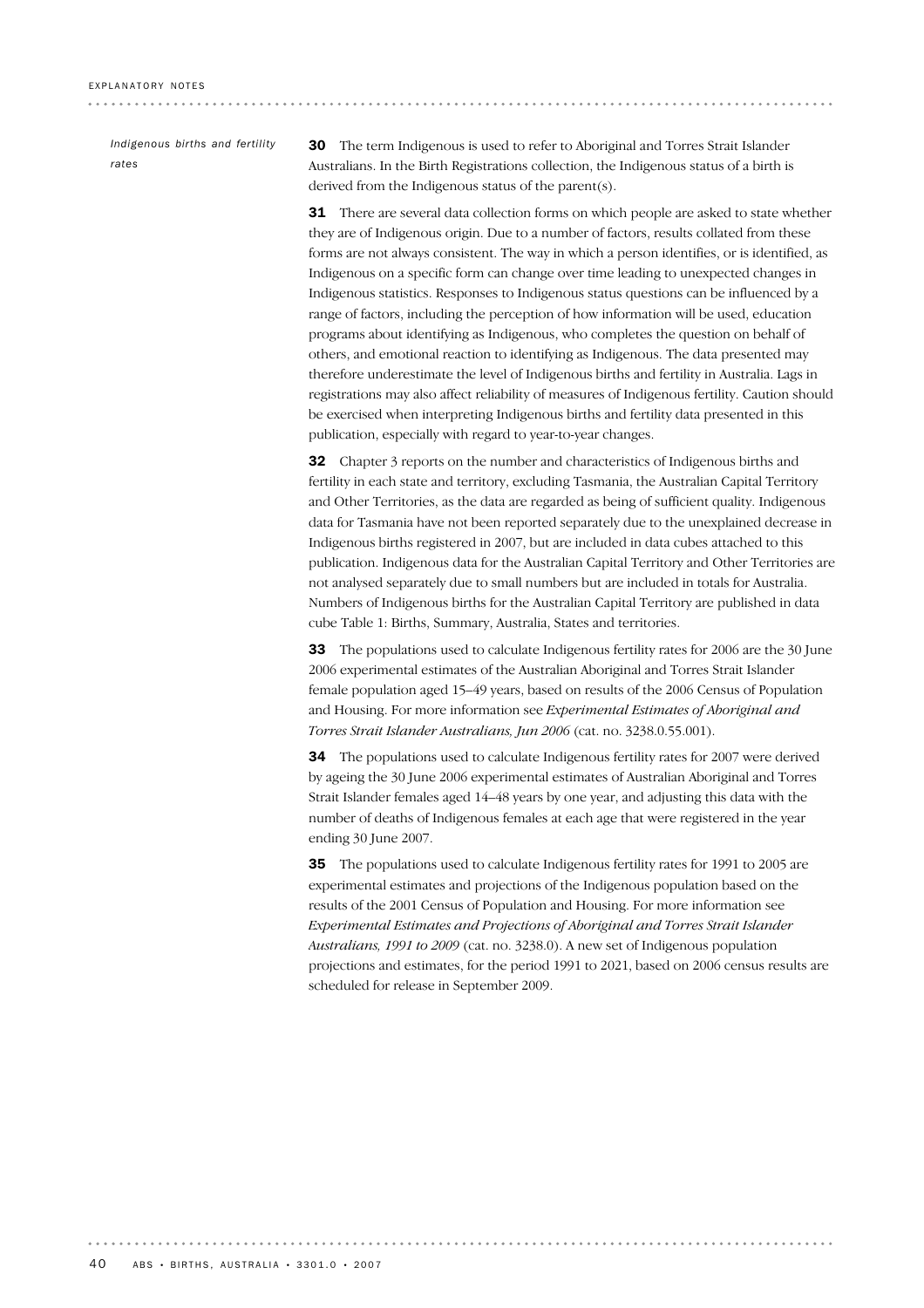*Indigenous births and fertility rates continued*

. . . . . . . . . .

36 Currently there are four estimates of annual numbers of Indigenous births available. Each is based on a different collection, assumptions and methods:

- ! birth registrations: this publication is based on the registration of births with the Registrar of Births, Deaths and Marriages in each state and territory;
- 2001 census-based population estimates, covering the period 1991 to 2001. After deriving experimental Indigenous resident population as at 30 June 2001 from the 2001 census, estimates were survived back one year at a time to 30 June 1991 using a reverse survival technique based on experimental Indigenous life tables (see *Experimental Estimates and Projections of Aboriginal and Torres Strait Islander Australians, 1991 to 2009*, cat. no. 3238.0);
- 2001 census-based population projections, covering the period 2002 to 2009. There are two series of projections; a low series and a high series. In the low series, the number of births each year was estimated using the propensity to identify found in the 2001 census. The high series used an alternative assumption of an increasing propensity to identify based on the change between 1996 and 2001 in propensity to identify (see *Experimental Estimates and Projections of Aboriginal and Torres Strait Islander Australians, 1991 to 2009*, cat. no. 3238.0); and
- ! the Australian Institute of Health and Welfare (AIHW) National Perinatal Statistics Unit's Perinatal statistics series: these data are primarily about babies born in hospitals and their mothers (see Appendix: Differences Between Collections for more information).
- 37 As required by the Tasmanian *Births, Deaths and Marriages Registration Act 1999*, hospitals, doctors, midwives or other responsible persons provide the Tasmanian Registrar with a list of babies born containing basic information such as date of birth and sex of the baby. In the case of a live birth, the birth notification must be provided within 21 days of the birth. These notifications have been provided to the ABS since 2002 and are also used in producing quarterly population estimates. **38** Under the Act, the birth of a child must also be registered by lodging a birth *Tasmanian birth registrations*

registration statement with the Registrar within 60 days after the date of birth of the child. Once the parent(s) submit the birth registration statement, the record is updated and the Registrar provides ABS with a complete registration record. Where a match between a birth notification and birth registration statement is identified, the record is quality assured to ensure completeness of the record.

39 If the birth registration form is not received by the Tasmanian Registry, only the basic birth notification data is available. For these records, no information on age of mother is collected. As well, no information regarding the father is collected, therefore these births are coded as exnuptial paternity not acknowledged births. As a result, the number of exnuptial births in Tasmania may be overstated and the number of nuptial births understated for 2002 onwards. In 2007, the number of unmatched birth registration forms was 262. Measures based on age of mother/father may also be affected, however the extent is unable to be determined.

40 During edit processes for the Birth Registrations collection, some items are corrected where they conflict with other known information. Missing data for some data items are imputed when appropriate. In 2007, there were 283 birth registrations for which place of usual residence was imputed, and 28 registrations for which sex was imputed. *Edits and imputations*

ABS • BIRTHS, AUSTRALIA • 3301.0 • 2007 41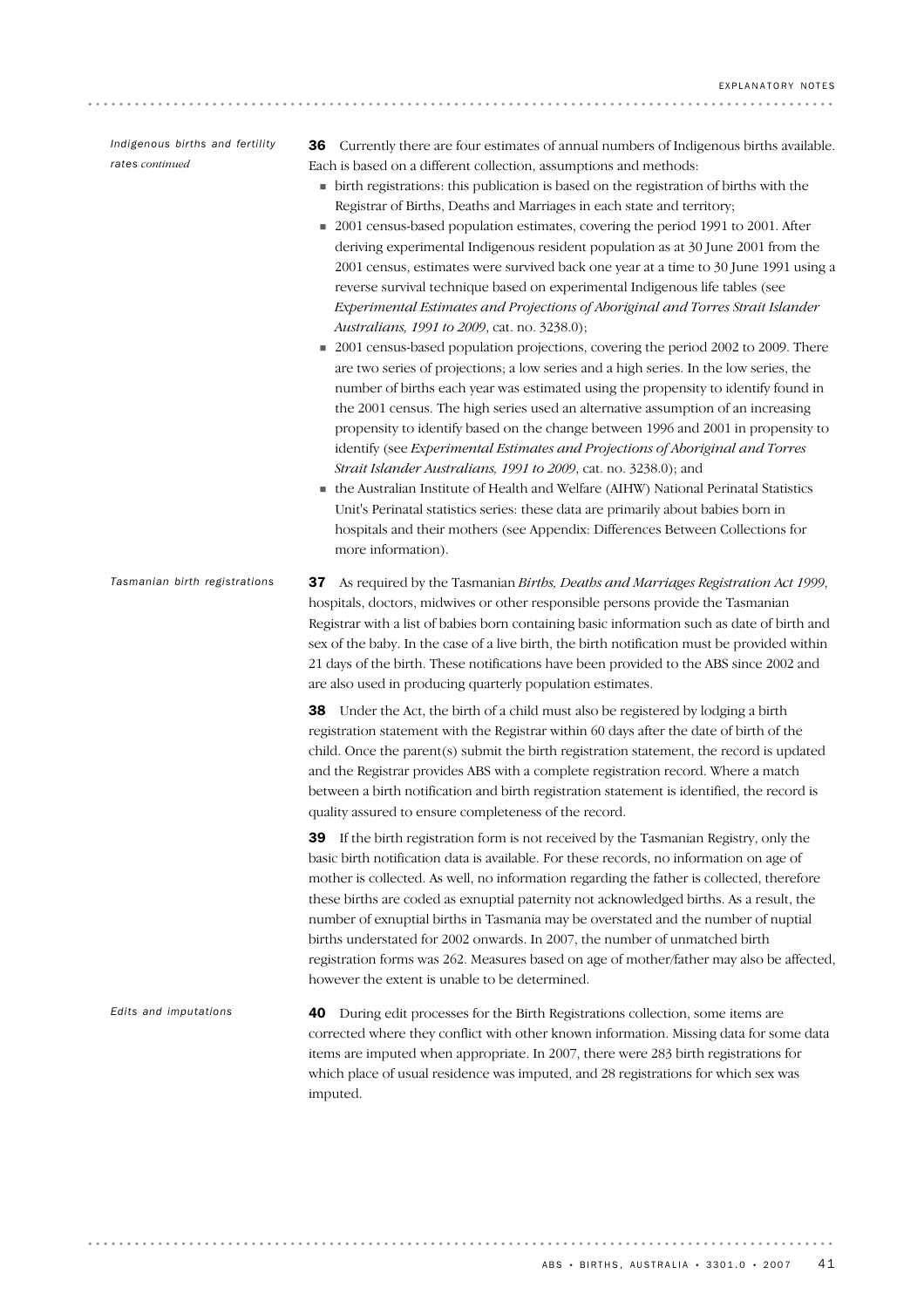. . . . . . . . . . . . . . . . . . . .

#### SPECIFIC ISSUES FOR 2007 *Parity (previous children of mother)*

41 Parity refers to the number of (live) births that a woman (or man) has had. Birth order refers to whether a birth is the first, second, third or higher-order birth of the parent. In registering births, information is collected on the number of previous children born to a mother.

42 Changes in the ABS processing of birth registrations for 2007 have resulted in the availability of improved information on previous births to mothers. Prior to 2007, ABS published information on previous births of the mother from the *current* relationship only, for all states and territories. From 2007, data on previous births for *all* relationships (both current and previous, if any) of the mother are collected for all states and territories, excluding Victoria and Queensland. Data for Tasmania for 2007 are currently not available for publication due to data quality investigations.

43 The collection of these data are a result of the increasing demand for parity data for analysis and dissemination. For more information on the reasons behind the increased use of parity data and collection methods associated with these statistics, see Corr, P. and Kippen, R. 2006, *The Case for Parity and Birth-Order Statistics*, Australia and New Zealand Journal of Statistics, vol. 48, no. 2, pp. 171–200.

44 As a result of the above changes, data on previous births for 2007 are not comparable with data for earlier years. However, the improved information indicates that the prevalence of first births (that is, mothers with no previous children) was overestimated prior to 2007, while numbers of mothers with two or more previous children were underestimated.

. . . . . . . . . . . . . . . . .

#### PREVIOUS CHILDREN OF MOTHER (a) , Australia(b)

| Year of   | None | One  | Two  | Three | Four | Five or<br>more | Total |
|-----------|------|------|------|-------|------|-----------------|-------|
| region(c) | %    | %    | %    | %     | %    | %               | %     |
| 2002      | 49.5 | 32.6 | 13.1 | 3.3   | 0.9  | 0.6             | 100.0 |
| 2003      | 49.4 | 33.0 | 12.9 | 3.2   | 0.9  | 0.6             | 100.0 |
| 2004      | 49.4 | 33.0 | 12.9 | 3.1   | 0.9  | 0.6             | 100.0 |
| 2005      | 49.0 | 33.3 | 12.6 | 3.5   | 1.0  | 0.6             | 100.0 |
| 2006      | 48.7 | 33.0 | 12.8 | 3.8   | 1.0  | 0.7             | 100.0 |
| 2007      | 43.3 | 33.2 | 15.1 | 5.2   | 2.0  | 1.2             | 100.0 |
| . .       |      |      |      |       |      |                 | .     |

(a) Previous children refers to the number of previous births of the mother, at the time of the birth registered in the reference year.

(b) Excluding Victoria, Queensland and Tasmania.

(c) Data for 2002 to 2006 are the number of previous births of the mother, from the current relationship only. Data for 2007 are previous births of the mother, for all relationshing

. . . . . . . . . . . . . . .

*Age of parent(s)*

45 In processing 2007 birth registrations, discrepancies were identified between age of mother data as provided to the ABS and age of mother derived from date of birth of mother. For 15,723 records (6%), the derived age was found to be one year less than the reported age. For these records, the derived age of mother was used, resulting in more accurate data on age of mother at the time of the birth. The same process was applied to information on age of father.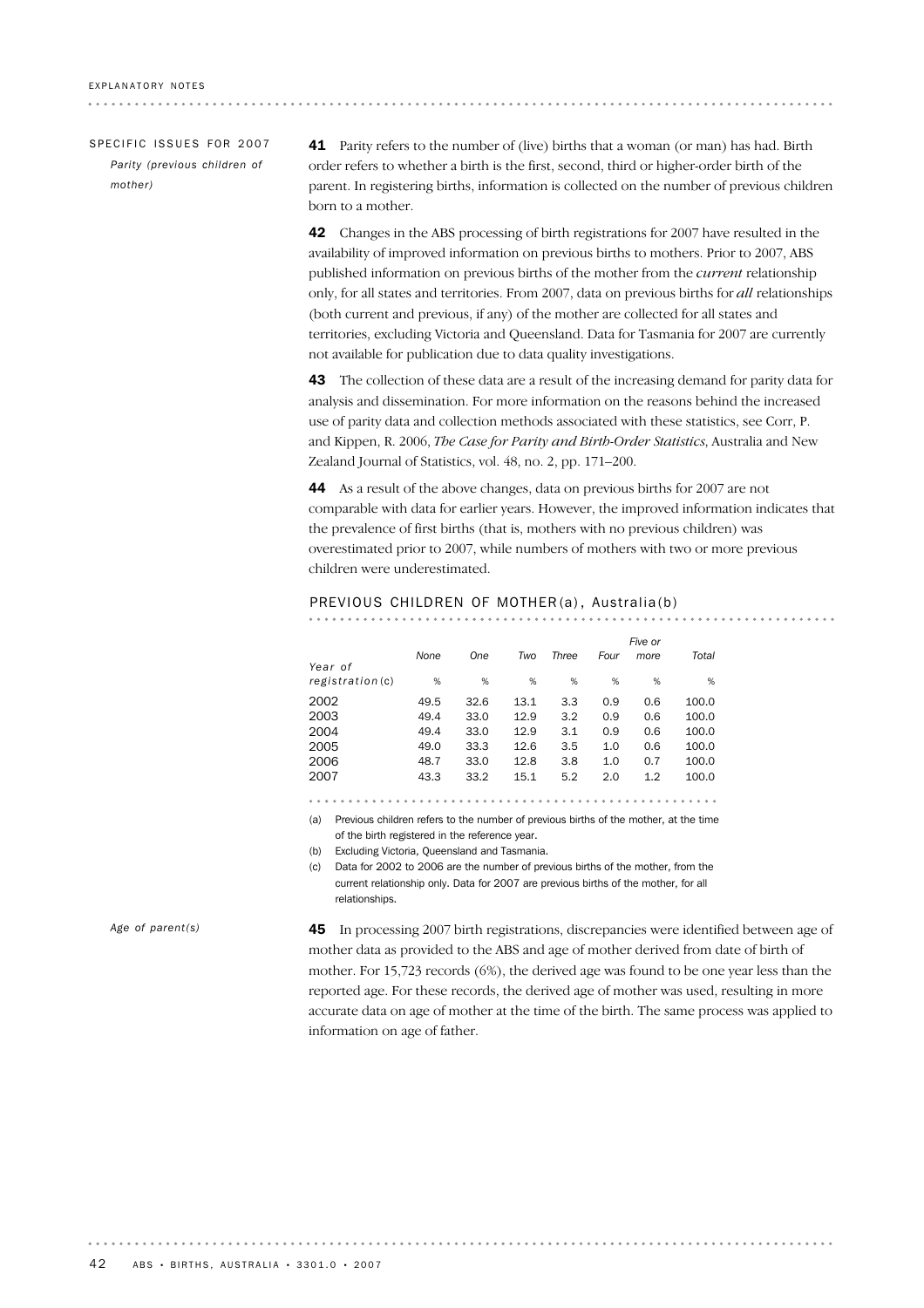| CONFIDENTIALITY  | The Census and Statistics Act 1905 provides the authority for the ABS to collect<br>46<br>statistical information, and requires that statistical output shall not be published or<br>disseminated in a manner that is likely to enable the identification of a particular person<br>or organisation. This requirement means that the ABS must take care and make<br>assurances that any statistical information about individual respondents cannot be<br>derived from published data.                                                                                                                                                                                                                                                                                                                                                                                                                                                           |
|------------------|--------------------------------------------------------------------------------------------------------------------------------------------------------------------------------------------------------------------------------------------------------------------------------------------------------------------------------------------------------------------------------------------------------------------------------------------------------------------------------------------------------------------------------------------------------------------------------------------------------------------------------------------------------------------------------------------------------------------------------------------------------------------------------------------------------------------------------------------------------------------------------------------------------------------------------------------------|
|                  | 47 Where necessary, tables in this publication have had small values suppressed or<br>randomised to protect confidentiality. As a result, sums of components may not add<br>exactly to totals.                                                                                                                                                                                                                                                                                                                                                                                                                                                                                                                                                                                                                                                                                                                                                   |
| ROUNDING         | Calculations as shown in the commentary sections of this publication are based on<br>48<br>unrounded figures. Calculations using rounded figures may differ from those published.<br>Where figures have been rounded in tables, discrepancies may occur between sums of<br>component items and totals.                                                                                                                                                                                                                                                                                                                                                                                                                                                                                                                                                                                                                                           |
| ACKNOWLEDGEMENTS | The ABS publications draw extensively on information provided freely by<br>49<br>individuals, business, governments and other organisations. Their continued<br>cooperation is very much appreciated; without it, the wide range of statistics published<br>by the ABS would not be available. Information received by the ABS is treated in strict<br>confidence as required by the Census and Statistics Act 1905.                                                                                                                                                                                                                                                                                                                                                                                                                                                                                                                             |
| RELATED PRODUCTS | 50 Other ABS products which may be of interest to users include:<br>Australian Demographic Statistics (cat. no. 3101.0)<br>Australian Historical Population Statistics (cat. no. 3105.65.001)<br>Australian Standard Geographical Classification (ASGC) (cat. no. 1216.0)<br>Causes of Death, Australia (cat. no. 3303.0)<br>Deaths, Australia (cat. no. 3302.0)<br>Demographic Estimates and Projections: Concepts, Sources and Methods<br>(cat. no. 3228.0)<br>Experimental Estimates of Aboriginal and Torres Strait Islander Australians, Jun<br><i>2006</i> (cat. no. 3238.0.55.001)<br>Experimental Estimates and Projections of Aboriginal and Torres Strait Islander<br>Australians, 1991 to 2009 (cat. no. 3238.0)<br>Population by Age and Sex, Australian States and Territories (cat. no. 3201.0)<br>Population Projections, Australia (cat. no. 3222.0)<br>Standard Australian Classification of Countries (SACC) (cat. no. 1269.0) |
|                  | <b>51</b> Other publications which may be of interest to users include Australia's Mothers<br>and Babies, 2005, Australian Institute of Health and Welfare National Perinatal Statistics                                                                                                                                                                                                                                                                                                                                                                                                                                                                                                                                                                                                                                                                                                                                                         |

Unit, AIHW website <www.aihw.gov.au>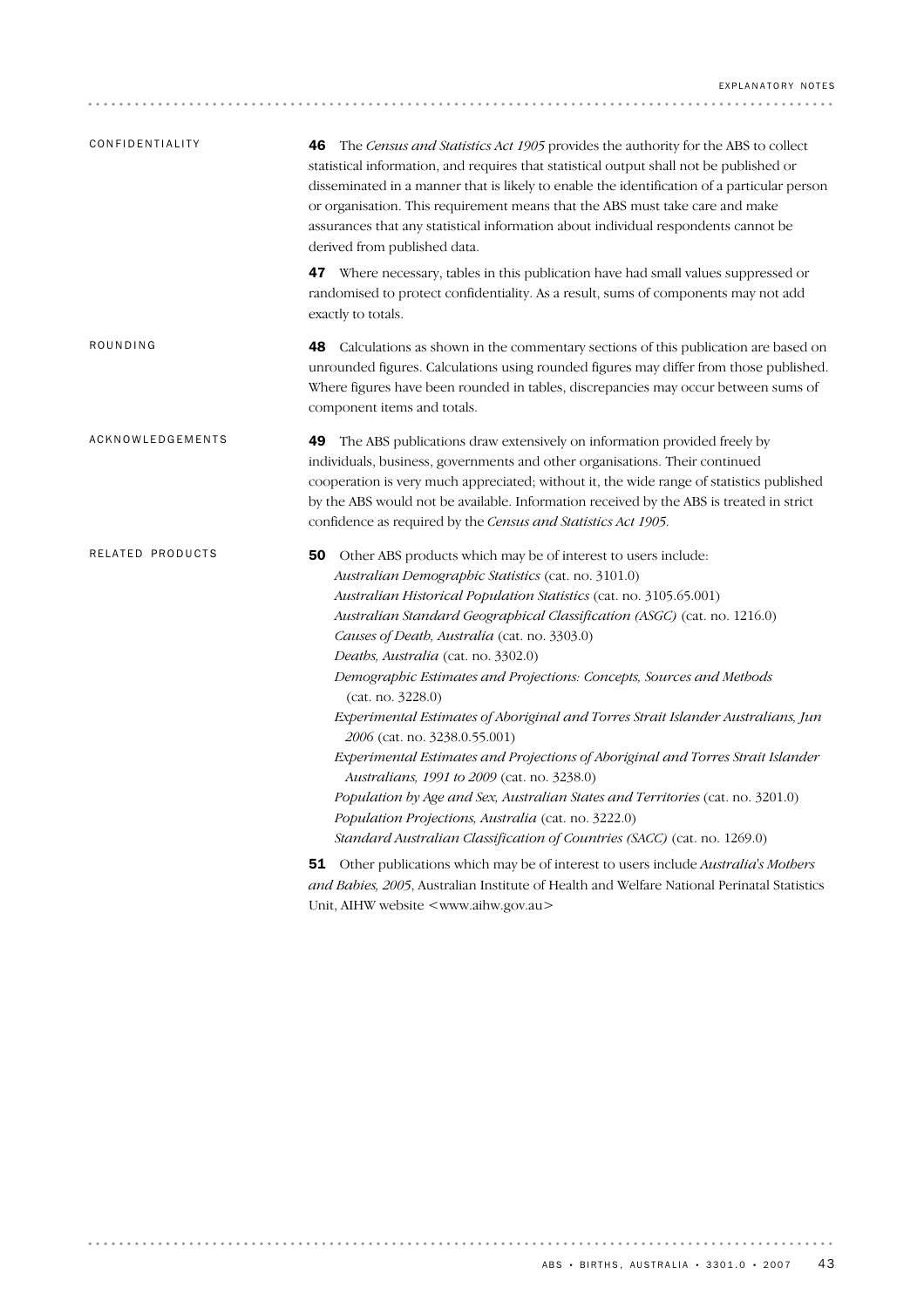ADDITIONAL STATISTICS AVAILABLE

52 More detailed births and fertility statistics can be obtained from data cubes (in Microsoft Excel format) available for download from the ABS website in *Births, Australia, 2007* (cat. no. 3301.0):

................................

- ! Table 1: Births, Summary, Australia, states and territories—1997 to 2007
- ! Table 2: Births, Summary, Statistical Divisions—2003 to 2007
- ! Table 3: Births, Summary, Statistical Local Areas—2003 to 2007
- ! Table 4: Births, Summary, Local Government Areas—2003 to 2007
- ! Table 5: Births, Year and month of occurrence, Australia—1997 to 2007
- ! Table 6: Births, Nuptiality and age of parents, Australia—2007
- ! Table 7: Births, Summary, Country of birth of parents, Australia—2007
- ! Table 8: Multiple births, Australia, states and territories—2007
- ! Table 9: Aboriginal and Torres Strait Islander births, Summary, Australia, states and territories—2007
- ! Table 10: Age-specific fertility rates and total fertility rate, Single year of age of mother, Australia—1975 to 2007

53 Additional demographic information is available on the ABS website <http://www.abs.gov.au>; click Themes, then under People click on Demography. Users can also access the full range of electronic ABS data from the ABS website.

54 As well as the statistics included in this and related publications, the ABS may have other relevant data available on request. Inquiries should be made to the National Information and Referral Service on 1300 135 070.

. . . . . . . . . .

55 The ABS also issues a daily Release Advice on the website which details the products to be released in the week ahead.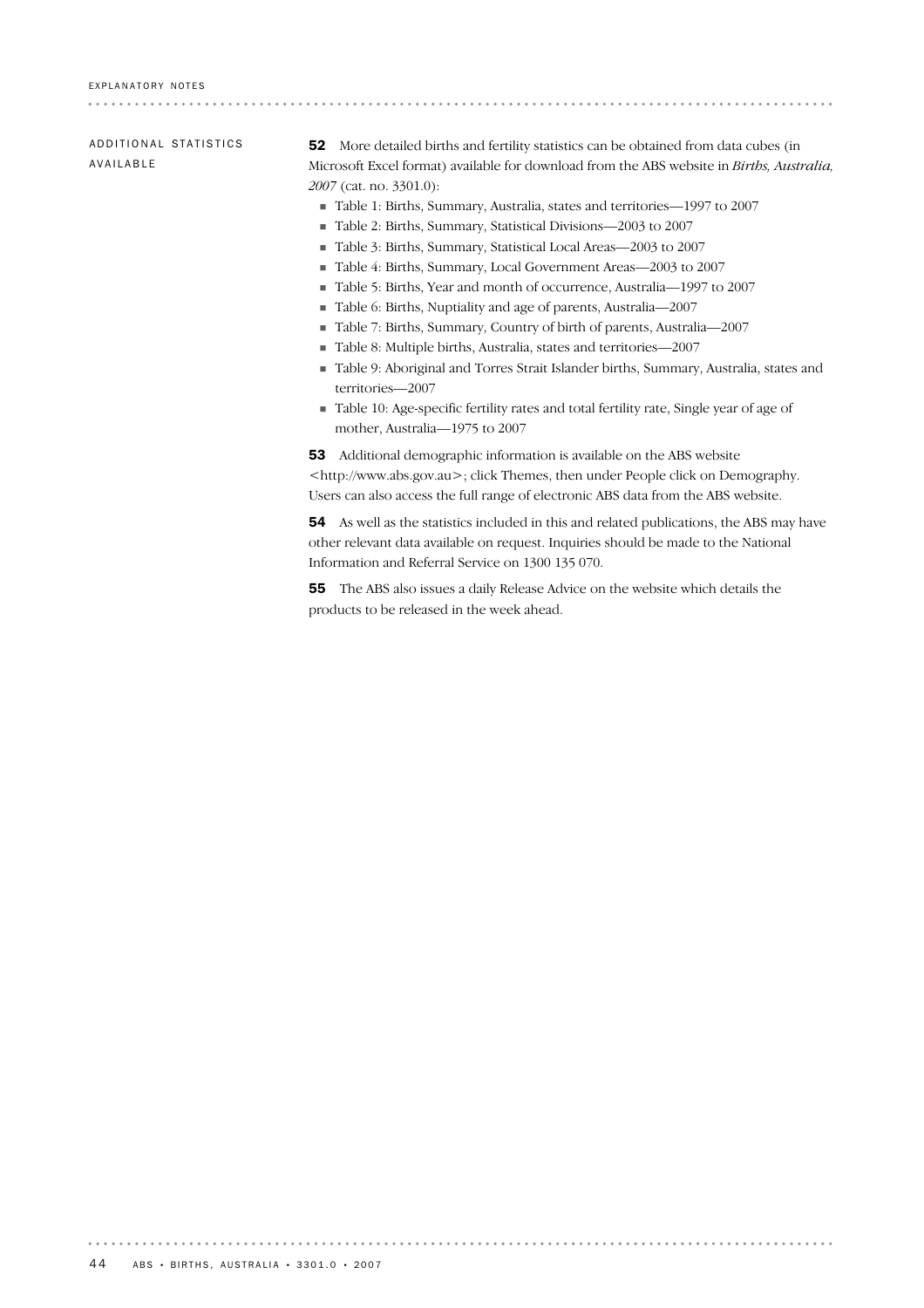# GLOSSARY ........................................... .

| Age-sex pyramid                        | An age-sex pyramid is a bar chart graphically representing the age structure of the<br>population, usually in five-year age groups, for males and females separately. The age<br>structure of the population usually approximates the shape of a pyramid because<br>mortality progressively reduces the number in each birth cohort as it ages. The age<br>pyramid is useful to show the existence of unusually large or small cohorts, and in this<br>way, not only conveys information about a country's past demographic history, but also a<br>great deal about its demographic future. |
|----------------------------------------|---------------------------------------------------------------------------------------------------------------------------------------------------------------------------------------------------------------------------------------------------------------------------------------------------------------------------------------------------------------------------------------------------------------------------------------------------------------------------------------------------------------------------------------------------------------------------------------------|
| Ageing of the population               | Ageing of the population is the consideration of the proportion of the population aged<br>65 years and over, and the way this proportion is continuing to increase, mostly due to<br>persistent low fertility rates and declining mortality rates.                                                                                                                                                                                                                                                                                                                                          |
| Age-specific fertility rates           | Age-specific fertility rates (ASFR) are the number of live births (occurred or registered)<br>during the calendar year, according to the age of the mother, per 1,000 of the female<br>estimated resident population of the same age at 30 June. For calculating these rates,<br>births to mothers under 15 years are included in the 15-19 years age group, and births to<br>mothers aged 50 years and over are included in the 45-49 years age group. Pro rata<br>adjustment is made for births for which the age of the mother is not given.                                             |
| Average annual growth rate             | The average annual growth rate, r, is calculated as a percentage using the formula:<br>$\left[\left(\frac{P_n}{P_0}\right)^{\frac{1}{n}}-1\right]\times 100$                                                                                                                                                                                                                                                                                                                                                                                                                                |
|                                        | where $P_0$ is the population at the start of the period, $P_n$ is the population at the end of<br>the period and n is the length of the period between $P_0$ and $P_n$ in years.                                                                                                                                                                                                                                                                                                                                                                                                           |
| Baby boom                              | Baby boom refers to the generation born between the end of World War II and the<br>mid-1960s. Baby boomers are usually taken to be those born in the years 1946 to 1965<br>inclusive.                                                                                                                                                                                                                                                                                                                                                                                                       |
| Balance of state or territory          | The aggregation of all Statistical Divisions (SD) within a state or territory other than its<br>Capital City SD. See Major Statistical Region in Australian Standard Geographical<br>Classification (ASGC) (cat. no. 1216.0).                                                                                                                                                                                                                                                                                                                                                               |
| <b>Birth</b>                           | The delivery of a child, irrespective of the duration of pregnancy, who, after being born,<br>breathes or shows any evidence of life such as heartbeat.                                                                                                                                                                                                                                                                                                                                                                                                                                     |
| Capital city                           | Refers to the Capital City Statistical Divisions of states and territories as defined in the<br>Australian Standard Geographical Classification (ASGC) (cat. no. 1216.0).                                                                                                                                                                                                                                                                                                                                                                                                                   |
| Completed fertility                    | Completed fertility represents the average number of births a cohort of females have<br>borne over their reproductive lifetimes.                                                                                                                                                                                                                                                                                                                                                                                                                                                            |
| Confinement                            | A pregnancy which results in at least one live birth.                                                                                                                                                                                                                                                                                                                                                                                                                                                                                                                                       |
| Crude birth rate                       | The crude birth rate is the number of live births registered during the calendar year per<br>1,000 estimated resident population at 30 June of that year. For years prior to 1992, the<br>crude birth rate was based on the mean estimated resident population for the calendar<br>year.                                                                                                                                                                                                                                                                                                    |
| Estimated resident population<br>(ERP) | The official measure of the population of Australia is based on the concept of residence.<br>It refers to all people, regardless of nationality or citizenship, who usually live in<br>Australia, with the exception of foreign diplomatic personnel and their families. It<br>includes usual residents who are overseas for less than 12 months. It excludes overseas<br>visitors who are in Australia for less than 12 months.                                                                                                                                                            |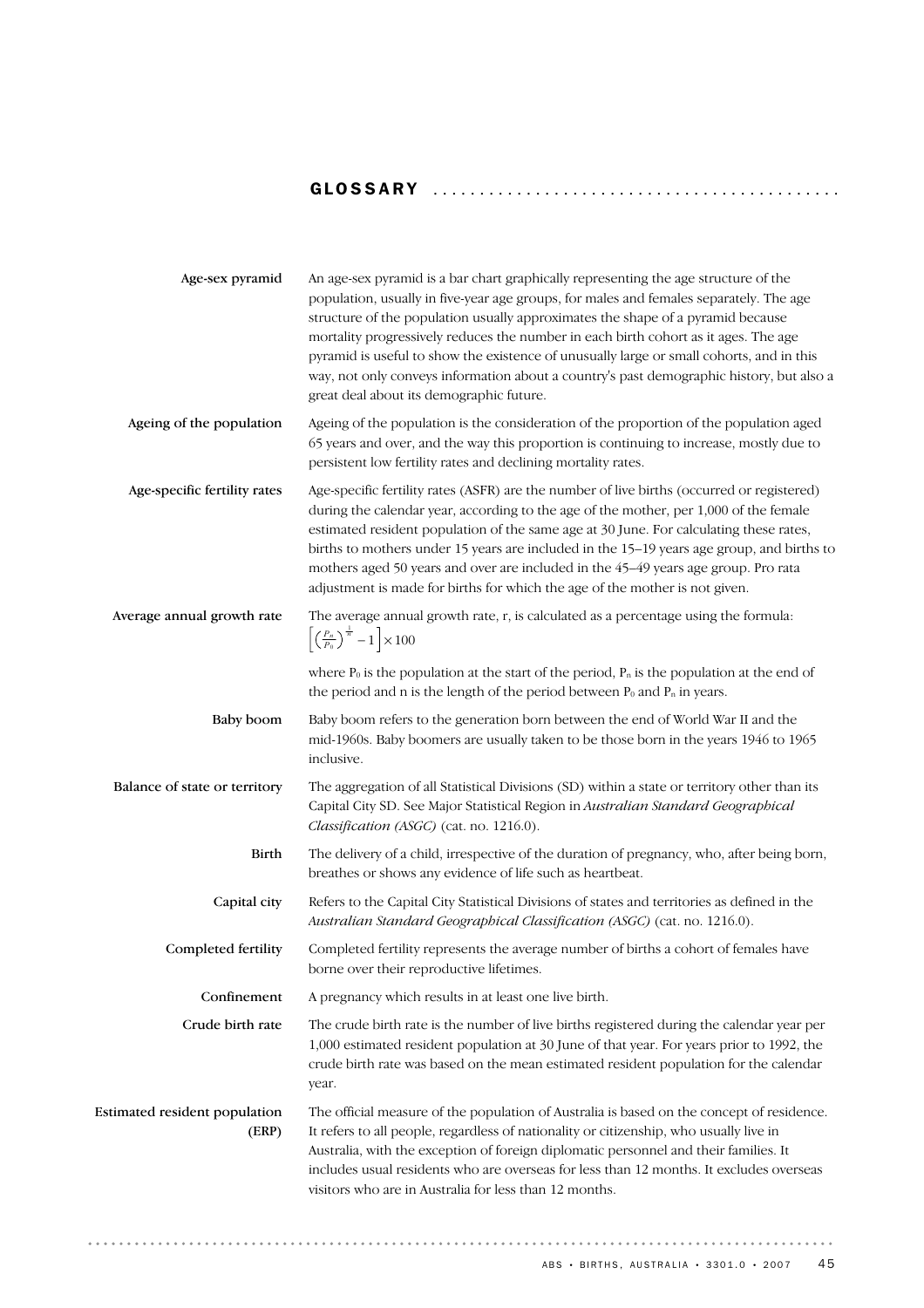| Exnuptial birth                        | An exnuptial birth is the birth of a child whose parents are not legally married to each<br>other at the time of the child's birth.                                                                                                                                                                                                                                                                                                                                                                                                                                                                                                                                                         |
|----------------------------------------|---------------------------------------------------------------------------------------------------------------------------------------------------------------------------------------------------------------------------------------------------------------------------------------------------------------------------------------------------------------------------------------------------------------------------------------------------------------------------------------------------------------------------------------------------------------------------------------------------------------------------------------------------------------------------------------------|
| Indigenous                             | Persons who identify themselves as being of Aboriginal or Torres Strait Islander origin.                                                                                                                                                                                                                                                                                                                                                                                                                                                                                                                                                                                                    |
| Indigenous birth                       | The birth of a live-born child where either the mother or the father was identified as<br>being of Aboriginal or Torres Strait Islander origin on the birth registration form.                                                                                                                                                                                                                                                                                                                                                                                                                                                                                                              |
| Indigenous origin                      | Persons who identify as being of Aboriginal or Torres Strait Islander origin.                                                                                                                                                                                                                                                                                                                                                                                                                                                                                                                                                                                                               |
| Intercensal discrepancy                | Intercensal discrepancy is the difference between two estimates at 30 June of a census<br>year population, the first based on the latest census and the second arrived at by<br>updating the 30 June estimate of the previous census year with intercensal components<br>of population change which take account of information available from the latest census.<br>It is caused by errors in the start and/or finish population estimates and/or in estimates<br>of births, deaths or migration in the intervening period which cannot be attributed to a<br>particular source.                                                                                                           |
| Marital status                         | Two separate concepts of marital status are measured by the Australian Bureau of<br>Statistics. These are registered marital status and social marital status.                                                                                                                                                                                                                                                                                                                                                                                                                                                                                                                              |
|                                        | Registered marital status refers to formally registered marriages and divorces. Registered<br>marital status is a person's relationship status in terms of whether he or she has, or has<br>had, a registered marriage with another person. Accordingly, people are classified as<br>either 'never married', 'married', widowed' or 'divorced'.                                                                                                                                                                                                                                                                                                                                             |
|                                        | Social marital status is the relationship status of an individual with reference to another<br>person who is usually resident in the household. A marriage exists when two people live<br>together as husband and wife, or partners, regardless of whether the marriage is<br>formalised through registration. Individuals are, therefore, regarded as married if they<br>are in a de facto marriage, or if they are living with the person to whom they are<br>registered as married. Under social marital status, a person is classified as either 'married'<br>or 'not married' with further disaggregation of 'married' to distinguish 'registered married'<br>from 'de facto married'. |
| Median age at childbearing             | The term refers to the age at which approximately one-half of the females in a<br>population have their children, either for a birth of particular birth order or for all births.<br>It measures the age at childbearing within the female population, as distinct from the<br>median age of mother at confinement which measures the median age of the females<br>who gave birth in a particular year.                                                                                                                                                                                                                                                                                     |
| Median age of mother at<br>confinement | The median age of mother at confinement measures the median age of females who<br>gave birth in a particular year.                                                                                                                                                                                                                                                                                                                                                                                                                                                                                                                                                                          |
| Median value                           | For any distribution the median value (age, duration, interval) is that value which divides<br>the relevant population into two equal parts, half falling below the value, and half<br>exceeding it. Where the value for a particular record has not been stated, that record is<br>excluded from the calculation.                                                                                                                                                                                                                                                                                                                                                                          |
| Mortality                              | Death.                                                                                                                                                                                                                                                                                                                                                                                                                                                                                                                                                                                                                                                                                      |
| Multiple birth                         | A multiple birth is a confinement which results in two or more children, at least one of<br>which is live-born.                                                                                                                                                                                                                                                                                                                                                                                                                                                                                                                                                                             |
| Natural increase                       | Excess of births over deaths.                                                                                                                                                                                                                                                                                                                                                                                                                                                                                                                                                                                                                                                               |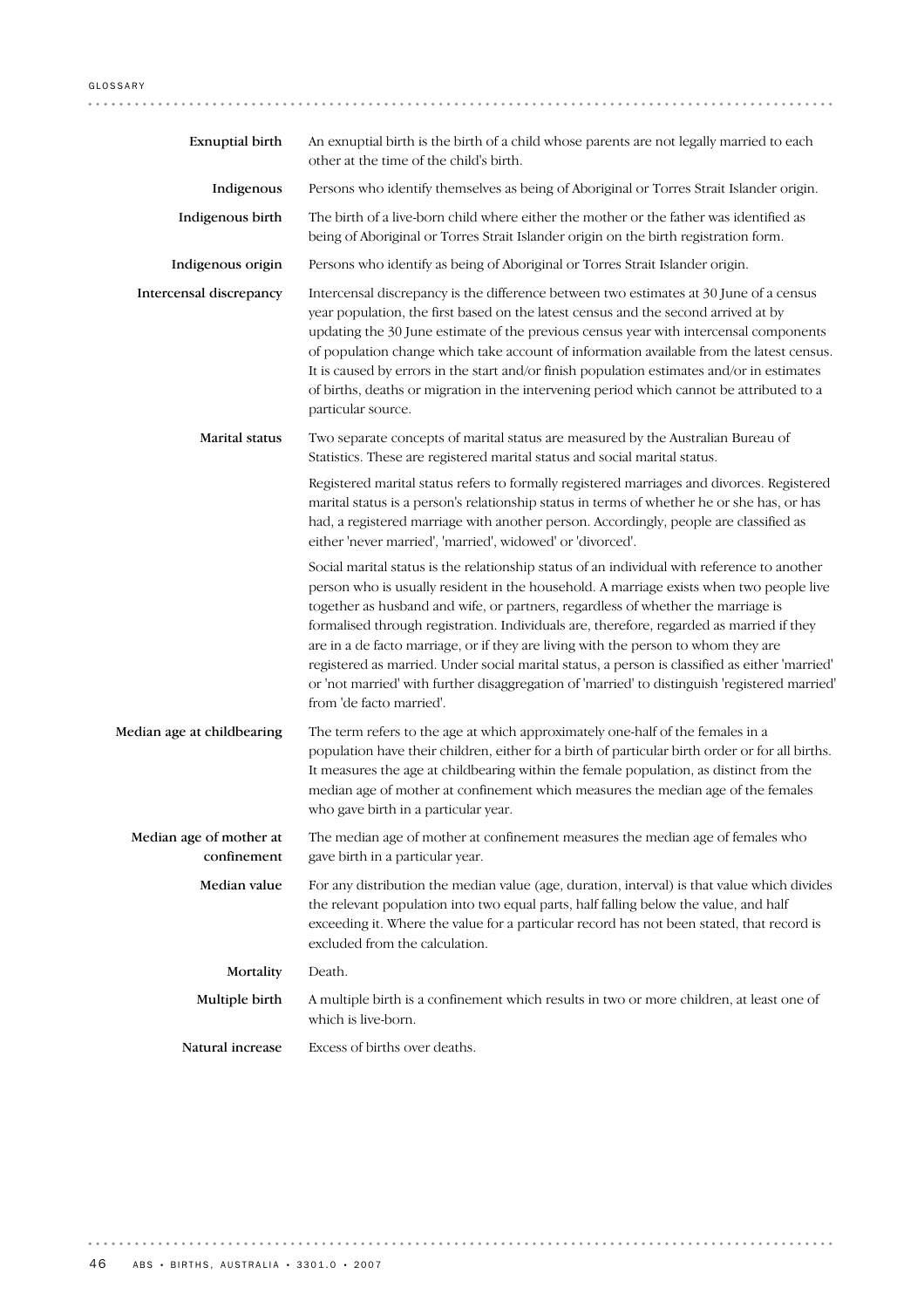| Net overseas migration (NOM)        | Net overseas migration is the net gain or loss of population through immigration to<br>Australia or emigration from Australia. It is:<br>• based on an international travellers' duration of stay being in or out of Australia for 12<br>months or more;<br>• the difference between the number of incoming travellers who stay in Australia for 12<br>months or more and are added to the population and the number of outgoing<br>travellers who leave Australia for 12 months or more and are subtracted from the<br>population.                                                                  |
|-------------------------------------|------------------------------------------------------------------------------------------------------------------------------------------------------------------------------------------------------------------------------------------------------------------------------------------------------------------------------------------------------------------------------------------------------------------------------------------------------------------------------------------------------------------------------------------------------------------------------------------------------|
| Net population growth               | For Australia, net population growth is the sum of natural increase and net overseas<br>migration. For the states and territories, net population growth also includes net<br>interstate migration.                                                                                                                                                                                                                                                                                                                                                                                                  |
| Net reproduction rate               | The net reproduction rate represents the average number of daughters that would be<br>born to a group of females if they are subject to the fertility and mortality rates of a given<br>year during their future life. It indicates the extent to which the population would<br>reproduce itself. The net reproduction rate is obtained by multiplying the age-specific<br>birth rates (for female births only) by the proportion of survivors at corresponding ages<br>in a life table and adding the products.                                                                                     |
| Nuptial birth                       | A nuptial birth is the birth of a child born of parents who are legally married at the time<br>of the child's birth.                                                                                                                                                                                                                                                                                                                                                                                                                                                                                 |
| Nuptial first confinement           | A nuptial first confinement is the first confinement in the current marriage and therefore<br>does not necessarily represent the woman's first ever confinement resulting in a live<br>birth.                                                                                                                                                                                                                                                                                                                                                                                                        |
| Nuptiality                          | Nuptiality relates to the registered marital status of persons and the events such as<br>marriages, divorces and widowhood. Confinements and births are identified as being<br>nuptial where the father registered was married to the mother at the time of birth, or<br>where the husband died during pregnancy. Confinements and children of Indigenous<br>mothers considered to be tribally married are classified as nuptial. Other confinements,<br>and the children resulting from them, are classified as exnuptial whether or not both<br>parents were living together at the time of birth. |
| Parity                              | Parity refers to the number of live births a woman has had previous to the most recent<br>birth. Parity is also an attribute of any live birth, being the order of that birth (e.g. first<br>birth, second birth, and so on) of a woman.                                                                                                                                                                                                                                                                                                                                                             |
| Part of state                       | Part of state is used to refer to the remainder of a state outside the Capital City Statistical<br>Division (SD). See also Balance of state or territory.                                                                                                                                                                                                                                                                                                                                                                                                                                            |
| Paternity acknowledged birth        | A paternity acknowledged birth refers to an exnuptial birth where paternity was<br>acknowledged.                                                                                                                                                                                                                                                                                                                                                                                                                                                                                                     |
| Paternity not acknowledged<br>birth | A paternity not acknowledged birth refers to an exnuptial birth where paternity was not<br>acknowledged.                                                                                                                                                                                                                                                                                                                                                                                                                                                                                             |
| Population growth                   | For Australia, population growth is the sum of natural increase and net overseas<br>migration. For states and territories, population growth also includes net interstate<br>migration. After the census, intercensal population growth also includes an allowance for<br>intercensal discrepancy.                                                                                                                                                                                                                                                                                                   |

 $ABS \cdot B$ IRTHS, AUSTRALIA · 3301.0 · 2007 47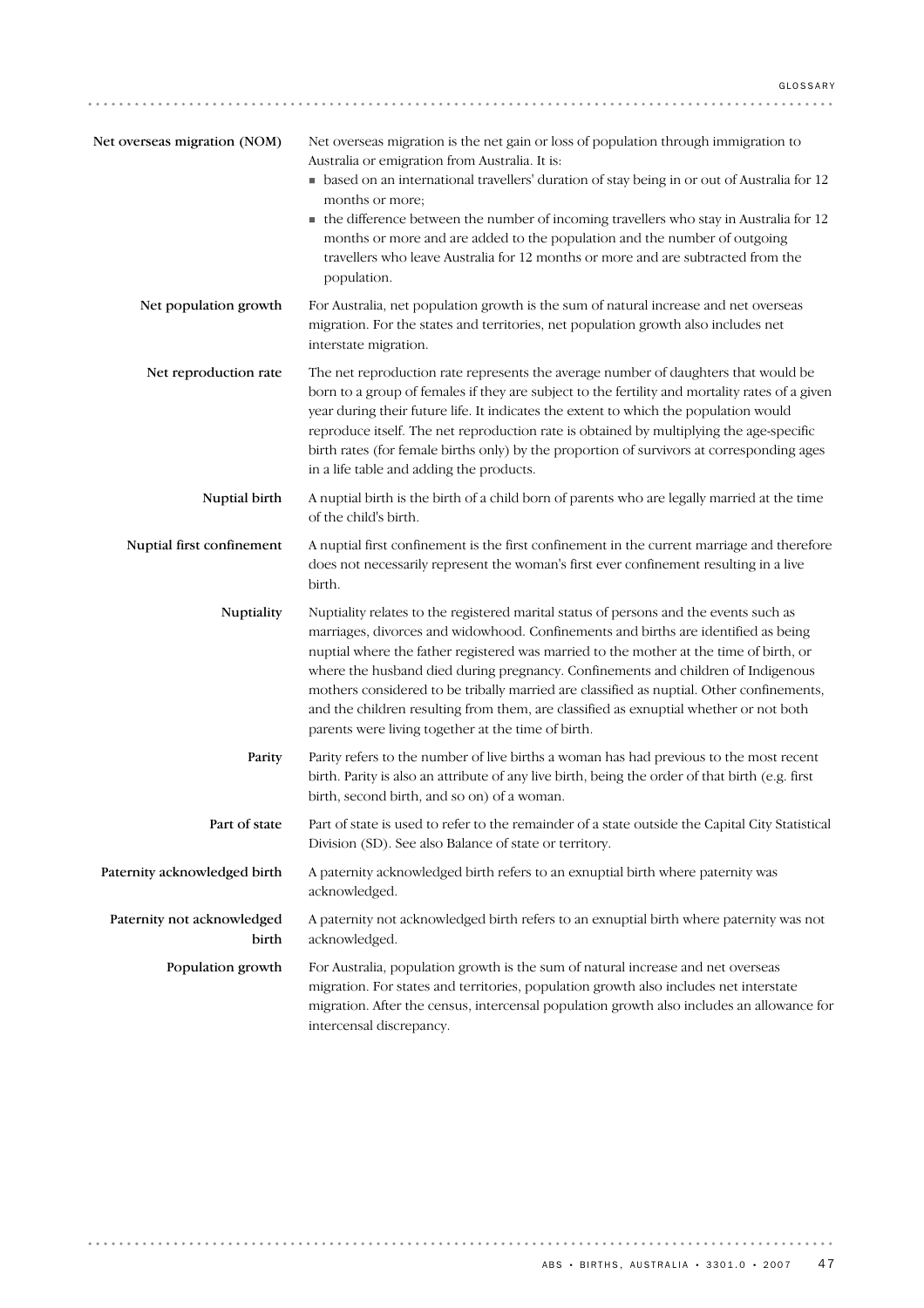| Previous births                                                              | Previous births refer to children born alive (who may or may not be living) to a mother<br>prior to the registration of the current birth in the processing period. In some states,<br>legitimised and legally adopted children may also be included.                                                                                                                                                                                                                                                                                                                                            |
|------------------------------------------------------------------------------|--------------------------------------------------------------------------------------------------------------------------------------------------------------------------------------------------------------------------------------------------------------------------------------------------------------------------------------------------------------------------------------------------------------------------------------------------------------------------------------------------------------------------------------------------------------------------------------------------|
|                                                                              | Due to variation in data collection and processing methods across states and territories,<br>different definitions of the concept of previous births have been applied.                                                                                                                                                                                                                                                                                                                                                                                                                          |
|                                                                              | Changes in ABS processing of data collected by state/territory Registrars of Births, Deaths<br>and Marriages for 2007 have resulted in the availability of improved information on<br>previous births to mothers. Prior to 2007, ABS published information on previous births<br>of the mother from the <i>current</i> relationship only, for all states and territories. From<br>2007, data on previous births for all relationships (both current and previous, if any) of<br>the mother are collected for all states and territories, excluding Victoria and Queensland.                      |
| Previous children                                                            | See Previous births.                                                                                                                                                                                                                                                                                                                                                                                                                                                                                                                                                                             |
| Rate of population growth                                                    | Population change over a period as a proportion (percentage) of the population at the<br>beginning of the period.                                                                                                                                                                                                                                                                                                                                                                                                                                                                                |
| Registered marital status                                                    | Registered marital status refers to formally registered marriages for which the partners<br>hold a marriage certificate. In this publication the distinction is between married parents<br>(nuptial births) and unmarried parents (exnuptial births).                                                                                                                                                                                                                                                                                                                                            |
| Replacement fertility                                                        | Replacement level fertility is the number of babies a female would need to have over her<br>reproductive life span to replace herself and her partner. Given the current mortality of<br>females up to age 49 years, replacement fertility is estimated at around 2.1 babies per<br>female.                                                                                                                                                                                                                                                                                                      |
| Sex ratio                                                                    | The sex ratio relates to the number of males per 100 females. The sex ratio is defined for<br>total population, at birth, at death and among age groups by appropriately selecting the<br>numerator and denominator of the ratio.                                                                                                                                                                                                                                                                                                                                                                |
| Social marital status                                                        | Social marital status is the consensual union status of a person with reference to another<br>person in the household. In this publication data are only available from midwives'<br>collection. The categories are married/de facto; single; and separated/divorced/widowed.                                                                                                                                                                                                                                                                                                                    |
| State or territory of registration                                           | State or territory of registration refers to the state or territory in which the event was<br>registered.                                                                                                                                                                                                                                                                                                                                                                                                                                                                                        |
| State or territory and Statistical<br>Local Area (SLA) of usual<br>residence | State or territory and Statistical Local Area (SLA) of usual residence refers to the state or<br>territory and SLA of usual residence of:<br>• the population (estimated resident population)<br>• the mother (birth collection)<br>the deceased (death collection).                                                                                                                                                                                                                                                                                                                             |
| <b>Statistical Division (SD)</b>                                             | Statistical Divisions (SD) consist of one or more Statistical Subdivisions (SSD). The<br>divisions are designed to be relatively homogeneous regions characterised by identifiable<br>social and economic units within the region, under the unifying influence of one or more<br>major towns or cities. Further information concerning SDs is contained in Australian<br>Standard Geographical Classification (ASGC) (cat. no. 1216.0).                                                                                                                                                         |
| Statistical Local Area (SLA)                                                 | Statistical Local Areas (SLA) are, in most cases, identical with, or have been formed from<br>a division of, whole Local Government Areas (LGA). In other cases, they represent<br>unincorporated areas. In aggregate, SLAs cover the whole of a state or territory without<br>gaps or overlaps. In some cases legal LGAs overlap statistical subdivision boundaries and<br>therefore comprise two or three SLAs (Part A, Part B and, if necessary, Part C). Further<br>information concerning SLAs is contained in Australian Standard Geographical<br>Classification (ASGC) (cat. no. 1216.0). |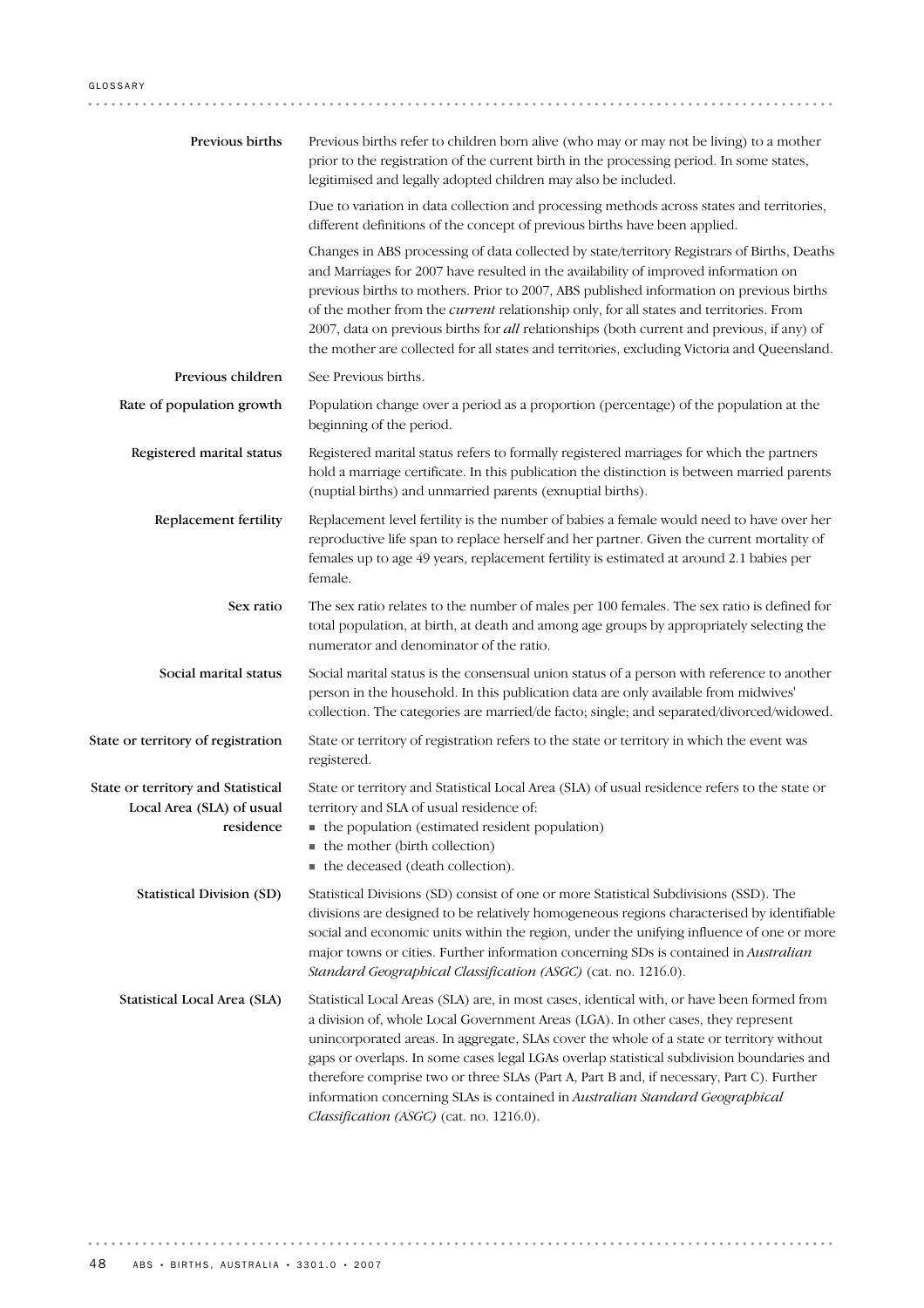| <b>Statistical Subdivision (SSD)</b> | In aggregate, Statistical Subdivisions (SSD) cover the whole of Australia without gaps or<br>overlaps. They are defined as socially and economically homogeneous regions<br>characterised by identifiable links between the inhabitants. In the non-urban areas an<br>SSD is characterised by identifiable links between the economic units within the region,<br>under the unifying influence of one or more major towns or cities. Further information<br>concerning SSDs is contained in Australian Standard Geographical Classification<br>$(ASGC)$ (cat. no. 1216.0). |
|--------------------------------------|----------------------------------------------------------------------------------------------------------------------------------------------------------------------------------------------------------------------------------------------------------------------------------------------------------------------------------------------------------------------------------------------------------------------------------------------------------------------------------------------------------------------------------------------------------------------------|
| Total fertility rate                 | The sum of age-specific fertility rates (live births at each age of mother per female<br>population of that age). It represents the number of children a female would bear during<br>her lifetime if she experienced current age-specific fertility rates at each age of her<br>reproductive life.                                                                                                                                                                                                                                                                         |
| Usual residence                      | Usual residence within Australia refers to that address at which the person has lived or<br>intends to live for a total of six months or more in a given reference year.                                                                                                                                                                                                                                                                                                                                                                                                   |
| Year of occurrence                   | Data presented on year of occurrence basis relate to the date the event occurred.                                                                                                                                                                                                                                                                                                                                                                                                                                                                                          |
| Year of registration                 | Data presented on year of registration basis relate to the date the event was registered.                                                                                                                                                                                                                                                                                                                                                                                                                                                                                  |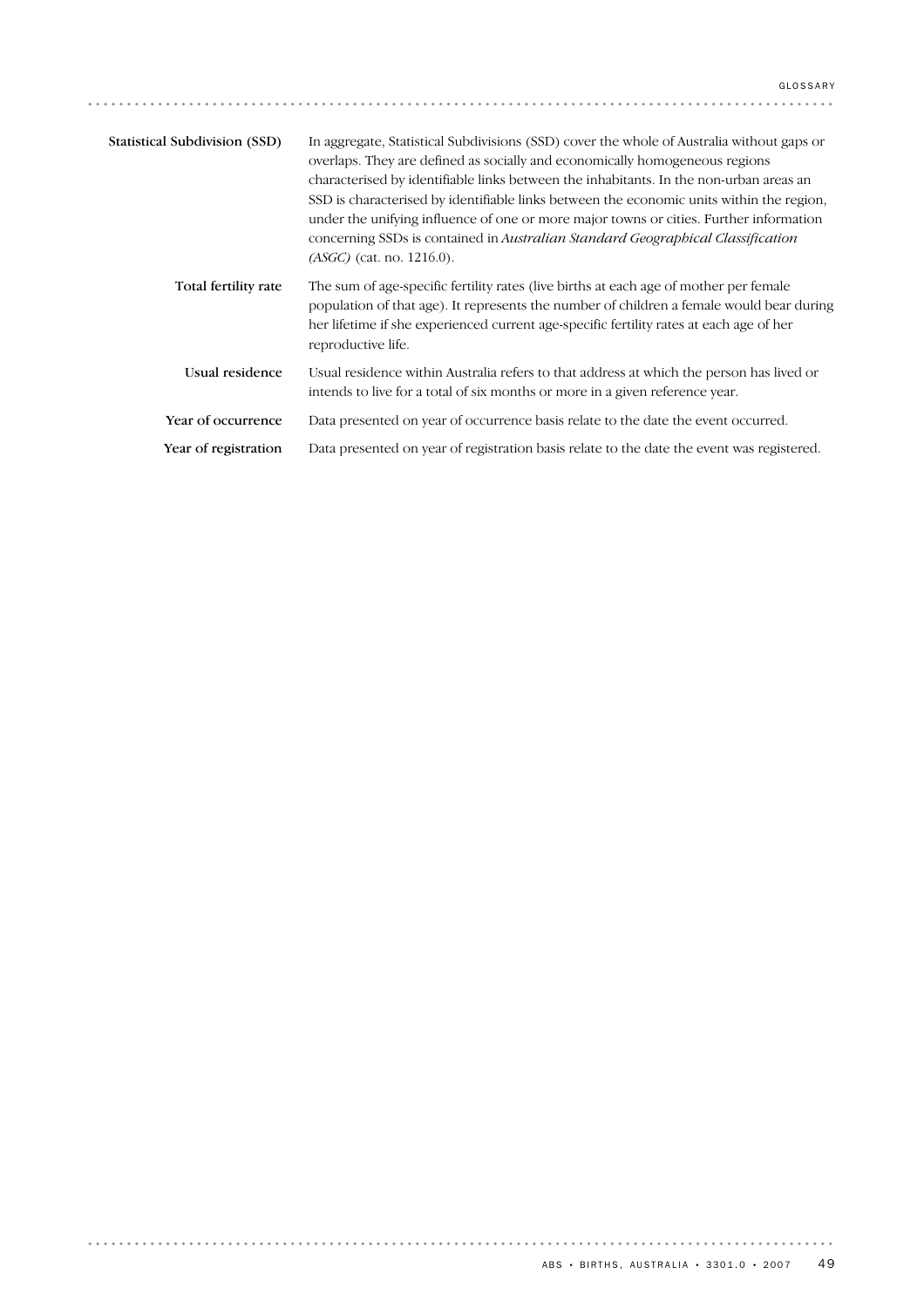### BIBLIOGRAPHY ............................

- ABS 1996, *Occasional Paper: Population Issues, Indigenous Australians*, cat. no. 4708.0, ABS Canberra.
- ABS and AIHW 2008, *The Health and Welfare of Australia's Aboriginal and Torres Strait Islander Peoples*, cat. no. 4704.0, ABS Canberra.
- ABS 2004, *Experimental Estimates and Projections, Aboriginal and Torres Strait Islander Australians, 1991–2009*, cat. no. 3238.0, ABS Canberra.
- ABS 2008, *Population Projections, Australia, 2006 to 2101*, cat. no. 3222.0, ABS Canberra.
- ABS 2008, *Experimental Estimates of Aboriginal and Torres Strait Islander Australians*, cat. no. 3238.0.55.001, ABS Canberra.
- ABS various quarters, *Australian Demographic Statistics*, cat. no. 3101.0, ABS Canberra.
- ABS various years, *Births, Australia*, cat. no. 3301.0, ABS Canberra.
- ABS various years, *Population by Age and Sex, Australian States and Territories*, cat. no. 3201.0, ABS Canberra.
- AIHW 2007, *Australia's Mothers and Babies, 2005*, AIHW cat. no. PER 40, Canberra: AIHW National Perinatal Statistics Unit.
- Carmichael G 1998, *Things Ain't What They Used to Be! Demography, Mental Cohorts, Mortality and Values in Post-war Australia*, Presidential address, Journal of the Australian Population Association, Vol 15, No 2.
- Corr, P and Kippen, R 2006, *The Case for Parity and Birth-Order Statistics*, Australia and New Zealand Journal of Statistics, vol. 48, no. 2, pp. 171–200.
- Gray A 1997, *The Explosion of Aboriginality: Components of Indigenous Population Growth 1991–1996*, Discussion Paper no. 142/1997, Centre for Aboriginal Economic Policy Research, Australian National University, Canberra.
- Lattimore, R and Pobke, C 2008, *Recent Trends in Australian Fertility*, Productivity Commission Staff Working Paper, Canberra.
- Population Division of the Department of Economic and Social Affairs of the United Nations Secretariat, *Handbook on the Collection of Fertility and Mortality Data: 2004*, <http://esa.un.org>.
- Population Division of the Department of Economic and Social Affairs of the United Nations Secretariat, *Principles and Recommendations for a Vital Statistics System: Revision 2*, <http://esa.un.org>.
- Population Division of the Department of Economic and Social Affairs of the United Nations Secretariat, *World Population Prospects: The 2006 Revision*, <http://esa.un.org/unpp>.

Statistics New Zealand, <http://www.stats.govt.nz>.

United States Department of Health and Human Services, <http://www.cdc.gov>.